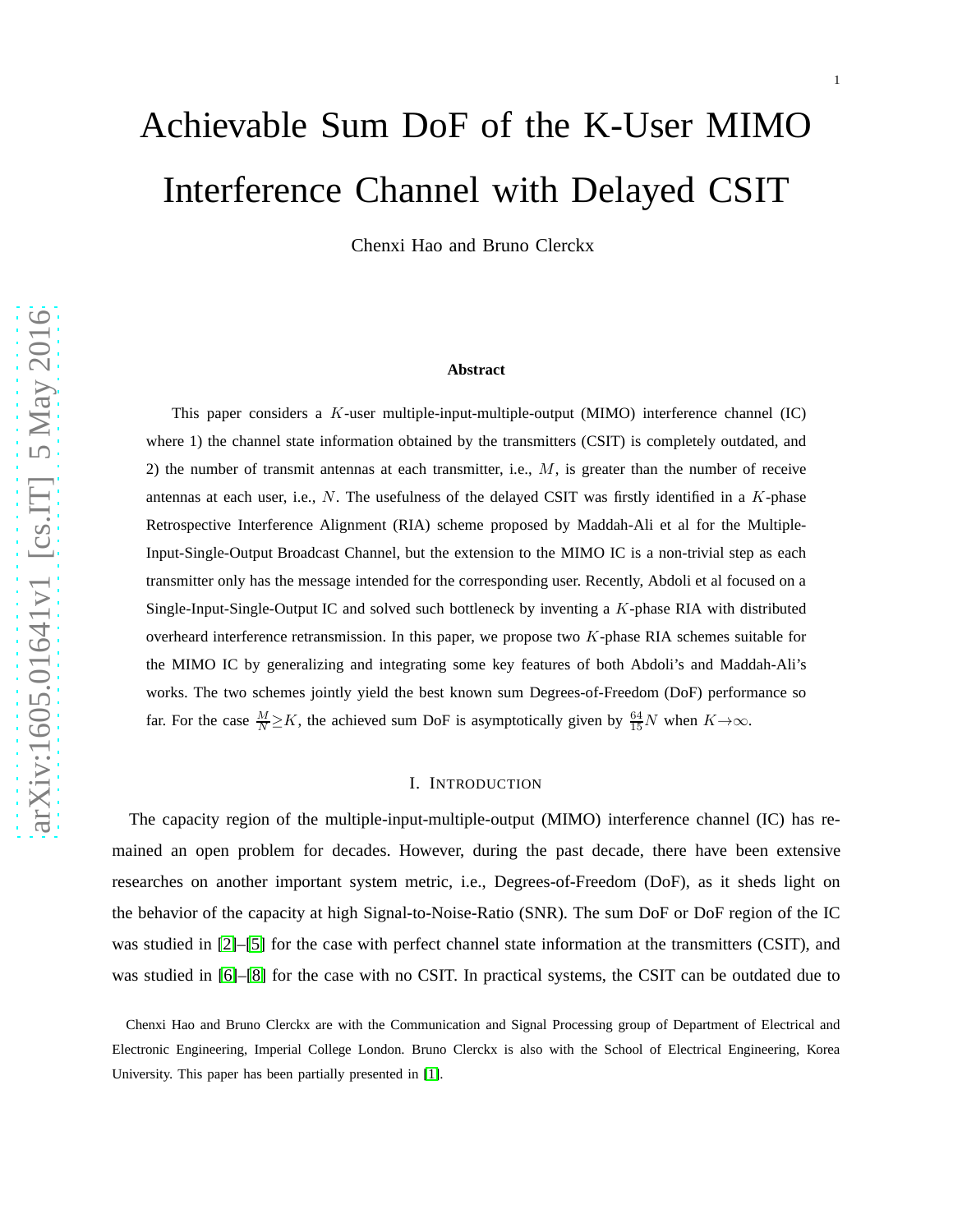large propagation delay and high user mobility. When the latency is comparable to the channel coherence time, the sum DoF achieved by conventional multi-user schemes, such as interference alignment, degrades dramatically and is no better than the case with no CSIT [\[9\]](#page-30-3). Therefore, inventing novel transmission strategies that make use of the delayed CSIT has attracted many researchers. For convenience, in the rest of the paper, when we mention a  $(M, N, K)$  IC (resp. BC), it means that there are K transmitter-user pairs (resp.  $K$  users associated with the single transmitter),  $M$  antennas at each transmitter (resp. the single transmitter), and  $N$  antennas at each user.

The usefulness of the outdated CSIT was firstly found by Maddah-Ali and Tse in [\[10\]](#page-30-4), focusing on a  $(K,1,K)$  broadcast channel (BC). The key idea is as follows. With outdated CSIT, the transmitter can reconstruct the previously overheard interference at various users to create future transmissions. These future transmissions provide additional useful signals for some users while aligning previously overhead interferences for some other users. Using this philosophy, the authors invented a K-phase Retrospective Interference Alignment (RIA) with centralized overheard retransmission (known as MAT scheme). This scheme achieves the optimal sum DoF  $\frac{K}{1+\frac{1}{2}+\cdots+\frac{1}{K}}$  in the  $(K,1,K)$  BC, outperforming the case with no CSIT. An alternative two-user MAT scheme was also proposed in [\[9\]](#page-30-3), [\[10\]](#page-30-4) for the two-user case, which differs by the way the overheard interferences are generated and retransmitted. Moreover, the diversitymultiplexing trade-off achieved by the MAT and alternative MAT schemes were reported in [\[11\]](#page-30-5), while the integration of the alternative MAT scheme and statistical beamforming was studied in [\[12\]](#page-30-6).

However, the K-phase RIA with centralized overheard retransmission is not generally applicable to the  $(K,1,K)$  IC except for the two-user case [\[13\]](#page-30-7)–[\[15\]](#page-30-8). This is because without data-sharing each transmitter cannot reconstruct the whole interference at a user when the interference originates from more than one interferer. Due to this fact, some works including [\[16,](#page-30-9) Theorem 5] and [\[13\]](#page-30-7) for the  $(K,1,K)$  IC, and [\[18\]](#page-30-10), [\[19\]](#page-30-11) for the  $(1,1,K)$  Single-Input-Single-Output (SISO) IC, designed 2-phase schemes. In [\[13\]](#page-30-7), [\[16\]](#page-30-9), the overheard interference resulted at the end of phase 1 is retransmitted one-by-one, i.e., following a time-sharing fashion. Essentially, in the philosophy of the K-phase RIA scheme, the delivery of the overheard interferences generated in phase 1 is accomplished through phase 2 to  $K$  by making use of the perfect delayed CSIT. Therefore, the  $K$ -phase RIA scheme is likely to achieve a greater sum DoF performance than those 2-phase schemes. This fact make it appealing to look for a K-phase RIA scheme for the (K,1,K) IC. In [\[17\]](#page-30-12), Abdoli et al invented a K-phase RIA with *distributed* overheard interference retransmission focusing on a  $(1,1,K)$  IC. Compared to the MAT scheme designed for BC, Abdoli's scheme features a *distributed higher order symbol generation* and a transmitter scheduling in phase 2 through to phase K (to be introduced later on). For the  $(1,1,3)$  IC, the achievable sum DoF is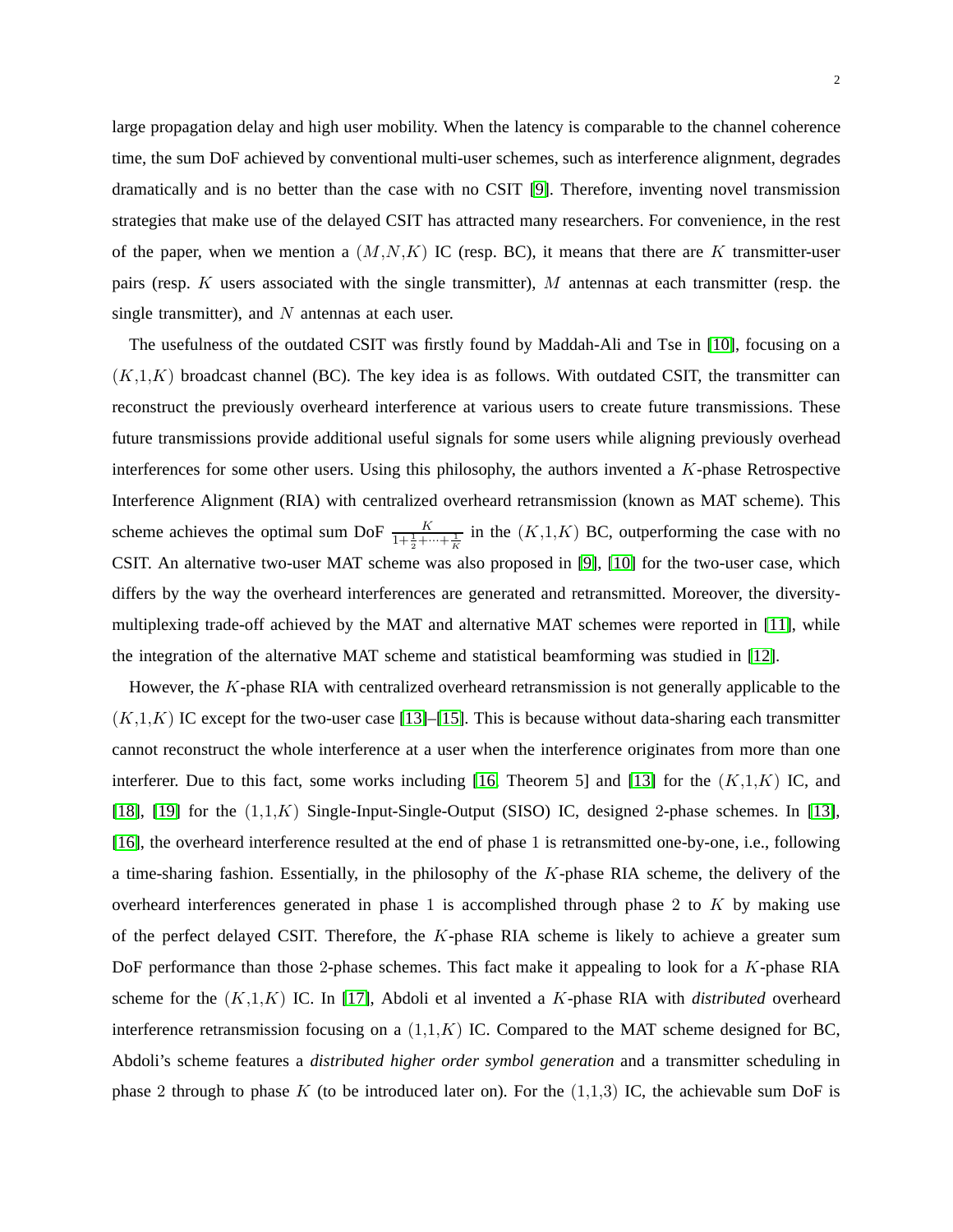$\frac{36}{31}$ , outperforming  $\frac{9}{8}$  achieved by the two-phase scheme in [\[18\]](#page-30-10), [\[19\]](#page-30-11).

Moreover, in the context of  $(M, N, K)$  IC, recent works [\[20\]](#page-30-13) attempted to generalize the schemes proposed in [\[13\]](#page-30-7), [\[17\]](#page-30-12), [\[18\]](#page-30-10). However, their schemes have the following two drawbacks: 1) only 2-phase and 3-phase schemes are applied in the  $K$ -user case, so that the benefit of delayed CSIT in performing RIA is not fully exploited; 2) when generalizing the scheme designed for the  $(1,1,3)$  IC in [\[17\]](#page-30-12) to the  $(M, N, 3)$  IC with  $M \ge N$ , the sum DoF is  $\frac{36}{31}N$ , which is simply a scaled version of the (1,1,3) IC, revealing a wasteful use of the extra transmit antennas. Therefore, the usefulness of the K-phase RIA framework proposed in [\[17\]](#page-30-12) has only been properly identified in the  $(1,1,K)$  IC thus far, leaving aside the questions 1) whether it is applicable to the  $(M, N, K)$  IC, and 2) how the transmission strategy in each phase changes with  $M$  and  $N$ . These are the main focuses of this paper. Our main contributions are highlighted as follows.

Firstly, we propose a transmission scheme for the  $(K,1,K)$  IC by integrating the K-phase RIA framework proposed in [\[17\]](#page-30-12) and the key features of the MAT-like transmission [\[10\]](#page-30-4) in each phase.

Secondly, building on the  $K$ -phase RIA framework proposed in [\[17\]](#page-30-12), we propose two achievable schemes suitable for the  $(M, N, K)$  IC with  $1 \leq \frac{M}{N} \leq K$ , which are generalizations of the MAT-like transmission designed for the  $(K,1,K)$  IC in the first contribution and the redundancy transmission and partial interference nulling (RT-PIN) approach proposed in [\[17\]](#page-30-12). The details of the novelties of the proposed schemes are presented in Section [III.](#page-5-0)

Thirdly, in both schemes, we consider that there are n (out of  $K$ ) transmitters active in each slot of phase 1 delivering private symbols to their corresponding users, i.e., so-called n-transmitter/n-user scheduling. We obtain the achievable sum DoF by 1) taking the maximum of the sum DoF achieved by the two schemes mentioned in the second contribution, and 2) finding the optimal number of co-scheduled transmitters. As shown in Figure  $1(a)$ , the scheduling process allows us to improve the sum DoF of the  $(1,1,K)$  IC achieved by the scheme proposed in [\[17\]](#page-30-12). Moreover, as illustrated in Figure [1\(b\)](#page-3-1) for the  $(M,N,3)$  IC, Figure [1\(c\)](#page-3-2) for the  $(M,N,6)$  IC, and Figure [1\(d\)](#page-3-3) for the  $(K,1,K)$  IC, our scheme (red solid curve) significantly outperforms all the previously known results. Besides, in the  $(K,1,K)$  IC, the achievable sum DoF tends to  $\frac{64}{15}$  when  $K \rightarrow \infty$ .

Organization: Section [II](#page-3-4) elaborates on the system model. Section [III](#page-5-0) summarizes the key ingredients of the proposed schemes and lists the theorems on achievable sum DoF. The achievable scheme designed for  $(K,1,K)$  IC and the achievable schemes designed for the general  $(M,N,K)$  IC with  $1 \leq \frac{M}{N} \leq K$  are presented in Section [IV](#page-8-0) and Section [V,](#page-15-0) respectively. Section [VI](#page-27-0) concludes the paper.

Notations: Bold lower letters stand for vectors whereas a symbol not in bold font represents a scalar.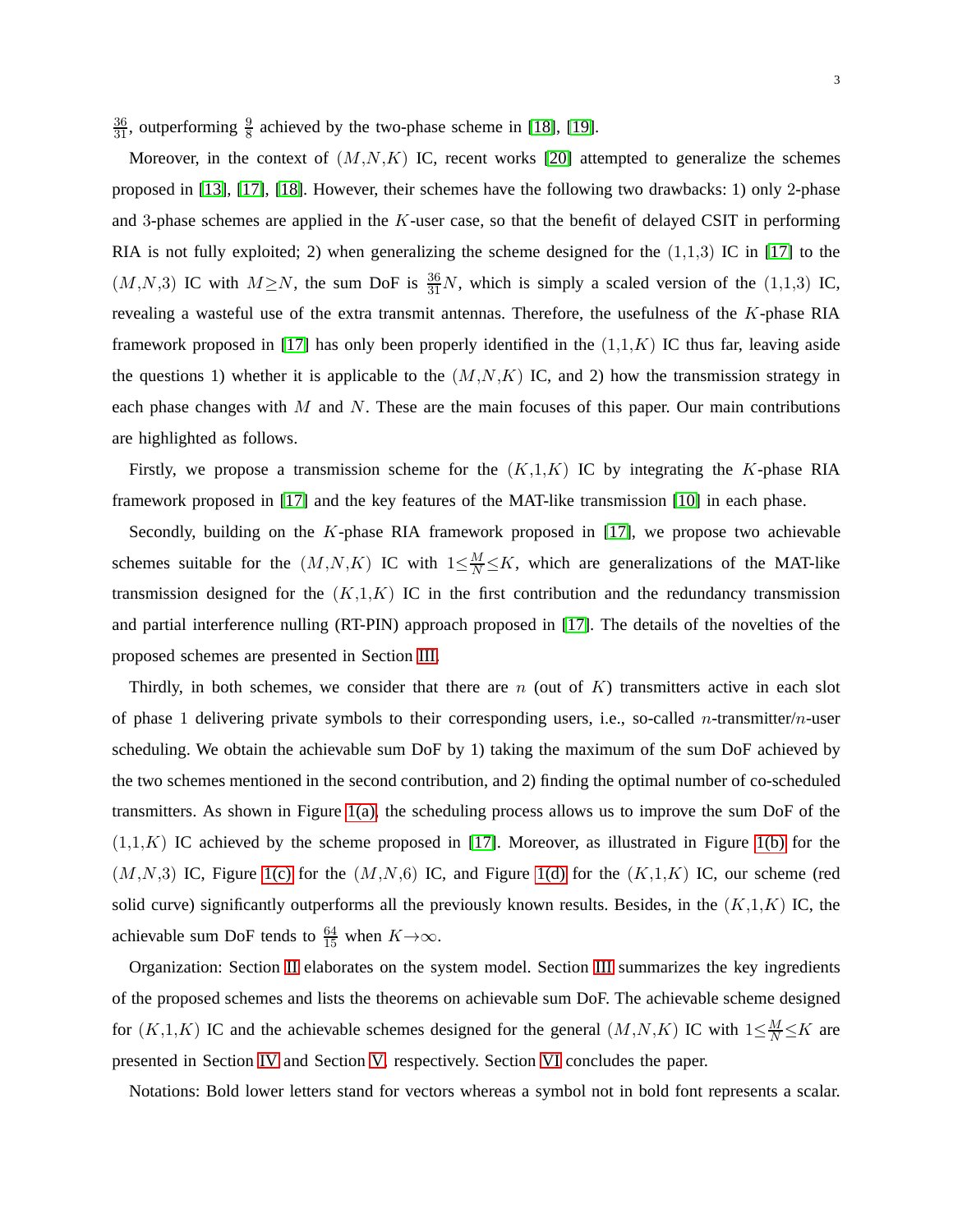<span id="page-3-0"></span>

<span id="page-3-3"></span><span id="page-3-2"></span><span id="page-3-1"></span>Fig. 1: Normalized achievable sum DoF, i.e.,  $\frac{\text{sum DoF}}{N}$ , where  $\rho \triangleq \frac{M}{N}$ .

 $(\cdot)^T$  and  $(\cdot)^H$  denote the transpose and the Hermitian of a matrix or vector, respectively.  $\|\cdot\|$  is the norm of a vector. The block diagonalization of matrices **A** of size  $m \times n$  and **B** of size  $p \times r$  is referred as  $Bdiag{A,B} \triangleq$  $\sqrt{ }$  $\overline{1}$  ${\bf A} = {\bf 0}_{m \times r}$  $\mathbf{0}_{p\times n}$  B 1 .  $\mathbb{E}[\cdot]$  refers to the statistical expectation.  $|\mathcal{S}|$  is the cardinality of the set S. |a| and  $\lceil a \rceil$  stand for the greatest integer that is smaller than a and the smallest integer that is greater than a, respectively. The linear space spanned by the rows of matrix A is denoted by rowspan ${A}$ . The stack of two matrices with the same number columns writes as stack  ${A,B} \triangleq$  $\sqrt{ }$  $\overline{1}$ A B 1  $\vert \cdot$ 

# II. SYSTEM MODEL

<span id="page-3-4"></span>In the  $(M, N, K)$  IC with  $M \ge N$ , the received signal  $y_k(t) \in \mathbb{C}^{N \times 1}$ , in a certain time slot t writes as

$$
\mathbf{y}_k(t) = \sum_{j \in \mathcal{S}_K} \mathbf{H}_{kj}(t) \mathbf{s}_j(t) + \mathbf{z}_k(t), \forall k \in \mathcal{S}_K,
$$
\n(1)

where  $S_K \triangleq \{1, \dots, K\}$  and  $\mathbf{z}_k(t)$  represents the Additive White Gaussian Noise with zero mean and unit variance. We consider that the transmitted signal  $s_j(t) \in \mathbb{C}^{M \times 1}$  is subject to the power constraint P, i.e.,  $\mathbb{E}[\|\mathbf{s}_j(t)\|^2] \leq P$ . The matrix  $\mathbf{H}_{kj}(t)$ , of size  $N \times M$ , refers to the channel between transmitter j (Txj) and user k (Rxk).  $H_{kj}$  has circularly symmetric complex Gaussian entries with zero mean and unit variance (Rayleigh fading). The fading process is i.i.d across time slots (fast fading) and links.

In wireless systems like Long Term Evolution, in Time Division Duplexing mode, the CSI is measured on the uplink and used in the downlink assuming channel reciprocity. In Frequency Division Duplexing mode, each user estimates their CSI using pilot and the estimated CSI is quantized and reported to its serving transmitter via a rate-limited feedback link. Furthermore, in both modes, in order to perform multi-cell coordination and/or joint transmission, the CSI has to be shared among the transmitters via a backhaul link. Due to the latency incurred in the feedback link and backhaul link, and because of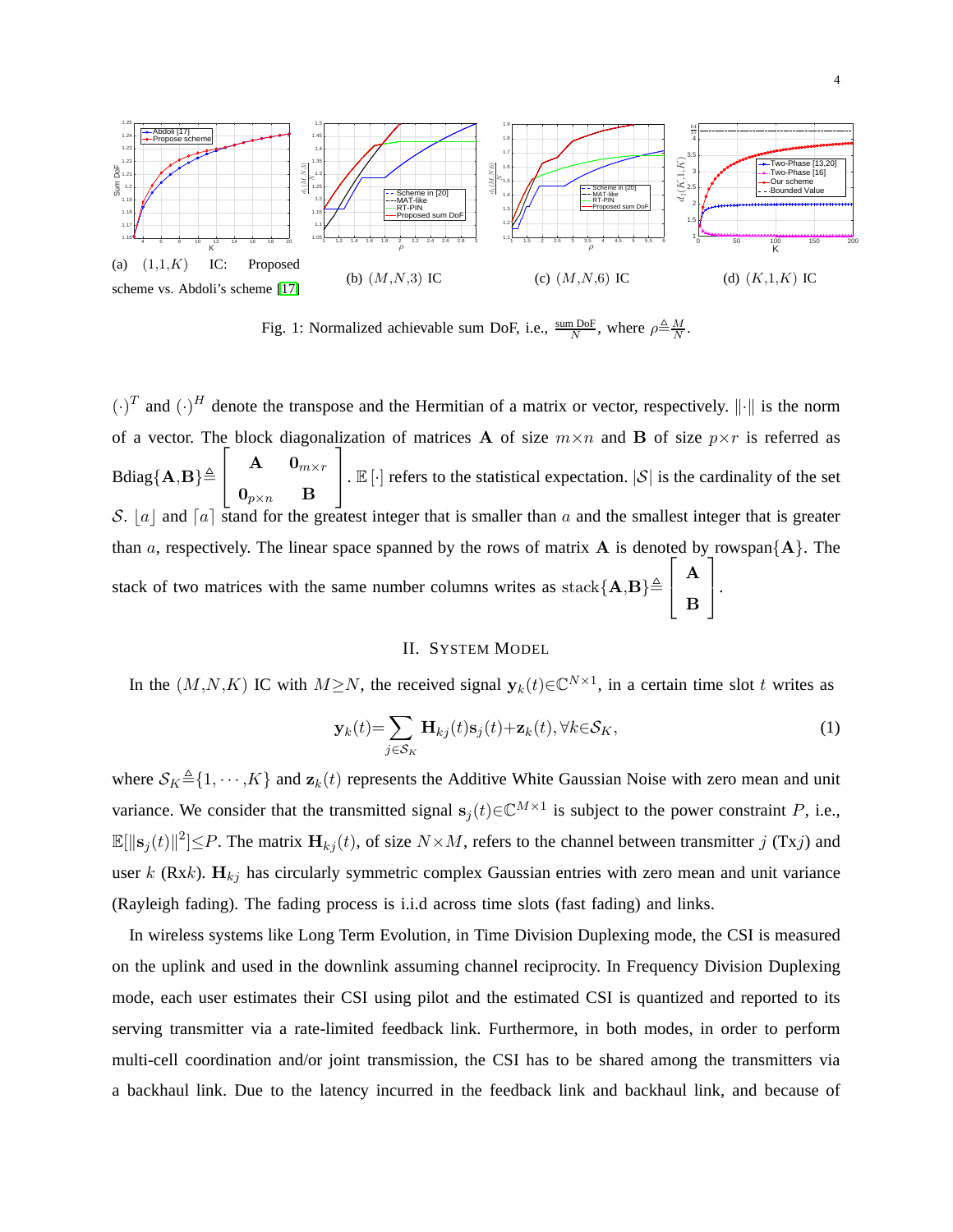the user mobility, the CSI acquired by the transmitters is relatively out-dated compared to the current CSIT. In this paper, to investigate the usefulness the delayed CSIT in the K-user interference channel, we consider a general setup where each transmitter acquires the global CSI with one-slot delay, while each user has perfect knowledge of the global current CSI to perform the decoding. Specifically, at the beginning of a certain time slot t, each Tx perfectly knows  $\mathbf{H}_{jk}(1),\cdots,\mathbf{H}_{jk}(t-1),\forall j,k=1,\cdots,K$ , while each Rx perfectly knows  $\mathbf{H}_{jk}(1),\cdots,\mathbf{H}_{jk}(t),\forall j,k=1,\cdots,K$ . However, at the end of slot t, each Tx obtains  $\mathbf{H}_{jk}(t),\forall j,k=1,\cdots,K$  as well.

Let us consider that Txk has a private message, i.e.,  $c[k]$ , for Rxk. Then, the rate  $R[k]$  is achievable if Rxk decodes  $c[k]$  with arbitrary small error probability as the codeword length approaches infinity. Consequently, the system metric, namely sum DoF, is given by

$$
d_1(M, N, K) \triangleq \lim_{P \to \infty} \frac{\sum_{k=1}^{K} R[k]}{\log P}.
$$
 (2)

In this paper, we use  $S_K$  to denote the set of the K users. Besides, similar to that defined in [\[10\]](#page-30-4), [\[17\]](#page-30-12), we introduce following definitions, which are frequently used in the subsequent derivations and analysis.

<span id="page-4-1"></span>**Definition 1.** *Considering that for any subset of*  $m$  ( $1 \le m \le K$ ) *transmitter-user pairs, i.e.,*  $S_m \subseteq S_K$  *and*  $|S_m|=m$ , if any transmitter k,  $k\in\mathcal{S}_m$ , has a message,  $w[k|\mathcal{S}_m]$ , intended for all the users in  $\mathcal{S}_m$ , then *we term such a message as an order-*m *message.*

<span id="page-4-2"></span>**Definition 2.** *Considering that for any subset of*  $m+1$  ( $2\leq m\leq K-1$ ) *transmitter-user pairs, i.e.,*  $S_{m+1}\subseteq S_K$ *and*  $|S_{m+1}|=m+1$ *, if any transmitter* k,  $k \in S_{m+1}$ *, has a message,*  $w[k|k;S_{m+1}\backslash k]$ *, intended for user* k*, but already known by other* m *users in*  $S_{m+1}\backslash k$ *, then we term such a message as an order-*(1,*m*) *message.* 

The rate  $R[k|\mathcal{S}_m]$ , is said to be achievable if all the users in  $\mathcal{S}_m$  decode the order-m message  $w[k|\mathcal{S}_m]$ with arbitrary small error probability as the codeword length approaches infinity. Similarly, the rate  $R[k|k;\mathcal{S}_{m+1}\backslash k]$  is said to be achievable if user k decodes the order- $(1,m)$  message  $w[k|k;\mathcal{S}_{m+1}\backslash k]$ with arbitrary small error probability as the codeword length approaches infinity. Then, the sum DoF of delivering all the order-m messages ( $\forall 2 \le m \le K$ ) and all the order-(1,m) messages ( $\forall 2 \le m \le K-1$ ), are given by

<span id="page-4-0"></span>
$$
d_m(M, N, K) \triangleq \lim_{P \to \infty} \frac{\sum_{\forall k \in \mathcal{S}_m, \forall \mathcal{S}_m \subseteq \mathcal{S}_K} R[k|\mathcal{S}_m]}{\log_2 P},\tag{3}
$$

$$
d_{1,m}(M,N,K) \triangleq \lim_{P \to \infty} \frac{\sum_{\forall k \in S_{m+1}, \forall S_{m+1} \subseteq S_K} R[k|k; S_{m+1} \setminus k]}{\log_2 P},\tag{4}
$$

respectively. When  $m=1$ , [\(3\)](#page-4-0) becomes the sum DoF of the private messages as defined in [\(2\)](#page-3-4).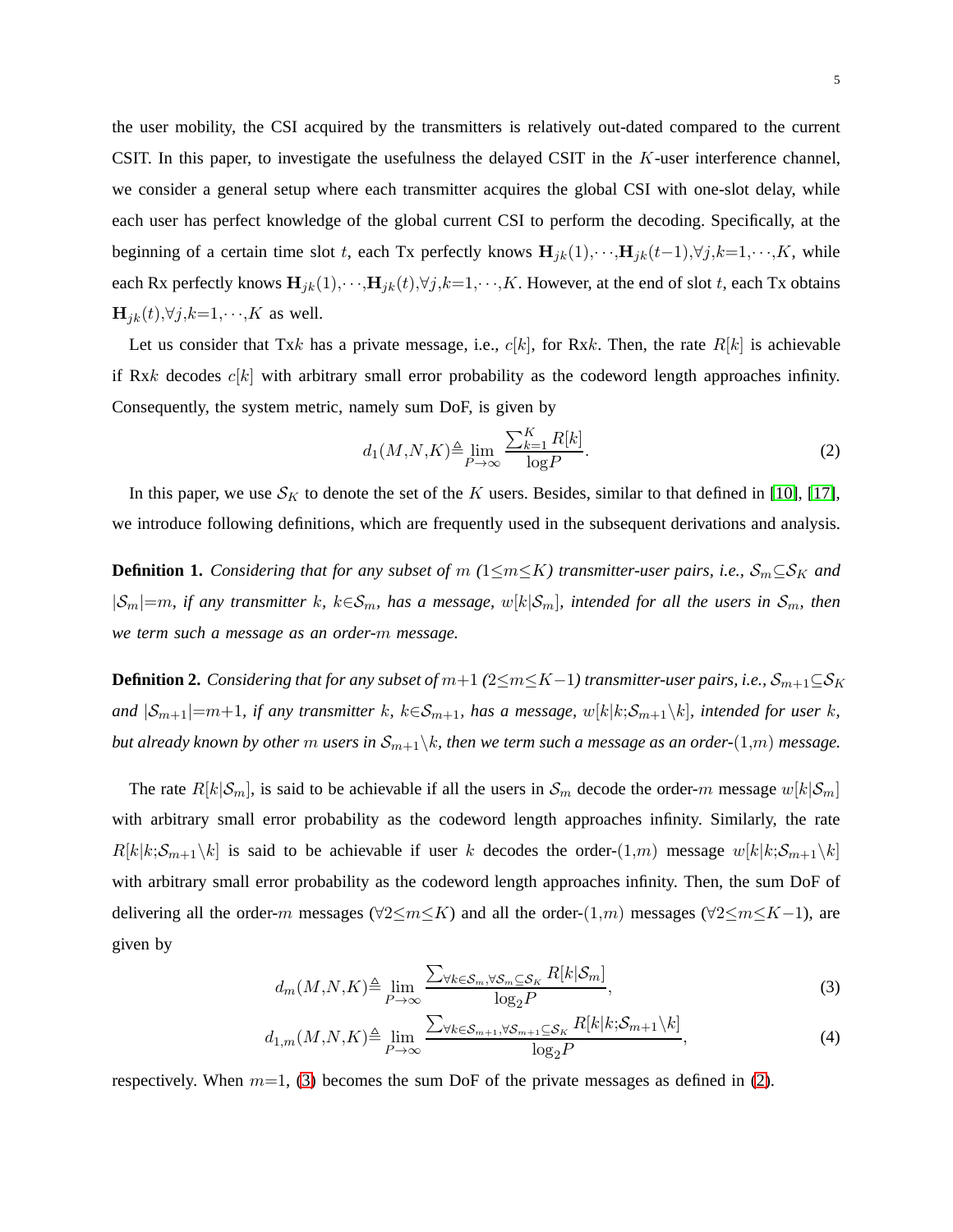Furthermore, we reuse the notation in [\[17\]](#page-30-12), i.e.,  $u[k|\mathcal{S}_m;\mathcal{S}_{m'}]$ , to represent a symbol which is 1) transmitted by Txk, 2) desired by a subset  $S_m$  of users, where  $|S_m|=m$ , and 3) already known by a subset  $\mathcal{S}_{m'}$  of users, where  $|\mathcal{S}_{m'}|=m'$  and  $\mathcal{S}_{m} \cap \mathcal{S}_{m'}=\emptyset$ . With such a notation, we introduce two classes of symbols:

- Order-m symbols (formed by the order-m message  $c[k|\mathcal{S}_m]$ ), denoted by  $u[k|\mathcal{S}_m]$ , which is desired by a subset  $S_m$  of users, and known by no user, i.e.,  $S_{m'}=\emptyset$ ;
- Order- $(1,m')$  symbols, denoted by  $u[k|k; S_{m'}]$ , which is intended for one user i.e., Rxk, but already known by other  $m'$  users, where  $k \notin \mathcal{S}_{m'}$ .

For convenience, an order-1 symbol is denoted by  $u_k$  (short for  $u[k|k]$ ). It carries the private message of Rxk, and is only desired by  $Rxk$ , but is unknown to all users. As we will see later on, the symbols sent at the beginning of the communication are order-1 symbols. The symbols transmitted in phase  $m$ -I,  $2\leq m\leq K$ , are regarded as order-m symbols as they are useful to a certain subset of m users, while the symbols transmitted in phase  $m+1$ -II,  $2 \le m \le K-1$ , are order- $(1,m)$  symbols as they are to be decoded by only one user and already known by another  $m$  users.

#### III. MAIN RESULTS

<span id="page-5-0"></span>In this paper, we design K-phase RIA schemes based on the framework proposed in [\[17\]](#page-30-12). Specifically, a distributed overheard interference retransmission is performed in each phase, and the transmitted signal in the next phase is built via a distributed higher order symbol generation. Besides, the novelties of the transmission block in each phase is highlighted as follows.

*1) Phase 1, MAT-like transmission:* We firstly focus on the (K,1,K) MISO IC. In this case, as the number of transmit antennas is large enough, the overheard interference obtained at various unintended users are linearly independent of each other. Thus, the MAT scheme designed for the MISO BC can be reused. Secondly, we consider the case  $1 \leq \frac{M}{N} < K$ . In this case, since the overheard interference at various users are linearly dependent, we modify the MAT scheme by exploiting part of the overheard interference as useful signals to create future transmissions.

*2) Phase 1, Two-Stage RT and PIN:* The redundancy transmission (RT) was firstly introduced for the  $(1,1,K)$  IC. Specifically, each Tx delivers t' symbols in t slots, where  $t' < t$ . As the number of receive antennas is equal to the number of transmit antennas, each overheard interference spans a subspace of the received signal, thus allowing each user to null out the interference originated from one interferer (partial interference nulling, PIN). To enable PIN in the MIMO case  $1 \leq \frac{M}{N} \leq K$ , the number of transmitted symbols has to be smaller than the number of receive antennas. To overcome this bottleneck, we design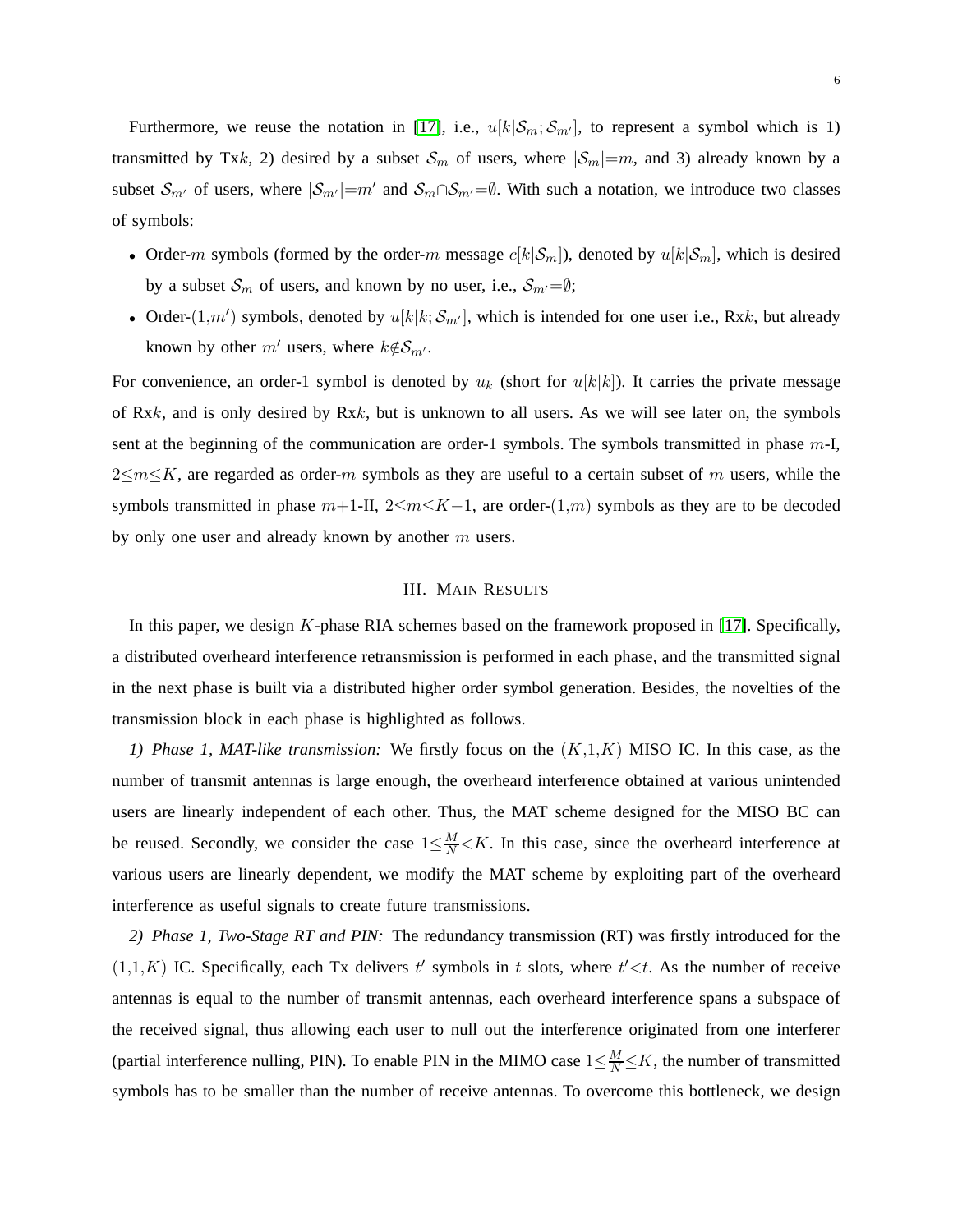a two-stage redundancy transmission, where the first stage is used for interference sensing, while the second stage is designed using delayed CSIT to force the interference into the linear space created in the first stage. As we will see later on, this two-stage transmission allows the number of transmitted symbols scale with the number of transmit antennas.

*3) Phase 1, Tx-Rx pair scheduling:* For both MAT-like transmission and Two-stage RT and PIN, we perform a Tx-Rx pair scheduling in phase 1 to improve the sum DoF performance.

*4) Phase 2 through to Phase* K*:* The scheme generalizes the RT-PIN approach proposed in [\[17\]](#page-30-12), where there are two active transmitters per slot and the pair of active transmitters are scheduled in a cyclic order. The novelty lies in that the number of order- $m$  symbols transmitted per slot is properly determined according to the number of antennas at each transmitter and each user. When  $M \ge N(K-m+1)$ , the scheme smoothly connects with the MAT-like transmission, where there is only one active user and the overheard interference at various users is directly exploited as useful signals without the need of PIN.

According to the definitions and assumptions made in Section [II,](#page-3-4) we state the main results on the achievable sum DoF as follows.

<span id="page-6-0"></span>**Theorem 1.** For a  $(K,1,K)$  IC  $(K \geq 2)$  with perfect completely outdated CSIT, an achievable sum DoF *by integrating MAT scheme with distributed overheard interference retransmission is given by*

$$
d_1(K,1,K) = \max_{i=1,2} \frac{\mathcal{O}_i(K)^2}{1 + \frac{\mathcal{O}_i(K)(\mathcal{O}_i(K) - 1)}{d_2(K,1,K)}}, \text{almost surely},\tag{5}
$$

*where*  $\mathcal{O}_1(K)=|2d_2(K,1,K)|$ ,  $\mathcal{O}_2(K)=|2d_2(K,1,K)|$  and

$$
d_2(K,1,K) = \left[1 - \frac{1}{K-1} \sum_{l=2}^{K-1} \frac{K-l}{l^2-1}\right]^{-1}.
$$
 (6)

*refers to the sum DoF achieved by delivering order-*2 *symbols.*

**Remark [1](#page-6-0).** Theorem 1 can be easily extended to its scaled version, i.e.,  $(KN, N, K)$  IC, where we have  $d_1(KN,N,K)=N\times d_1(K,1,K)$ . As it will be clearer later on,  $\mathcal{O}_{i^*}(K)$  (i.e., the optimal solution to [\(5\)](#page-6-0)) refers to the number of co-scheduled transmitters in phase 1.

A comparison of Theorem [1](#page-6-0) with the state of the art is shown in Figure [1\(d\).](#page-3-3) As shown, our results yields a significant gain over the two-phase schemes in [\[13\]](#page-30-7), [\[16\]](#page-30-9), [\[20\]](#page-30-13). Besides, the sum DoF achieved by our scheme is bounded by  $\frac{64}{15}$ . The proof is shown in the Appendix A.

<span id="page-6-1"></span>**Theorem 2. MAT-like transmission:** For a  $(M, N, K)$  MIMO IC where  $1 \leq \frac{M}{N} \leq K$  and  $K \geq 2$ , with *perfect completely outdated CSIT, considering a* n*-transmitter/*n*-user scheduling in phase* 1 *(*2≤n≤K*),*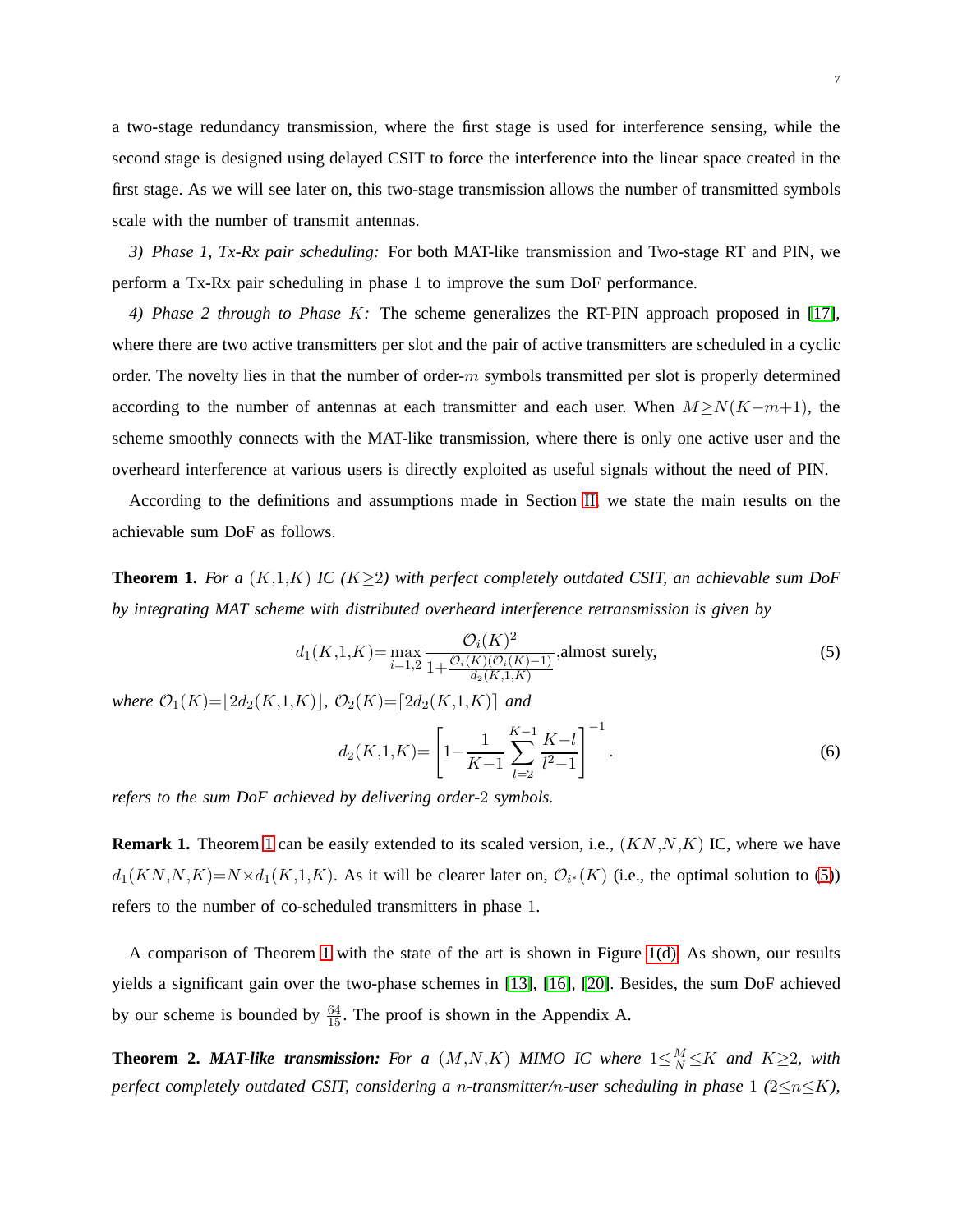*an achievable sum DoF is*

$$
d_1^{mat}(n, M, N, K) = \tilde{M}n \left(1 + \frac{\tilde{M}(n-1)}{d_2(M, N, K)}\right)^{-1}
$$
, almost surely, (7)

*where*  $\tilde{M} \triangleq \min\{M,nN\}$ , and  $d_2(M,N,K)$  *is obtained via Theorem [4](#page-7-0) by replacing*  $m=2$ .

<span id="page-7-1"></span>**Theorem 3.** *Two-stage RT and PIN: For a*  $(M, N, K)$  *MIMO IC where*  $1 \leq \frac{M}{N} \leq K$  *and*  $K \geq 3$ *, with perfect completely outdated CSIT, considering a* n*-transmitter/*n*-user scheduling in phase* 1 *(*3≤n≤K*), an achievable sum DoF is*

$$
d_1^{rt-pin}(n, M, N, K) = \hat{M}(n-1) \left[ \frac{1}{n} \left( n - 1 + \frac{\hat{M}}{N(n-1)} \right) + \frac{\hat{M}(n-2)}{d_2(M, N, K)} \right]^{-1}
$$
, almost surely, (8)

where  $\hat{M} \triangleq \min \left\{ M, \frac{1+(n-1)^2}{1+(n-2)(n-1)}N \right\}$ , and  $d_2(M,N,K)$  is obtained via Theorem [4](#page-7-0) by replacing  $m=2$ .

<span id="page-7-0"></span>**Theorem 4.** For a  $(M, N, K)$  MIMO IC where  $1 \leq \frac{M}{N} \leq K$ , with perfect completely outdated CSIT, an *achievable DoF of delivering order-*m *messages (for* 2≤m≤K*) defined in Definition [1](#page-4-1) is*

$$
d_m(M, N, K) = (1 - A_m(M, N, K))^{-1}
$$
, almost surely, (9)

*where*

For 
$$
2 \le m \le K - \lceil \frac{M}{N} \rceil + 1
$$
,  $A_m(M, N, K) = A_{K - \lfloor \frac{M}{N} \rfloor + 1}(M, N, K) \cdot \Theta_m + \sum_{l=m}^{K - \lfloor \frac{M}{N} \rfloor} \Delta_{m,l}$ , (10a)

$$
\Theta_m = \frac{m-1}{K - \lfloor \frac{M}{N} \rfloor} M^{K - \lfloor \frac{M}{N} \rfloor - m + 1} \prod_{i=m}^{K - \lfloor \frac{M}{N} \rfloor} \frac{K - i}{(M + N)(K - i) + N},\tag{10b}
$$

$$
\Delta_{m,l} = \frac{M(K-l)\left(1 - \frac{1}{N(l+1)}\right) + l(N-1)(K-l+1)}{l[(M+N)(K-l)+N]} \cdot \frac{m-1}{l-1}M^{l-m}\prod_{i=m}^{l-1}\frac{K-i}{(M+N)(K-i)+N};\tag{10c}
$$

For 
$$
K-\lfloor \frac{M}{N} \rfloor + 1 \le m \le K
$$
,  $A_m(M,N,K)=1-\frac{1}{N}+\frac{1}{N}\sum_{l=m}^{K-1} \frac{(m-1)(K-l)}{(K-m+1)(l-1)(l+1)}$ . (10d)

Using the results stated in Theorem [2](#page-6-1) and [3,](#page-7-1) we obtain a greater achievable sum DoF by taking the maximum of them, which is specified as follows.

<span id="page-7-2"></span>**Corollary 1.** For a  $(M, N, K)$  MIMO IC where  $1 \leq \frac{M}{N} \leq K$ , with perfect completely outdated CSIT, an *achievable sum DoF is given by*

$$
d_1(M, N, K) = \max\{\max_{2 \le n \le K} d_1^{mat}(n, M, N, K), \max_{3 \le n \le K} d_1^{rt - pin}(n, M, N, K)\}
$$
  
\n
$$
= \max_{3 \le n \le K} \begin{cases} d_1^{rt - pin}(n, M, N, K) & 1 \le \frac{M}{N} \le \epsilon(n); \\ d_1^{mat}(n-1, M, N, K) & \frac{M}{N} \ge \epsilon(n), \end{cases}
$$
, almost surely, (11)  
\n $n(n-1)+n(n-1)^3$ 

 $where \ \epsilon(n) = \frac{n(n-1)+n(n-1)^3}{1+2(n-1)^2+(n-2)(n-1)^3}.$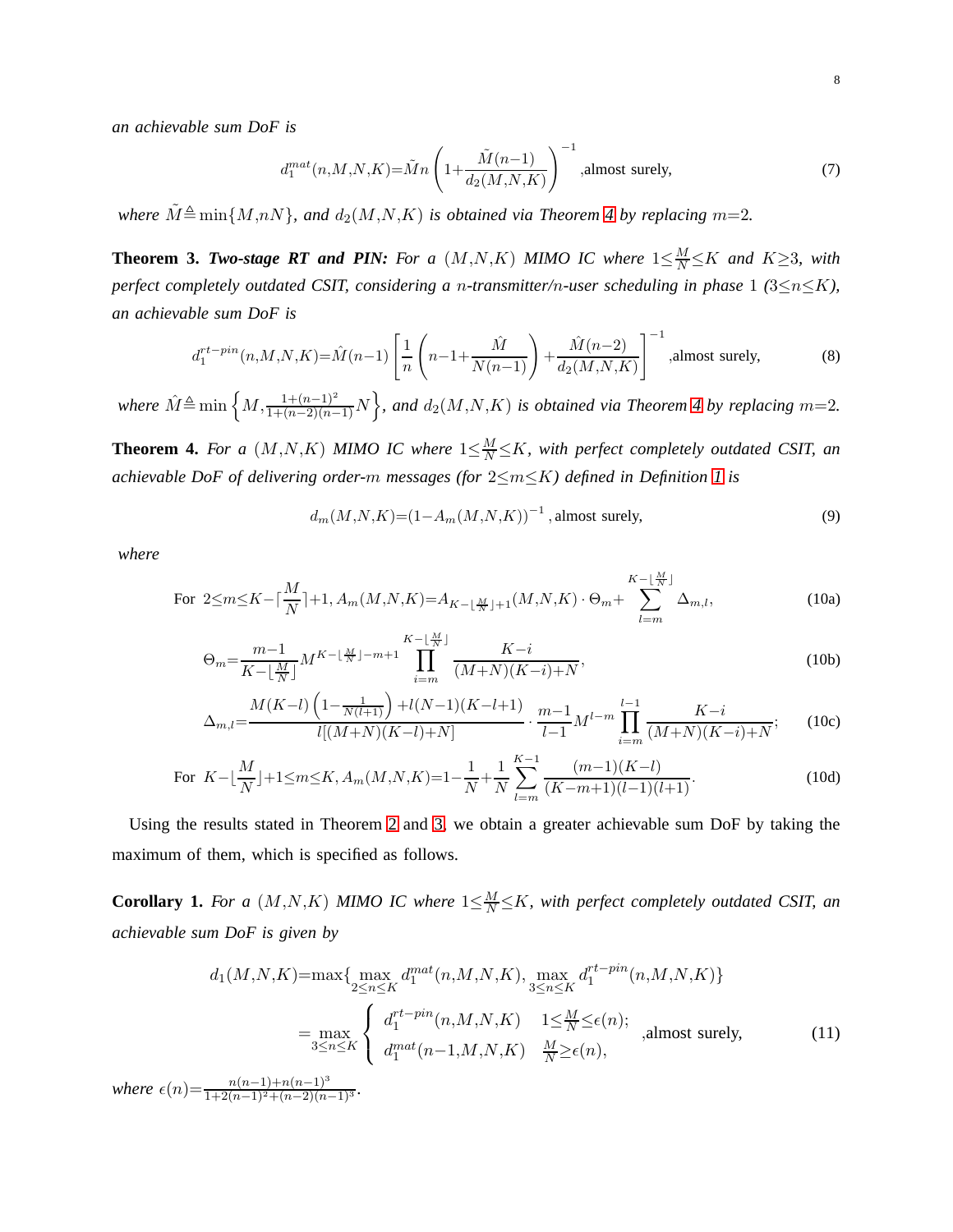Note that [\(11\)](#page-7-2) is obtained by 1) the fact that  $d_1^{mat}(K, M, N, K) \leq d_1^{mat}(K-1, M, N, K)$ , and 2) comparing  $d_1^{rt-pin}$  $n_1^{rt-pin}(n,M,N,K)$  with  $d_1^{mat}(n-1,M,N,K)$  for a fixed  $n, 3 \le n \le K$ . In Figure [1\(b\)](#page-3-1) and [1\(c\),](#page-3-2) we plot the normalized sum DoF  $\frac{d_1(M,N,K)}{N}$  as a function of the ratio  $\rho \triangleq \frac{M}{N}$  for  $K=3$  and  $K=6$ , respectively. Besides, the black dashed curve and the green dotted curve are produced by numerically calculating  $\max_{2\le n\le K} d_1^{mat} (n,M,N,K)$  and  $\max_{3\le n\le K} d_1^{rt-pin}$  $n_1^{rt-pnn}(n,M,N,K)$ , respectively. As shown, our result (Corollary [1,](#page-7-2) the red solid curve) significantly outperforms the previously known result in [\[20\]](#page-30-13) for  $M \geq N$ .

**Remark 2.** Theorem [1](#page-6-0) can be obtained by substituting  $M = K$ ,  $N = 1$  into [\(11\)](#page-7-2) and finding the optimal value of n that maximizes [\(11\)](#page-7-2). Besides, replacing  $M=N=1$  and  $n=K$  into [\(8\)](#page-7-1) leads to the sum DoF achieved in [\[17\]](#page-30-12). Moreover, as shown in Figure [1\(a\),](#page-3-0) when  $4 \le K \le 13$ , our scheme outperforms [17] with a Tx-Rx pair scheduling in phase 1. When  $4 \le K \le 13$ , the optimal number of co-scheduled transmitters is 4. For other values of  $K$ , scheduling all the Tx-Rx pairs yields the greatest sum DoF performance.

In [\[10\]](#page-30-4), the sum DoF of K-user MISO BC with delayed CSIT was found with a tight upper-bound. This upper-bound is obtained via a genie-aided model, which gives one user's observation to the others so as to construct physically degraded channels. The genie-aided model was also used in [\[14\]](#page-30-14), [\[21\]](#page-30-15) for two-user MIMO IC. However, in a  $K$ -user IC, due to the facts that 1) each transmitter only has the access to the message of its related user, and 2) each user overhears multiple interferers, the genie-aided model yields a loose upper-bound. Hence, in this paper, we only focus on the achievable sum DoF.

<span id="page-8-0"></span>In the following two sections, we will firstly introduce our proposed scheme for the  $(K,1,K)$  MISO IC, and secondly discuss the generalization in the MIMO case with  $1 \leq \frac{M}{N} < K$ .

#### IV. ACHIEVABLE SCHEME IN THE  $(K,1,K)$  IC

In this section, we focus on the  $(K,1,K)$  IC with perfect outdated CSIT, and study the achievable sum DoF by integrating the MAT-like transmission with the K-phase RIA framework proposed in [\[17\]](#page-30-12).

#### *A. Achievable scheme for the* (3,1,3) *IC*

According to Theorem [1,](#page-6-0) when  $K=3$ , one has  $\mathcal{O}_1(3)=2$  and  $\mathcal{O}_2(3)=3$ , both leading to the sum DoF 3  $\frac{3}{2}$  according to [\(5\)](#page-6-0). This implies that such a sum DoF can be achieved by performing a 3-transmitter/3user scheduling or a 2-transmitter/2-user scheduling in phase 1. Let us firstly focus on the case with 3-transmitter/3-user scheduling. The 2-transmitter/2-user approach will be presented afterwards.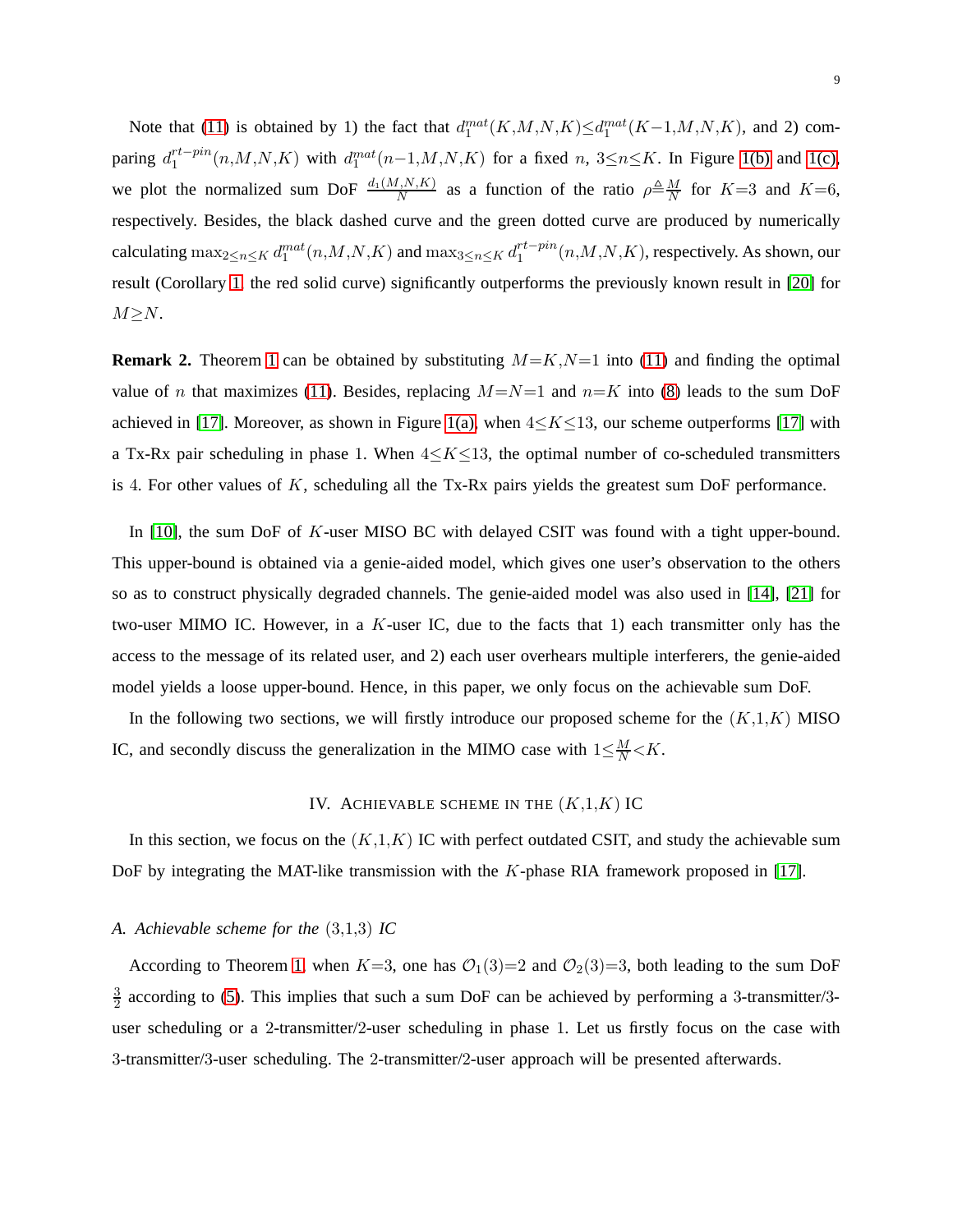$$
\mathbf{u}_1(t)\underbrace{\fbox{\textbf{Tx1}}}_{\textbf{Tx2}}\underbrace{\fbox{\textbf{Tx1}}}_{\textbf{Tx3}}\underbrace{\fbox{\textbf{Fx1}}}_{\textbf{Tx4}}\underbrace{y_1(t)}_{\textbf{Tx5}}=\underbrace{\mathbf{h}_{11}(t)\mathbf{u}_1(t)}_{\textbf{Tx2}(t)\mathbf{u}_1(t)}+\underbrace{\mathbf{h}_{12}(t)\mathbf{u}_2(t)}_{\textbf{u}_t[2|1,2]}\underbrace{\mathbf{h}_{13}(t)\mathbf{u}_3(t)}_{\textbf{u}_t[3|1,3]}\underbrace{\mathbf{h}_{13}(t)\mathbf{u}_3(t)}_{\textbf{u}_t[3|1,3]}\underbrace{\mathbf{h}_{12}(t)\mathbf{u}_1(t)}_{\textbf{u}_2(t)\mathbf{u}_2(t)}+\underbrace{\mathbf{h}_{23}(t)\mathbf{u}_3(t)}_{\textbf{u}_3(t)\mathbf{u}_3(t)}\\ \underbrace{\mathbf{h}_{23}(t)\mathbf{u}_2(t)}_{\textbf{u}_4[3|2,3]}\underbrace{\mathbf{h}_{23}(t)\mathbf{u}_3(t)}_{\textbf{u}_5[1]\mathbf{u}_2(t)\mathbf{u}_1(t)}+\underbrace{\mathbf{h}_{32}(t)\mathbf{u}_2(t)}_{\textbf{u}_4[2|2,3]}\underbrace{\mathbf{h}_{33}(t)\mathbf{u}_3(t)}_{\textbf{u}_5[1]\mathbf{u}_3(t)}
$$

<span id="page-9-0"></span>Fig. 2: Achievable scheme for the  $(3,1,3)$  IC, phase 1, where  $t=1,2$ 



<span id="page-9-1"></span>Fig. 3: Achievable scheme for the  $(3,1,3)$  IC, phase 2, slot 3 and 4

The sum DoF  $\frac{3}{2}$  is achieved by sending 6 symbols per user in 12 slots. The transmission consists of three phases. In phase 1, 6 symbols per Rx are transmitted in 2 slots and 12 order-2 symbols are generated. Phase 2 delivers those order-2 symbols in 6 slots, resulting in 3 order-3 symbols and 3 order- (1,2) symbols, which are transmitted using 3 slots in phase 3-I and 1 slot in phase 3-II respectively.

*1) Phase 1:* The transmission lasts for 2 slots. In each slot, each Tx sends 3 different symbols to its corresponding user, i.e.,  $\mathbf{u}_k(t) \in \mathbb{C}^{3 \times 1}, k=1,2,3, t=1,2$ . The received signals are illustrated in Figure [2,](#page-9-0) where the noise term is ignored for convenience.

For clarity, let us focus on Rx1, who receives  $\mathbf{u}_1(t)$  with other two interferences. Clearly,  $\mathbf{u}_1(t)$  can be decoded if 1)  $u_t[2|1,2]$  and  $u_t[3|1,3]$  are removed; 2)  $u_t[1|1,2]$  and  $u_t[1|1,3]$  are provided to Rx1 in order to have enough linearly independent observations of  $\mathbf{u}_1(t)$ . Similarly, Rx2 and Rx3 can decode their desired symbols if the interferences are removed and the useful side information is provided. In this way,  $u_t[i|i,j], i \neq j$ , is an order-2 symbol that is desired by Rxi and Rxj. Totally 12 order-2 symbols result from these two slots. The remaining work consists in multicasting  $u_1[1|1,2], u_2[1|1,2], u_1[2|1,2]$ and  $u_2[2|1,2]$  to Rx1 and Rx2,  $u_1[1|1,3]$ ,  $u_2[1|1,3]$ ,  $u_1[3|1,3]$  and  $u_2[3|1,3]$  to Rx1 and Rx3 and  $u_1[3|3,2]$ ,  $u_2[3|3,2], u_1[2|3,2]$  and  $u_2[2|3,2]$  to Rx2 and Rx3.

<span id="page-9-2"></span>*2) Phase 2:* We consider that only one transmitter is scheduled per slot, delivering order-2 symbols to the corresponding two users, i.e.,  $1-Tx/2$ -user scheduling. Specifically, in slot 3 and 4, Tx1 and Tx2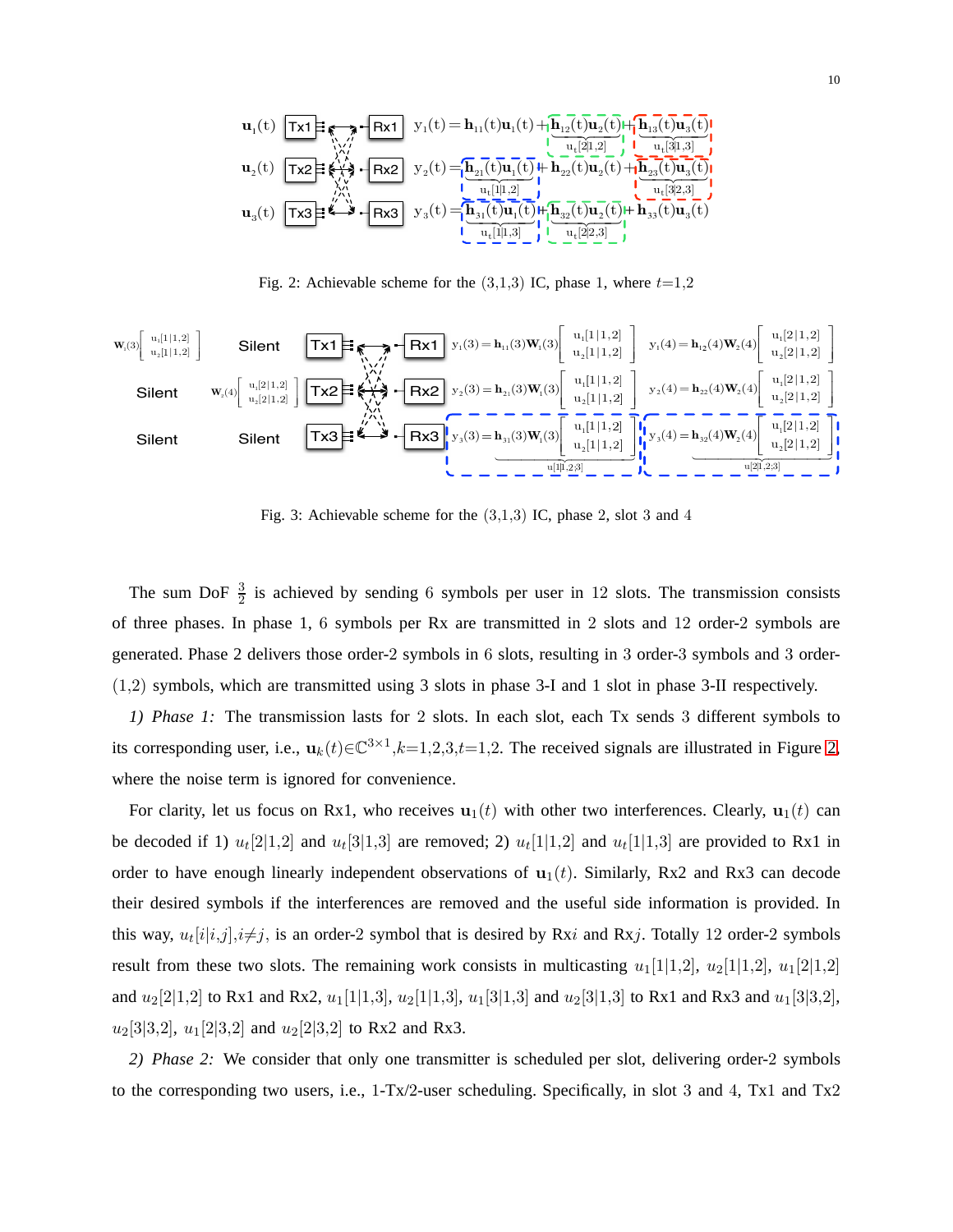| slot | Tx                                                                                                                                                            | Rx1        | Rx2        | Rx3      |
|------|---------------------------------------------------------------------------------------------------------------------------------------------------------------|------------|------------|----------|
|      | 5   Tx1: $u_1[1 1,3], u_2[1 1,3]$                                                                                                                             | $y_1(5)$   | u[1 1,3;2] | $y_3(5)$ |
|      | $\begin{aligned} \text{Tx3: } &{u_1}[3 1,3],{u_2}[3 1,3] \\ \text{Tx2: } &{u_1}[2 2,3],{u_2}[2 2,3] \\ \text{Tx3: } &{u_1}[3 2,3],{u_2}[3 2,3] \end{aligned}$ | $y_1(6)$   | u[3 1,3;2] | $y_3(6)$ |
|      |                                                                                                                                                               | u[2 2,3;1] | $y_2(7)$   | $y_3(7)$ |
|      |                                                                                                                                                               | u[3 2,3;1] | $y_2(8)$   | $y_3(8)$ |

<span id="page-10-0"></span>TABLE I: The transmission in slot 5 to 8 for the (3,1,3) IC with 3-transmitter scheduling in phase 1.

respectively transmit order-2 symbols to Rx1 and Rx2. The transmitted and received signals in these two slots are illustrated in Figure [3,](#page-9-1) where  $W_1(3)$  and  $W_2(4)$  are full rank matrices of size 3×2. The order-2 symbols  $u_1[1|1,2]$  and  $u_2[1|1,2]$  (resp.  $u_1[2|1,2]$  and  $u_2[2|1,2]$ ) become decodable at Rx1 and Rx2, if  $u[1]1,2;3$  (resp.  $u[2]1,2;3$ ) is provided to them as such a piece of side information is linear independent of  $y_1(3)$  and  $y_2(3)$  (resp.  $y_1(4)$  and  $y_2(4)$ ).

Similarly, the transmissions in slot 5 to 8 are summarized in Table [I,](#page-10-0) where we can see that any two consecutive slots are employed to deliver order-2 symbols to a certain subset of two users. To sum up, the transmission is finalized if  $u[1|1,2;3]$  and  $u[2|1,2;3]$  are provided to Rx1 and Rx2,  $u[1|1,3;2]$  and  $u[3|1,3;2]$  are provided to Rx1 and Rx3, while  $u[2|2,3;1]$  and  $u[3|2,3;1]$  are provided to Rx2 and Rx3.

<span id="page-10-1"></span>*3) Phase 3:* Following the distributed higher order symbol generation proposed in [\[17\]](#page-30-12), we form order-3 symbols as:

$$
u[1|1,2,3] = LC(u[1|1,2;3], u[1|1,3;2]),
$$
\n
$$
(12a)
$$

$$
u[2|1,2,3] = LC(u[2|1,2;3], u[2|2,3;1]),
$$
\n
$$
(12b)
$$

$$
u[3|1,2,3] = LC(u[3|1,3;2], u[3|2,3;1]),
$$
\n
$$
(12c)
$$

where LC is short for *Linear Combination*.  $u[1|1,2,3]$ ,  $u[2|1,2,3]$  and  $u[3|1,2,3]$  are respectively transmitted using a single antenna by Tx1 in slot 9, Tx2 in slot 10 and Tx3 in slot 11 (namely phase 3-I). Consequently, Rx1 is able to decode  $u[2|1,2;3]$  and  $u[3|1,3;2]$  from [\(12b\)](#page-10-1) and [\(12c\)](#page-10-1), respectively, because  $u[2|2,3;1]$  and  $u[3|2,3;1]$  can be removed using the past received signals at Rx1 (see slot 7 and 8 shown in Table [I\)](#page-10-0). However, Rx1 needs one more linear observation to decode  $u[1|1,2;3]$  and  $u[1|1,3;2]$ . Similarly, Rx2 (resp. Rx3) needs one more observation to decode  $u[2|1,2;3]$  and  $u[2|2,3;1]$  (resp.  $u[3|1,3;2]$  and  $u[3|2,3;1]$ ). To this end, in the 12th slot (phase 3-II), each Tx creates an order-(1,2) as

$$
u[k|k;i,j] = LC(u[k|k;i;j], u[k|k,j;i]), k \neq i \neq j,
$$
\n
$$
(13)
$$

which is linearly independent of  $(12)$  to prevent from aligning with the observations in phase 3-I. These three order- $(1,2)$  symbols are transmitted simultaneously in slot 12. Rx1 is able to obtain an interference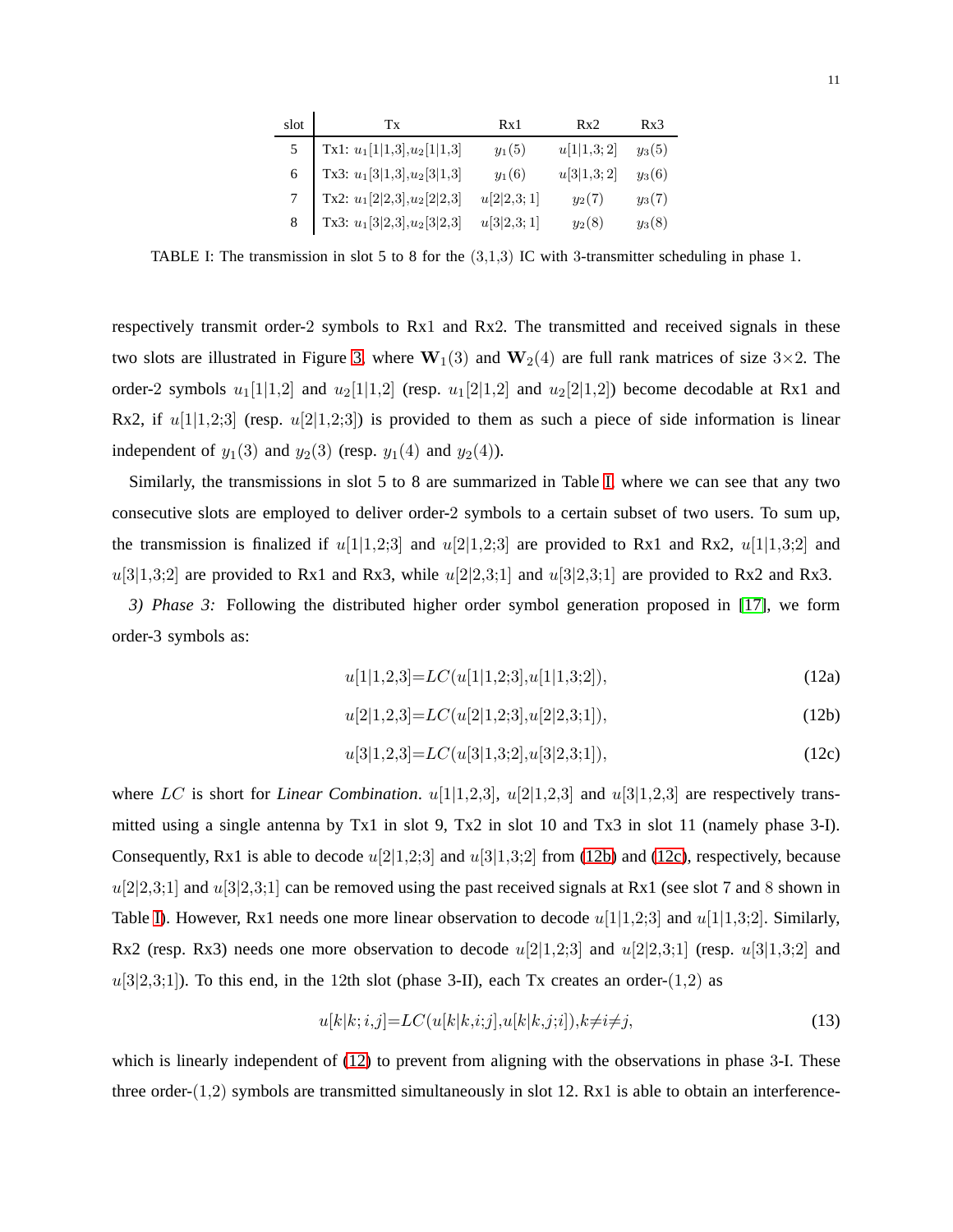free reception of  $u[1]$ 1;2,3], because the useful signals contained in  $u[2]$ 2;1,3] and  $u[3]$ 3;1,2] have been recovered by Rx1 after decoding the order-3 symbols. Rx2 and Rx3 follow similarly. In this way, each user is able to decode the desired signal, so as to proceed to recover order-2 and private symbols.

Without the transmission in phase 2 and 3, and the generation of the order-3 and order- $(1,2)$  symbols, the 12 order-2 symbols created in phase 1 have to be delivered one by one, leading to the requirement of 12 slots (rather than 10). Then, the sum DoF would be  $\frac{18}{14}$ , which is the same as in [\[16\]](#page-30-9). Besides, in the 2-phase scheme proposed in [\[13\]](#page-30-7), the new symbol transmission works differently from our scheme. In their scheme, although sending order-2 symbols one by one yields the same sum DoF  $\frac{3}{2}$  for  $K=3$ , it costs a huge number of time slots when  $K$  is large.

*4) Scheduling* 2 *Tx-Rx pairs in phase* 1*:* Previous scheme relies on a 3-transmitter/3-user scheduling and requires 3-transmit antennas in phase 1. Alternatively, we can also use 2-transmit antenna strategy in phase 1 and employ a 2-transmitter/2-user scheduling. Specifically, we consider that Tx1 and Tx2 are active in slot 1 and 2, Tx1 and Tx3 are active in slot 3 and 4, while Tx2 and Tx3 are active in slot 5 and 6. In each slot, each scheduled transmitter sends two new symbols to the corresponding user. Let us look at slot 1 and 2, where the signals received by Rx1 and Rx2 write as

$$
y_1(1) = \mathbf{h}_{11}(1)\mathbf{W}_1(1)\mathbf{u}_1(1) + \underbrace{\mathbf{h}_{12}(1)\mathbf{W}_2(1)\mathbf{u}_2(1)}_{u_1[2|1,2]}, \quad y_2(1) = \underbrace{\mathbf{h}_{21}(1)\mathbf{W}_1(1)\mathbf{u}_1(1)}_{u_1[1|1,2]} + \mathbf{h}_{22}(1)\mathbf{W}_2(1)\mathbf{u}_2(1), \quad (14a)
$$
\n
$$
y_1(2) = \mathbf{h}_{11}(2)\mathbf{W}_1(2)\mathbf{u}_1(2) + \underbrace{\mathbf{h}_{12}(2)\mathbf{W}_2(2)\mathbf{u}_2(2)}_{u_2[2|1,2]}, \quad y_2(2) = \underbrace{\mathbf{h}_{21}(2)\mathbf{W}_1(2)\mathbf{u}_1(2)}_{u_2[1|1,2]} + \mathbf{h}_{22}(2)\mathbf{W}_2(2)\mathbf{u}_2(2), \quad (14b)
$$

where  $W_k(t)$  is a full rank  $3\times 2$  matrix, the symbol vector  $u_k(t)$  is of size  $2\times 1$ , for  $t=1,2$  and  $k=1,2$ . The received signal  $y_3(1)$  and  $y_3(2)$  are not shown as Tx3 and Rx3 are silent in slot 1 and 2. We can see that both user 1 and user 2 can decode their desired symbols if  $u_1[1|1,2]$  and  $u_2[1|1,2]$  are exchanged with  $u_1[2|1,2]$  and  $u_2[2|1,2]$ . Similar transmissions are performed in slot 3, 4, 5 and 6. Thus, totally 24 new symbols (e.g. 8 per Rx) are sent in 6 slots, generating 12 order-2 symbols.

Applying the higher order symbol transmission introduced in Section [IV-A2](#page-9-2) and [IV-A3,](#page-10-1) those 12 order-2 symbols are successfully delivered in 10 slots, yielding the sum DoF  $\frac{24}{16} = \frac{3}{2}$  $\frac{3}{2}$ . Clearly, this scheme is applicable to the case where each transmitter is equipped with 2 antennas, as the transmissions in all the three phases rely on at most 2 transmit antennas.

Next, we present the general transmission strategy for the  $(K,1,K)$  IC.

#### <span id="page-11-0"></span>*B. Generalized Scheme for* (K,1,K) *MISO IC*

*1) Transmission and Decoding Flow:* Similar to [\[17\]](#page-30-12), the K-phase transmission is illustrated in Figure [4.](#page-12-0) All the private symbols are transmitted in phase 1, generating order-2 symbols. Then, all the order-2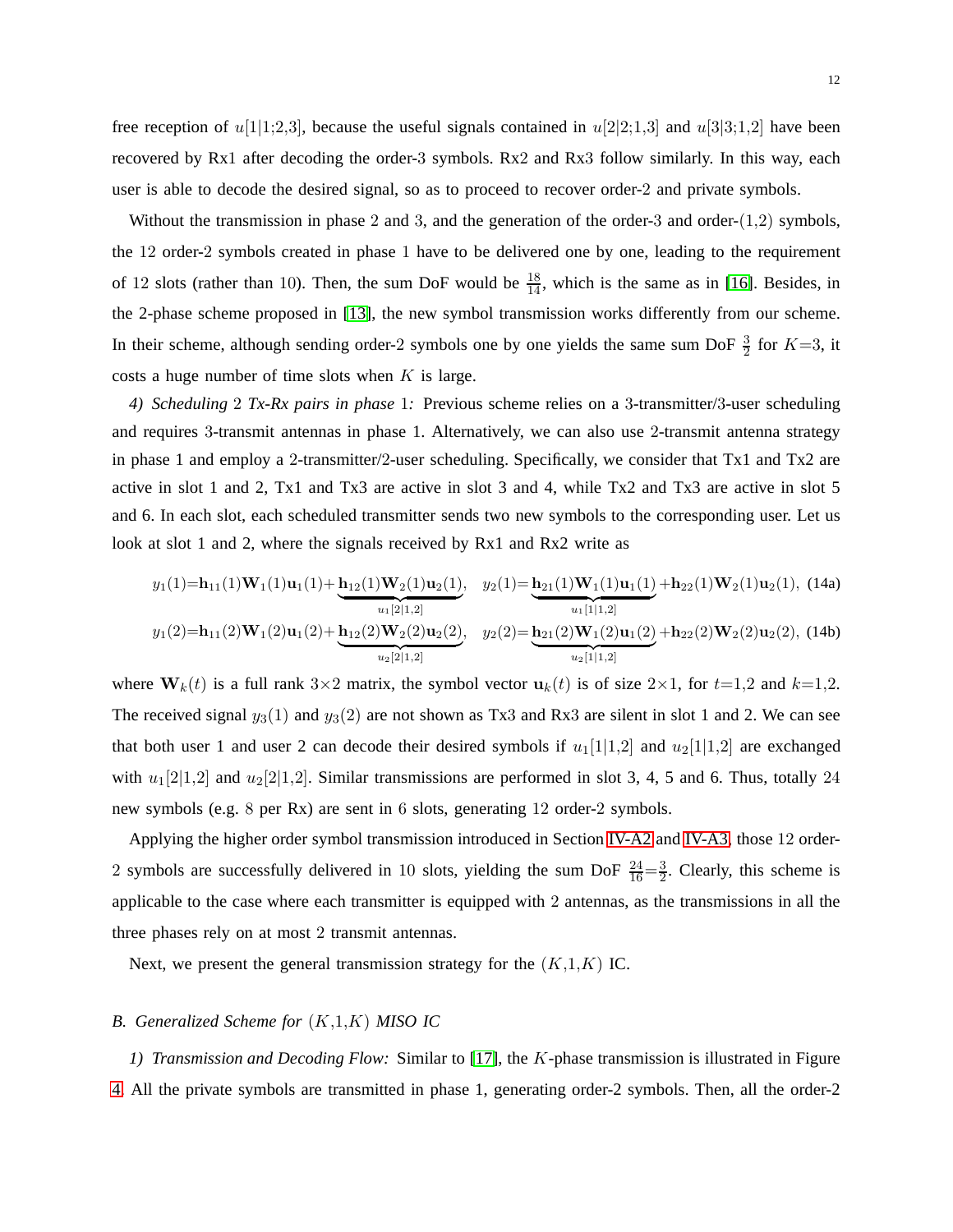

<span id="page-12-0"></span>Fig. 4: Transmission flow

symbols are delivered in phase 2. At the end of phase 2, two types of higher order symbols are generated, namely order-3 and order-(1,2) symbols, which will be delivered in phase 3-I and 3-II respectively. This transmission is repeated till phase K, where order-K and order- $(1,K-1)$  symbols are delivered.

A backward decoding is carried out. Specifically, each user recovers order-K and  $(1,K-1)$  symbols first. Then with their knowledge, order- $(K-1)$  symbols can be decoded. Repeatedly, order-m symbols  $(m\geq 2)$  are recovered using order- $(m+1)$  and  $(1,m)$  symbols. At last, all the private symbols are decoded with the knowledge of order-2 symbols.

In this way, considering that  $N_1$  private symbols are sent in  $T_1$  slots in phase 1, generating  $N_2$  order-2 symbols, the achievable sum DoF can be computed as

$$
d_1(K,1,K) = \frac{N_1}{T_1 + \frac{N_2}{d_2(K,1,K)}}.\tag{15}
$$

Following the aforementioned transmission flow, the DoF of delivering order-2 symbols, i.e.,  $d_2(M,N,K)$ , can be computed recursively as, for  $2 \le m \le K-1$ ,

$$
d_m(K,1,K) = \frac{N_m}{T_m + \frac{N_{m+1}}{d_{m+1}(K,1,K)} + \frac{N_{1,m}}{d_{1,m}(K,1,K)}},
$$
\n(16)

where  $N_m$  and  $N_{1,m}$  represent the number of order-m and  $(1,m)$  symbols respectively.  $d_m(K,1,K)$  and  $d_{1,m}(K,1,K)$  stand for the DoF of sending order-m and  $(1,m)$  symbols, respectively.  $T_m$  refers to the number of slots in phase m-I. Note that we have  $d_K(K,1,K)=1$  due to the fact that order-K symbols are intended for all users and each user is equipped with a single antenna. Besides,  $d_{1,m}(K,1,K)=m+1$ will be shown in Section [IV-B4.](#page-14-0) Next, the work is reduced to quantify 1)  $N_1$ ,  $N_2$  and  $T_1$  in [\(15\)](#page-11-0), and 2) the parameters  $N_m$ , and  $N_{m+1}$ ,  $T_m$  and  $N_{1,m}$  for  $2 \le m \le K-1$  in [\(16\)](#page-11-0).

*2) Phase 1:* We consider an n-transmitter/n-user scheduling. Specifically, in a certain slot, a subset of  $S_n$  ( $n \leq K$  to be shown later on) transmitters are active while others keep silent. Each of them delivers n new symbols to the corresponding user, i.e.,  $\mathbf{u}_k \in \mathbb{C}^{n \times 1}, \forall k \in \mathcal{S}_n$ . The precoder  $\mathbf{W}_k$  used by Txk is a full rank matrix of size  $K \times n$ .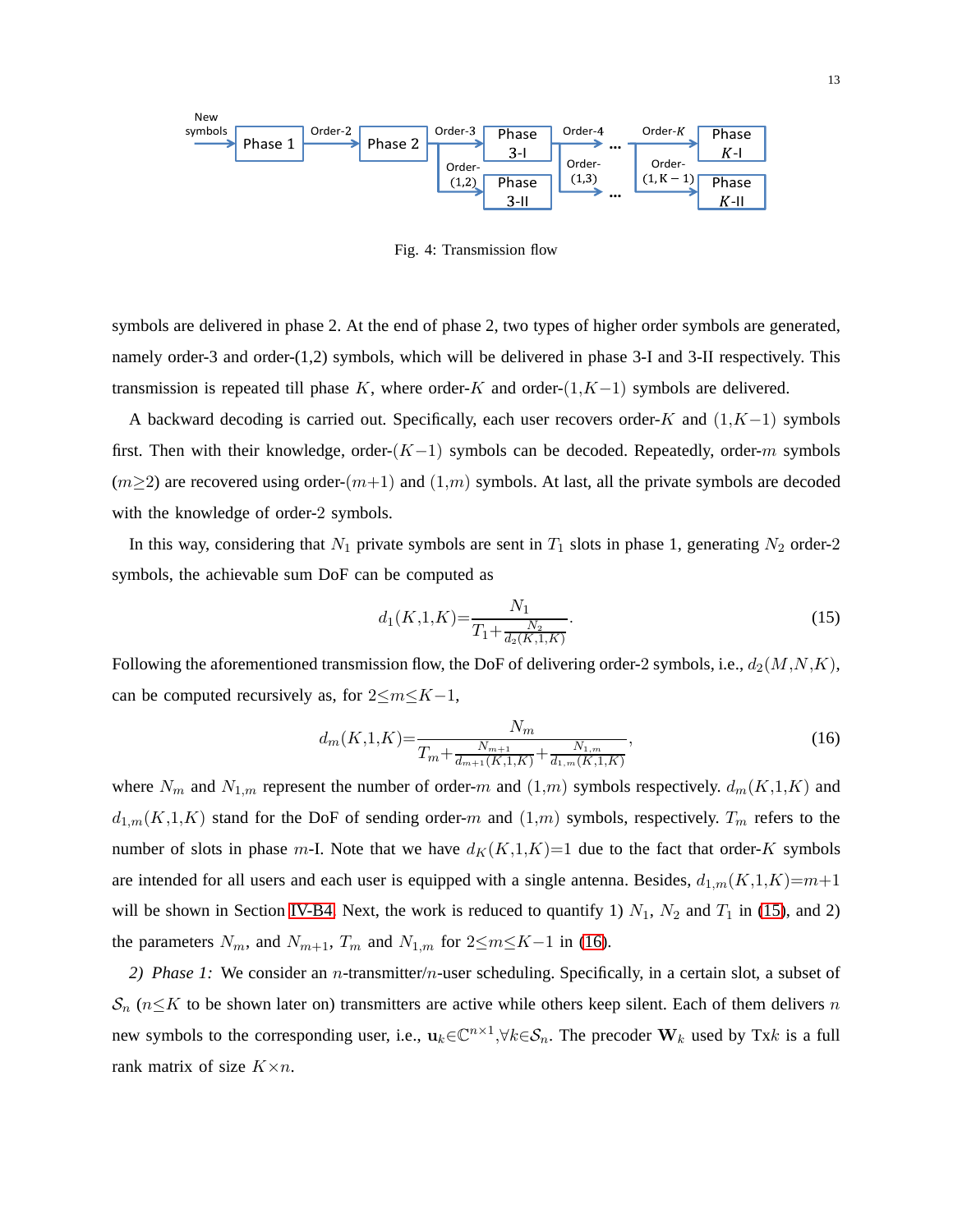The received signal writes as  $y_k = \sum_{j \in S_n} \mathbf{h}_{kj} \mathbf{W}_j \mathbf{u}_j$ . We can see that if any two scheduled users, Rxk and Rxj,  $\forall k, j \in \mathcal{S}_n, k \neq j$ , exchange their side information, i.e.,  $h_{kj}W_ju_j$  and  $h_{jk}W_ku_k$ , then each user obtains *n* interference-free linear observations of its desired symbols, i.e.,  $\{h_{jk}W_ku_k\}_{\forall j\in\mathcal{S}_n}$ . These *n* linear observations are linearly independent of each other since channels are i.i.d. across the users and the number of transmit antennas are large enough. Therefore, the term  $h_{ki}W_ju_j$  is an order-2 symbol as it is useful for Rxk for interference cancelation/alignment, and for Rxj as a useful side information.

It is straightforward that  $n(n-1)$  order-2 symbols (e.g. *n* receivers and each with  $n-1$  interferers) are generated in a certain slot. Besides, since there are  $\binom{K}{n}$  possible choices of  $S_n$ , the same transmission is repeated  $\binom{K}{n}$  times for transmitter scheduling. Thus, one has

$$
N_1 = n^2 \binom{K}{n}, \quad T_1 = \binom{K}{n}, \quad N_2 = n(n-1) \binom{K}{n}.
$$
 (17)

Then, the sum DoF with *n*-transmitter/*n*-user scheduling in phase 1, i.e.,  $d_1(n,K,1,K)$ , is written as

<span id="page-13-0"></span>
$$
d_1(n,K,1,K) = \frac{n^2}{1 + \frac{n(n-1)}{d_2(K,1,K)}}.\tag{18}
$$

Hence, the optimal  $n$  is chosen such that,

$$
n^* = arg \max_{n=2,\cdots,K} \frac{n^2}{1 + \frac{n(n-1)}{d_2(K,1,K)}}.
$$
\n(19)

By evaluating the first and second order derivatives of [\(18\)](#page-13-0), one can easily find that the global minimizer is given by  $2d_2(K,1,K)$ . As  $n^*$  is an integer, we choose  $n^*$  to be either  $\lfloor 2d_2(K,1,K) \rfloor$  or  $\lceil 2d_2(K,1,K) \rceil$ . This leads to the maximization operator in [\(5\)](#page-6-0). The remaining work is to find  $d_2(K,1,K)$ .

<span id="page-13-1"></span>*3) Phase m-I (2≤m≤K-1):* We perform a 1-Tx/m-user scheduling and employ the same transmission strategy in MAT. To be specific, in a certain slot and for a subset  $S_m$  of m users, only one transmitter, i.e.Tx $k, k \in \mathcal{S}_m$ , is active, delivering  $K-m+1$  order-m symbols, i.e.,  $\mathbf{u}[k|\mathcal{S}_m] \in \mathbb{C}^{K-m+1}$ . The precoder  $W_k$  used by Txk is a full rank  $K\times (K-m+1)$  matrix.

If the non-scheduled  $K-m$  users provide their received signals to the m scheduled users, each scheduled user obtains  $K-m+1$  linear observations of the desired order-m symbols. For a Rxj,j∈S<sub>m</sub>, let us write the K-m+1 linear observations as  $y_j$ ,  $\{y_l\}_{\forall l \notin S_m}$ . Note that these K-m+1 are linearly independent of each other since the channels are i.i.d. across the users and the number of transmit antennas are large enough. Then,  $Rxj, \forall j \in S_m$  will be able to decode  $\mathbf{u}[k|S_m]$ . Therefore, we denote the received signals at the K−m non-scheduled users as  $u[k|S_m; l], \forall l \notin S_m$ , as they are useful side information for the m scheduled uses of  $S_m$ .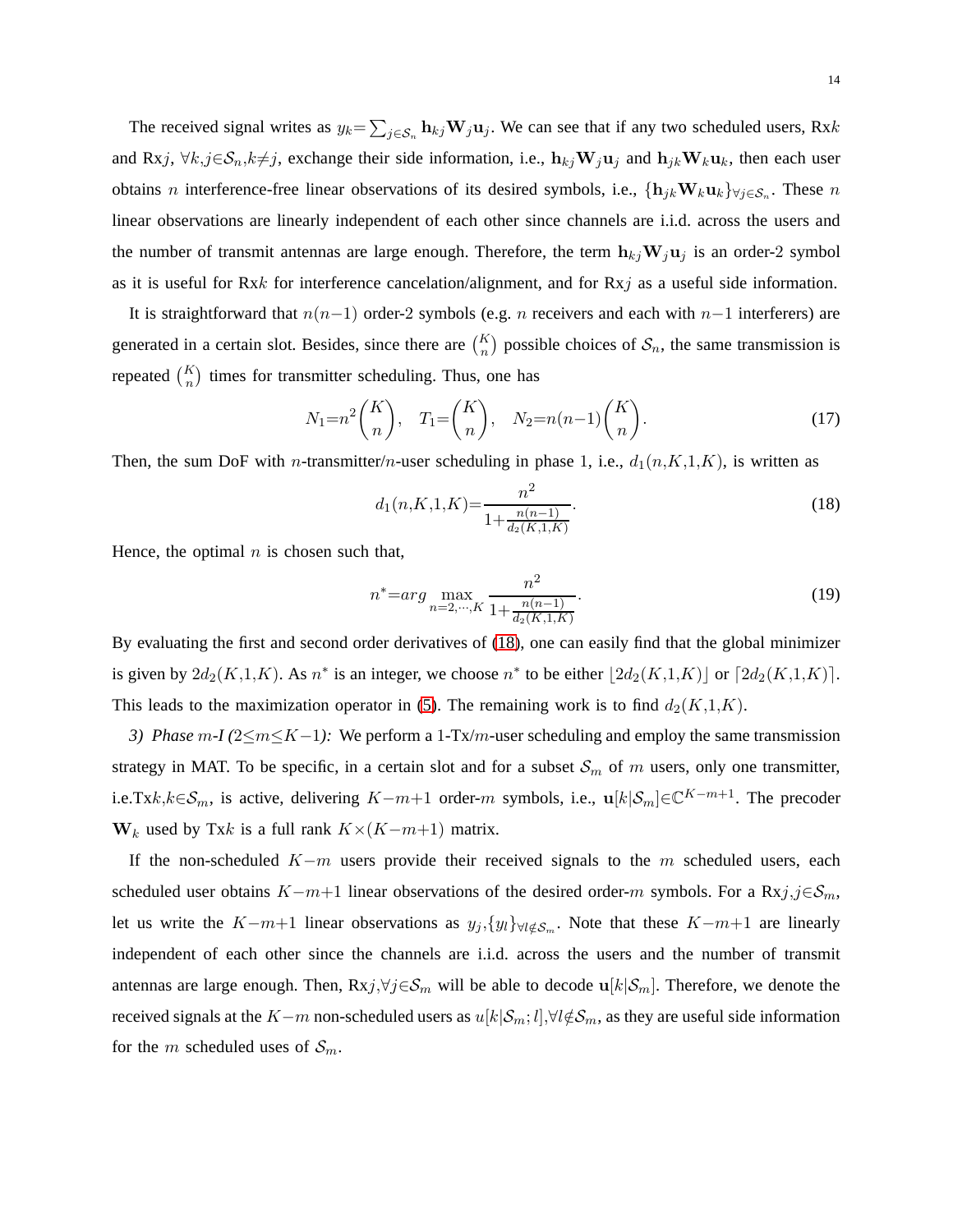|     | Tx1                                                                                                                                                                                                      | Tx2                                    | Tx3                                    | $\cdots$ | $Txm+1$                                      |
|-----|----------------------------------------------------------------------------------------------------------------------------------------------------------------------------------------------------------|----------------------------------------|----------------------------------------|----------|----------------------------------------------|
| Rx1 |                                                                                                                                                                                                          | $u[2 \mathcal{S}_{m+1}\backslash 1;1]$ | $u[3 \mathcal{S}_{m+1}\backslash 1;1]$ | $\cdots$ | $u[m+1] \mathcal{S}_{m+1} \setminus \{1,1\}$ |
| Rx2 | $u[1 \mathcal{S}_{m+1}\backslash 2;2]$                                                                                                                                                                   |                                        | $u[3 \mathcal{S}_{m+1}\backslash 2;2]$ | $\cdots$ | $u[m+1 S_{m+1}\backslash 2;2]$               |
|     |                                                                                                                                                                                                          |                                        |                                        |          |                                              |
|     | $\mathbb{R}^{mn+1} \left[ u[1] \mathcal{S}_{m+1} \backslash m+1; m+1 \right] \left[ u[2] \mathcal{S}_{m+1} \backslash m+1; m+1 \right] \left[ u[3] \mathcal{S}_{m+1} \backslash m+1; m+1 \right] \cdots$ |                                        |                                        |          |                                              |

<span id="page-14-1"></span>TABLE II: The useful side information generated after phase m-I ( $2 \le m \le K-1$ ) in the  $(K,1,K)$  IC.

As there are m choices of k in  $\mathcal{S}_m$  and there are  $\binom{K}{m}$  possible choices of  $\mathcal{S}_m$ , we have

$$
T_m = m\binom{K}{m}, \quad N_m = (K - m + 1)T_m,\tag{20}
$$

and the total number of useful signals is  $(K-m)T_m$ . Next, we employ these useful signals to formulate order- $(m+1)$  and order- $(1,m)$  symbols.

To understand the distributed higher order symbol generation, without loss of generality, we present the useful signals obtained by a certain subset  $S_{m+1} = \{1, \dots, m+1\}$  of users in Table [II.](#page-14-1) Each row shows the useful signals obtained by a certain user after phase m-I, while each column summarizes the useful signals that can be reconstructed by a certain Tx after phase  $m-1$ . We can see that, for the m useful signals available at Tx1, i.e.,  $u[1|\mathcal{S}_{m+1}\backslash j;j],\forall j=2,\cdots,m+1$ , Rx1 wishes to decode all of them, while Rxj,j=2,  $\cdots$ , $m+1$  wishes to decode  $m-1$  useful signals (except  $u[1|\mathcal{S}_{m+1}\backslash j;j]$ ).

To this end, using the m useful signals, Tx1, firstly formulates  $m-1$  linear combinations. These  $m-1$  linear combinations are desired by all the  $m+1$  users and known as order- $(m+1)$  symbols, i.e.,  $\mathbf{u}[1|\mathcal{S}_{m+1}] \in \mathbb{C}^{(m-1)\times 1}$ . Once they are delivered to all the users in  $\mathcal{S}_{m+1}$ , Rxj, j=2, ..., m+1 is able to decode the desired m−1 useful signals  $\mathbf{u}[1|\mathcal{S}_{m+1}\setminus l;l],l\neq j,l,j=2,\cdots,m+1$ . However, Rx1 does not have plenty of linear observations to decode all the desired  $m$  useful signals. Toward this, Tx1 formulates another linear independent linear combination, which is known as order- $(1,m)$  symbols, i.e.,  $u[1|1;S_{m+1}\setminus 1]$ , because it is desired by only one user, i.e., Rx1, and already obtained by the other m users after the order- $(m+1)$  symbols are successfully delivered.

Since there are  $\binom{K}{m+1}$  choices of  $\mathcal{S}_{m+1}$  and  $m+1$  different transmitters in each  $\mathcal{S}_{m+1}$ , the total number of order- $(m+1)$  and order- $(1,m)$  symbols are respectively given by

$$
N_{m+1} = (m-1)(m+1) {K \choose m+1}, \quad N_{1,m} = (m+1) {K \choose m+1}.
$$
 (21)

<span id="page-14-0"></span>*4) Phase* (m+1)*-II, for* 2≤m≤K-1: In this subphase, order-(1,m) symbols are transmitted. The transmission strategy is the same as that designed for the  $(1,1,K)$  case [\[17\]](#page-30-12). Specifically, as an order- $(1,m)$  symbol is generated for a subset of  $S_{m+1}$  users, the transmission in phase  $(m+1)$ -II is divided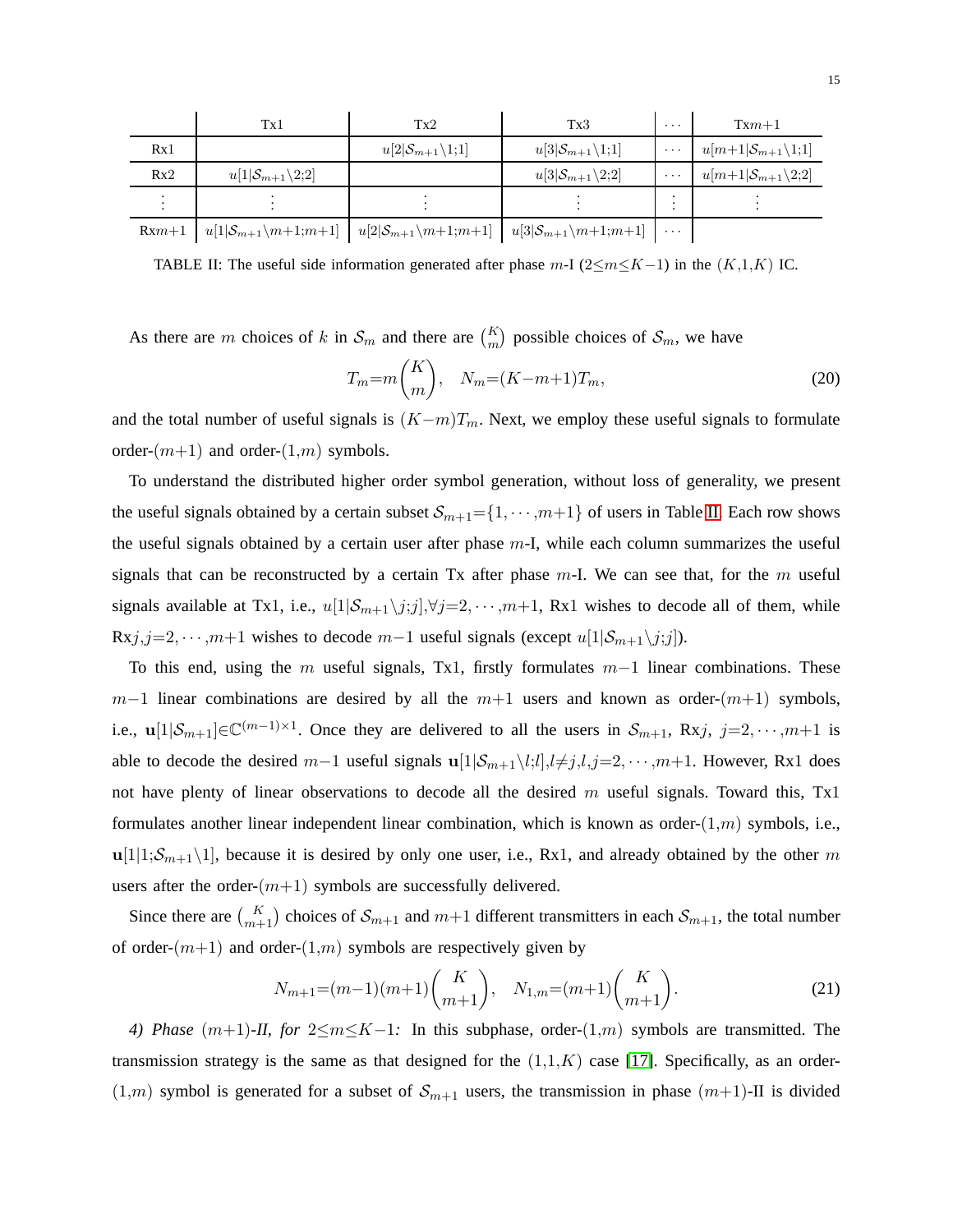into  $\binom{K}{m+1}$  slots. In each slot, a certain subset of  $\mathcal{S}_{m+1}$  transmitters are active and delivering  $m+1$  order- $(1,m)$  symbols. Let us consider  $\mathcal{S}_{m+1} = \{1, \cdots, m+1\}$  without loss of generality. According to Definition [2,](#page-4-2) Rx1 is able to obtain an interference-free reception of  $u[1|1;S_{m+1}\setminus 1]$ , because the order- $(1,m)$  symbols sent by other transmitters, i.e.,  $u[j|j;S_{m+1}\backslash j],j=2,\cdots,m+1$  can be removed by Rx1 after decoding the order- $(m+1)$  symbols  $\mathbf{u}[j|\mathcal{S}_{m+1}] \in \mathbb{C}^{(m-1)\times 1}, j=2,\dots, m+1$  (note that we employ a backward decoding). Then, the achievable DoF of delivering order- $(1,m)$  symbols is  $d_{1,m}(K,1,K)=(m+1)$ .

<span id="page-15-2"></span>*5) Phase* K*-I:* The transmission in phase K-I lasts for K slots, where in each slot a certain Tx transmits 1 order-K symbol, i.e.,  $u[k|\mathcal{S}_K]$ . Since each user has a single antenna, the order-K symbol can be decoded. Then, the achievable DoF of delivering order-K symbols in the  $(K,1,K)$  IC is  $d_K(K,1,K)=1$ .

Plugging [\(20\)](#page-13-1) and [\(21\)](#page-14-1) into [\(16\)](#page-11-0), the recursive expression of the DoF of delivering order-m symbols, i.e.,  $d_m(K,1,K)$ , is given by

$$
d_m(K,1,K) = \frac{m(K-m+1)}{m + \frac{K-m}{m+1} + \frac{(m-1)(K-m)}{d_{m+1}(K,1,K)}}.\tag{22}
$$

Then,  $d_2(K,1,K)$  in [\(6\)](#page-6-0) holds following the general proof in Appendix B. Combining with the optimization problem [\(18\)](#page-13-0) leads to Theorem [1.](#page-6-0)

So far, we have characterized an achievable sum DoF of a  $(K,1,K)$  IC by integrating MAT-like transmission and the K-phase RIA approach proposed in [\[17\]](#page-30-12). In the next section, we will draw our attention to the general  $(M, N, K)$  IC with  $1 \leq \frac{M}{N} \leq K$ . Since the  $(K, 1, K)$  IC and the  $(1, 1, K)$  IC can be regarded as special cases with  $M=K,N=1$  and  $M=1,N=1$ , respectively, we aim at generalizing the achievable schemes in these two scenarios to the general case with  $1 \leq \frac{M}{N} \leq K$ , or ideally, finding a scheme that smoothly connects them when  $M=K,N=1$  and  $M=1,N=1$ .

# V. ACHIEVABLE SCHEMES IN THE  $(M, N, K)$  IC

<span id="page-15-0"></span>In this section, we propose two schemes for the  $(M, N, K)$  IC with  $1 \le \frac{M}{N} \le K$  based on the K-phase RIA framework. In phase 1, these two schemes generalize the MAT-like transmission and the RT-PIN approach proposed in [\[17\]](#page-30-12). In phase  $m, 2 \le m \le K$ , the two schemes employ an identical transmission strategy, which originates from the RT-PIN approach proposed in [\[17\]](#page-30-12) and becomes the MAT-like transmission when  $M \ge N(K-m+1)$ . We will start with a (3,2,3) IC example and then go into the general case.

### <span id="page-15-1"></span>*A. Achievable schemes for the* (3,2,3) *IC*

In this subsection, we aim to show that  $d_1^{mat}(2,3,2,3) = \frac{21}{8}$  and  $d_1^{rt-pin}$  $1^{rt-pin}(3,3,2,3)=\frac{504}{185}$ , implying that in the (3,2,3) IC, RT-PIN scheme with 3-transmitter/3-user scheduling in phase 1 outperforms MAT-like transmission with 2-transmitter/2-user scheduling in phase 1.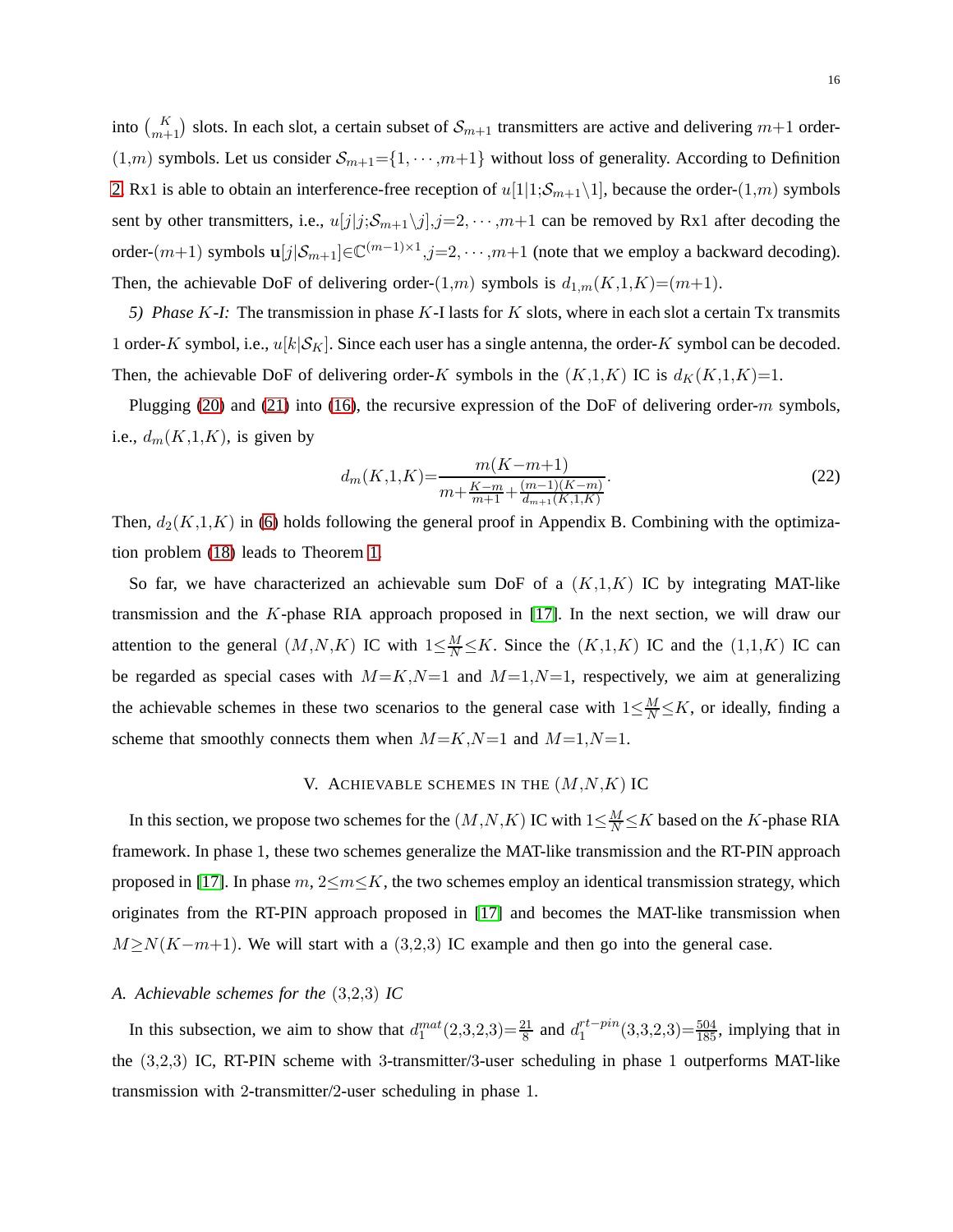<span id="page-16-0"></span>*1) Phase* 1*, MAT-like transmission:* In MAT scheme, the overheard interferences obtained by various users are directly regarded as order-2 symbols. However, when the number of transmit antennas at each transmitter is smaller than the total number of received antennas at all the scheduled users i.e.,  $3 < 2 \times 2$  in the (3,2,3) IC with 2 co-scheduled transmitters, the overheard interferences at various users are linearly dependent of the side information obtained by the desired user. To counter this problem, we propose a MAT-like scheme by giving up some overheard interferences.

Here, we consider a 2-transmitter/2-user scheduling. In slot 1 and 2, Tx1 and Tx2 are co-scheduled each delivering 6 symbols to its corresponding user, and 6 order-2 symbols,  $\mathbf{u}_k \in \mathbb{C}^{6 \times 1}, k=1,2$ , are generated. Specifically, the aggregate transmitted signals write as

$$
\mathbf{s}_1 = \text{stack}\{\mathbf{s}_1(1), \mathbf{s}_1(2)\} = \mathbf{W}_1 \mathbf{u}_1, \quad \mathbf{s}_2 = \text{stack}\{\mathbf{s}_2(1), \mathbf{s}_2(2)\} = \mathbf{W}_2 \mathbf{u}_2,\tag{23}
$$

where  $W_k \in \mathbb{C}^{6 \times 6}, k=1,2$  is a full rank precoders across the two slots. The received signals write as

$$
\mathbf{y}_1 = \underbrace{\bar{\mathbf{H}}_{11}\mathbf{W}_1}_{\mathbf{G}_{11}\in\mathbb{C}^{4\times6}} \mathbf{u}_1 + \underbrace{\bar{\mathbf{H}}_{12}\mathbf{W}_2}_{\mathbf{G}_{12}\in\mathbb{C}^{4\times6}} \mathbf{u}_2, \quad \mathbf{y}_2 = \underbrace{\bar{\mathbf{H}}_{21}\mathbf{W}_1}_{\mathbf{G}_{21}\in\mathbb{C}^{4\times6}} \mathbf{u}_1 + \underbrace{\bar{\mathbf{H}}_{22}\mathbf{W}_2}_{\mathbf{G}_{22}\in\mathbb{C}^{4\times6}} \mathbf{u}_2, \tag{24}
$$

where  $y_k$ =stack  $\{y_k(1), y_k(2)\}\$  and  $\bar{H}_{kj} \triangleq$ Bdiag  $\{H_{kj}(1), H_{kj}(2)\}\in \mathbb{C}^{4\times 6}, k, j=1,2$  refers to the aggregate channel matrix across the two slots. The effective channel matrix  $\bar{\mathbf{H}}_{kj} \mathbf{W}_j$  is denoted by  $\mathbf{G}_{kj}$ .

At this moment, if we simply exchange  $G_{12}u_2$  and  $G_{21}u_1$ , each user has totally 8 linear observations of their 6 symbols. This implies that there are 2 redundant observations for each user. Hence, it is improper to treat all the 4 elements in  $G_{12}u_2$  (resp.  $G_{21}u_1$ ) as order-2 symbols. Due to this fact, each user randomly obtains 3 linear observations from its 4-dimensional received signal as

$$
\bar{y}_1 = P_1 y_1 = P_1 G_{11} u_1 + \underbrace{P_1 G_{12} u_2}_{u[2]1,2] \in \mathbb{C}^{3 \times 1}}, \quad \bar{y}_2 = P_2 y_2 = \underbrace{P_2 G_{21} u_1}_{u[1]1,2] \in \mathbb{C}^{3 \times 1}} + P_2 G_{22} u_2,
$$
\n(25)

where  $P_k \in \mathbb{C}^{3 \times 4}, k=1,2$  is a full rank matrix. Then, if  $P_1G_{12}u_2$  and  $P_2G_{21}u_1$  are exchanged, the desired symbols become decodable, because each user obtains a 6×6 full rank effective channel matrix stack $\{P_kG_{kk},P_jG_{jk}\}\$ , $k,j=1,2$ , almost surely. In this way, the 3 elements in  $P_kG_{kj}u_j$ , $k,j=1,2$  are order-2 symbols as they are useful signals to Rx1 and Rx2.

The transmissions in slot 3 and 4 (where Tx1 and Tx3 are active), and the transmissions in slot 5 and 6 (where Tx2 and Tx3 are active) follow similarly. Consequently, we deliver totally 36 symbols in 6 slots and generate 18 order-2 symbols. The 36 symbols can be recovered if the 18 order-2 symbols are successfully delivered. The sum DoF can be expressed as

$$
d_1^{mat}(2,3,2,3) = \frac{36}{6+18/d_2(3,2,3)}.\tag{26}
$$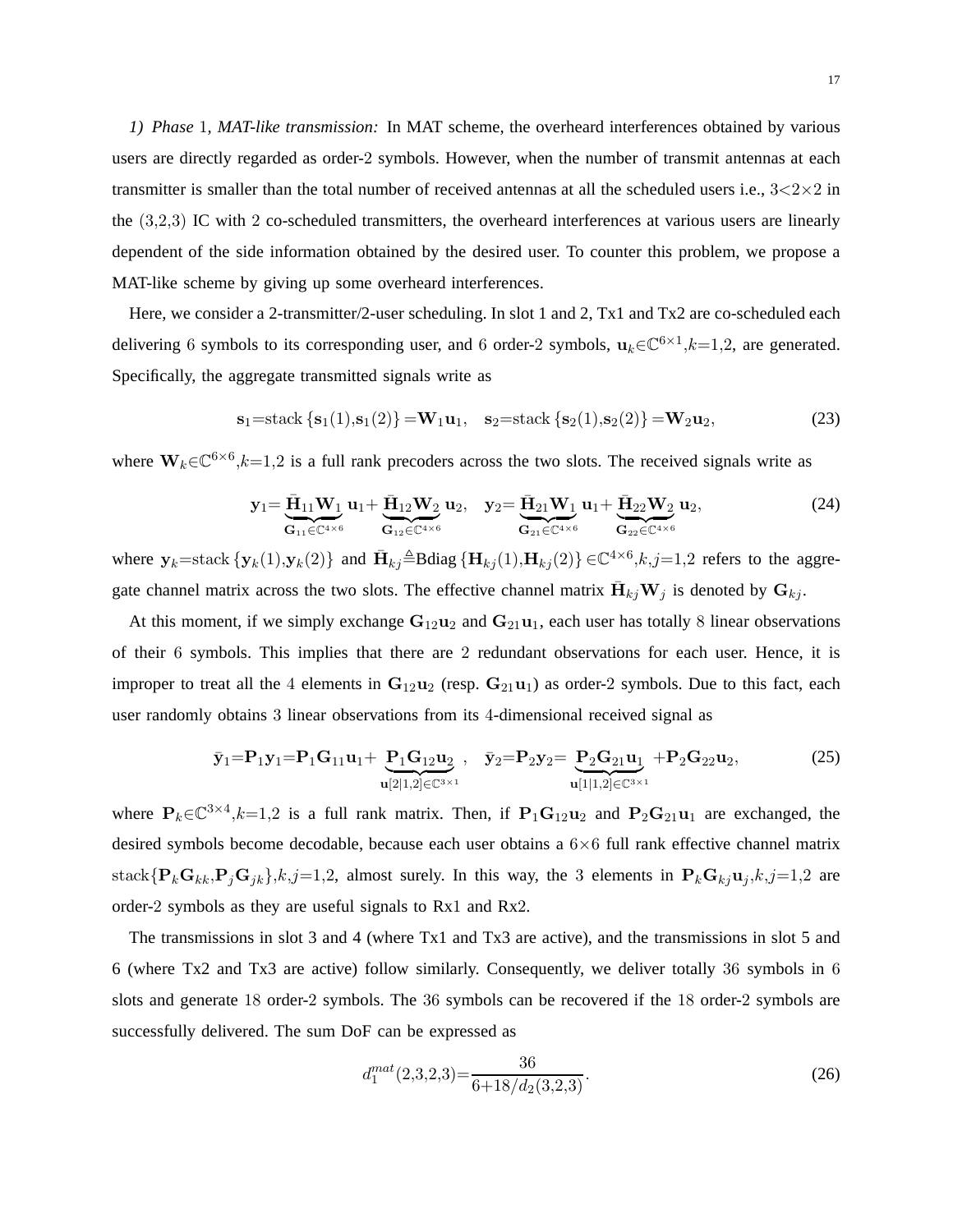<span id="page-17-0"></span>*2) Phase* 1*, RT-PIN:* Here, before going into the scheme, let us briefly revisit the RT-PIN approach proposed in [\[17\]](#page-30-12) for the  $(1,1,3)$  IC. All the transmitters are co-scheduled for 5 slots, during which each Tx sends 4 symbols to the corresponding user. Such a transmission is termed as a redundancy transmission as the interference originated from a certain interferer spans a subspace of the received signal. Hence, by allevating the 4 symbols of Rx2 (resp. Rx3), Rx1 is able to obtain a linear observation of its desired symbols only with interferer Rx3 (resp. Rx2). Then, the remaining overheard interferences in these two linear observations are considered as order-2 symbols. This process is known as RT-PIN.

In the (3,2,3) IC, a trivial option is to switch off one antenna at each transmitter and perform a scaled version of the above scheme (like in a  $(2,2,3)$  IC). However, such an option does not exploit the full benefit of the transmit antenna array. To counter this problem, we interpret the RT designed for the  $(1,1,3)$ IC by two stages. The first stage, i.e., slot 1 to 4, is termed as the *interference sensing* stage where each Tx identifies the row space spanned by each interference term. The second stage, i.e., the 5th slot, is termed as the *redundancy transmission* stage, where each Tx transmits a "redundant" linear combination of the symbols sent in the first stage. Following this idea, in the (3,2,3) IC, we consider that

- in the first stage, there are  $t_1=8$  slots and all the transmitters are co-scheulded, each of which transmits  $3 \times t_1 = 24$  symbols to the corresponding user;
- in the second stage, there are  $t_2=3$  slots and the symbols sent in the first stage are retransmitted. We note that in the  $(3,2,3)$  IC, employing random precoders in the second stage does not yield a redundancy transmission. This is because each user has only 2 antennas and the total number of linearly independent observation is 22, which is smaller than the number of transmitted symbols per user. To solve this problem, the precoders in this stage are designed using perfect delayed CSIT to force each interference term into the  $2 \times t_1 = 16$  dimensional row space created in the first stage, so as to create a certain level of "redundancy" in the overheard interference;
- by performing PIN, we obtain totally 36 order-2 symbols to be delivered in phase 2.

Specifically, the scheme operates as follows.

*Interference sensing stage:* According to the first bullet above, the received signal writes as

$$
\mathbf{y}_{k}^{is} = \sum_{j=1,2,3} \underbrace{\text{Bdiag} \left\{ \mathbf{H}_{kj}(1), \cdots, \mathbf{H}_{kj}(8) \right\} \mathbf{W}_{j}^{is}}_{\mathbf{G}_{kj}^{is}} \mathbf{u}_{j}, k=1,2,3,
$$
 (27)

where  $u_j \in \mathbb{C}^{24 \times 1}$ , while  $\mathbf{W}_j^{is}$  is a 24×24 full rank precoder across the 8 time slots in this stage. The effective channel matrix is denoted by  $G_{kj}^{is}$  of size 16×24. Note that the superscript "is" stands for "interference sensing". From [\(27\)](#page-17-0), we see that each interference term  $G_{kj}^{is}u_j, k\neq j$ , spans the full 16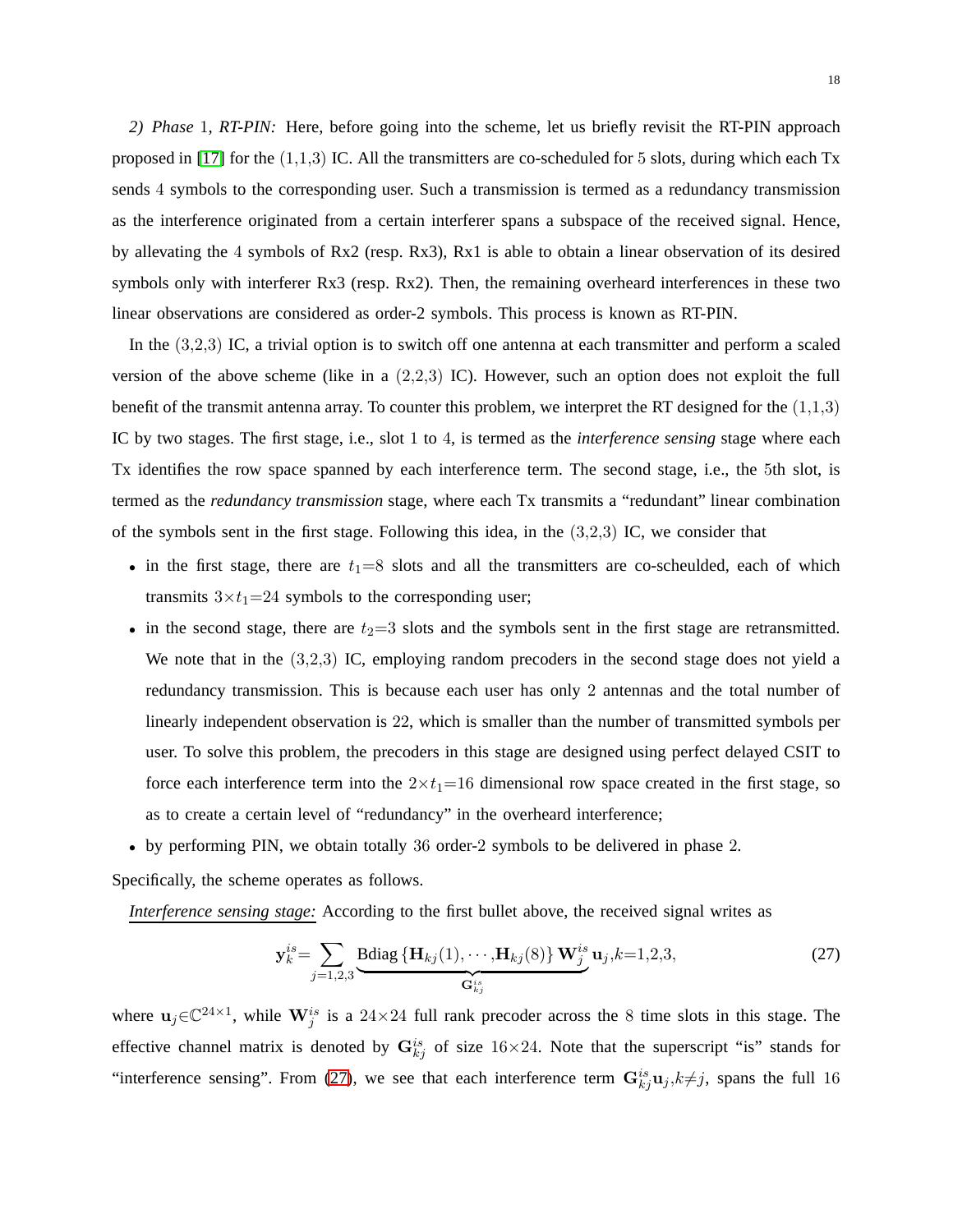dimensions of the row space of the received signal because  $\mathbf{G}_{kj}^{is}$  is full rank almost surely.

*Redundancy transmission stage:* For convenience, let us focus on the precoder design at Tx1 as the other two transmitters follow the same footsteps. As the 24 symbols are retransmitted and there are  $t_2=3$ slots in this stage, we design the precoder  $W_1^{rt}$  of size  $Mt_2 \times 24 = 9 \times 24$  such that

$$
\mathbf{W}_{1}^{rt} \subseteq \text{rowspan}\left\{\mathbf{G}_{21}^{is}\right\} \cap \text{rowspan}\left\{\mathbf{G}_{31}^{is}\right\},\tag{28}
$$

where the superscript "rt" is short for "redundancy transmission". In this way, the linear space experienced by  $u_1$  at Rx2 (resp. Rx3) in the second stage, i.e.,  $\bar{\mathbf{H}}_{21}^{rt}\mathbf{W}_1^{rt}$  (resp.  $\bar{\mathbf{H}}_{31}^{rt}\mathbf{W}_1^{rt}$ ), where  $\bar{\mathbf{H}}_{21}^{rt}$   $\triangleq$  Bdiag  $\{\mathbf{H}_{21}(t)\}_{t=9,10,11}$ (resp.  $\bar{H}_{31}^{rt} \triangleq$ Bdiag  ${H}_{31}(t)$ <sub>t=9,10,11</sub>), will fall into the 16-dimensional row space  $G_{21}^{is}$  (resp.  $G_{31}^{is}$ ).

Toward this, we firstly obtain a matrix  $V_1$  as  $V_1 = D_{21} G_{21}^{is} = D_{31} G_{31}^{is}$ , where  $D_{21}$  and  $D_{31}$  can be computed by

$$
\left[\mathbf{D}_{21}\,\mathbf{D}_{31}\right]\left[\begin{array}{c}\mathbf{G}_{21}^{is}\\-\mathbf{G}_{31}^{is}\end{array}\right]=\mathbf{0}.\tag{29}
$$

Since  $G_{21}^{is}$  and  $G_{31}^{is}$  are of size  $16\times24$ , their staggered matrix has a 8-dimensional left null space almost surely. Then, both of  $D_{21}$  and  $D_{31}$  have size 8×16, thereby  $V_1$  has size 8×24 and is full rank, almost surely. Secondly, we compute  $W_1^{rt}$  as  $W_1^{rt}$  =  $C_1V_1$ , where  $C_1$  of size  $9\times 8$  is a full rank mapping matrix. *PIN:* Let us focus on Rx1 and write the received signal as

$$
\mathbf{y}_{1} = \begin{bmatrix} \mathbf{G}_{11}^{is} & \mathbf{G}_{12}^{is} & \mathbf{G}_{13}^{is} \\ \mathbf{H}_{11}^{rt} \mathbf{W}_{1}^{rt} & \mathbf{H}_{12}^{rt} \mathbf{W}_{2}^{rt} & \mathbf{H}_{13}^{rt} \mathbf{W}_{3}^{rt} \end{bmatrix} \mathbf{u} = \begin{bmatrix} \mathbf{G}_{11}^{is} & \mathbf{G}_{12}^{is} & \mathbf{G}_{13}^{is} \\ \mathbf{H}_{11}^{rt} \mathbf{W}_{1}^{rt} & \mathbf{H}_{12}^{rt} \mathbf{C}_{2} \mathbf{D}_{12} \mathbf{G}_{12}^{is} & \mathbf{H}_{13}^{rt} \mathbf{C}_{3} \mathbf{D}_{13} \mathbf{G}_{13}^{is} \end{bmatrix} \mathbf{u}, \quad (30)
$$

where  $\mathbf{u} \triangleq$ stack $\{\mathbf{u}_1,\mathbf{u}_2,\mathbf{u}_3\}$ . Then, we can see that the sub-matrix associated with each interference symbol vector has  $N \times (t_1+t_2)=22$  rows, but they only span the 16-dimensional space of the first 16 rows due to the redundancy transmission. Hence, there exists a  $6\times 22$  matrix  $Q_{1j}$ ,  $j=2,3$ , such that

$$
\mathbf{Q}_{1j} \begin{bmatrix} \mathbf{G}_{1j}^{is} \\ \mathbf{H}_{1j}^{rt} \mathbf{C}_{j} \mathbf{D}_{1j} \mathbf{G}_{1j}^{is} \end{bmatrix} = \mathbf{0},
$$
\n(31)

almost surely. Left-multiplying the received signal  $y_1$  by  $Q_{12}$  and  $Q_{13}$ , we have

$$
\bar{\mathbf{y}}_{1,2} = \mathbf{Q}_{12} \left[ \begin{array}{c} \mathbf{G}_{11}^{is} \\ \mathbf{H}_{11}^{rt} \mathbf{W}_{1}^{rt} \end{array} \right] \mathbf{u}_{1} + \mathbf{Q}_{12} \left[ \begin{array}{c} \mathbf{G}_{13}^{is} \\ \mathbf{H}_{13}^{rt} \mathbf{C}_{3} \mathbf{D}_{13} \mathbf{G}_{13}^{is} \end{array} \right] \mathbf{u}_{3},
$$
\n(32a)

$$
\bar{\mathbf{y}}_{1,3} = \mathbf{Q}_{13} \left[ \begin{array}{c} \mathbf{G}_{11}^{is} \\ \mathbf{H}_{11}^{rt} \mathbf{W}_{1}^{rt} \end{array} \right] \mathbf{u}_{1} + \mathbf{Q}_{13} \left[ \begin{array}{c} \mathbf{G}_{12}^{is} \\ \mathbf{H}_{12}^{rt} \mathbf{C}_{2} \mathbf{D}_{12} \mathbf{G}_{12}^{is} \end{array} \right] \mathbf{u}_{2},
$$
\n(32b)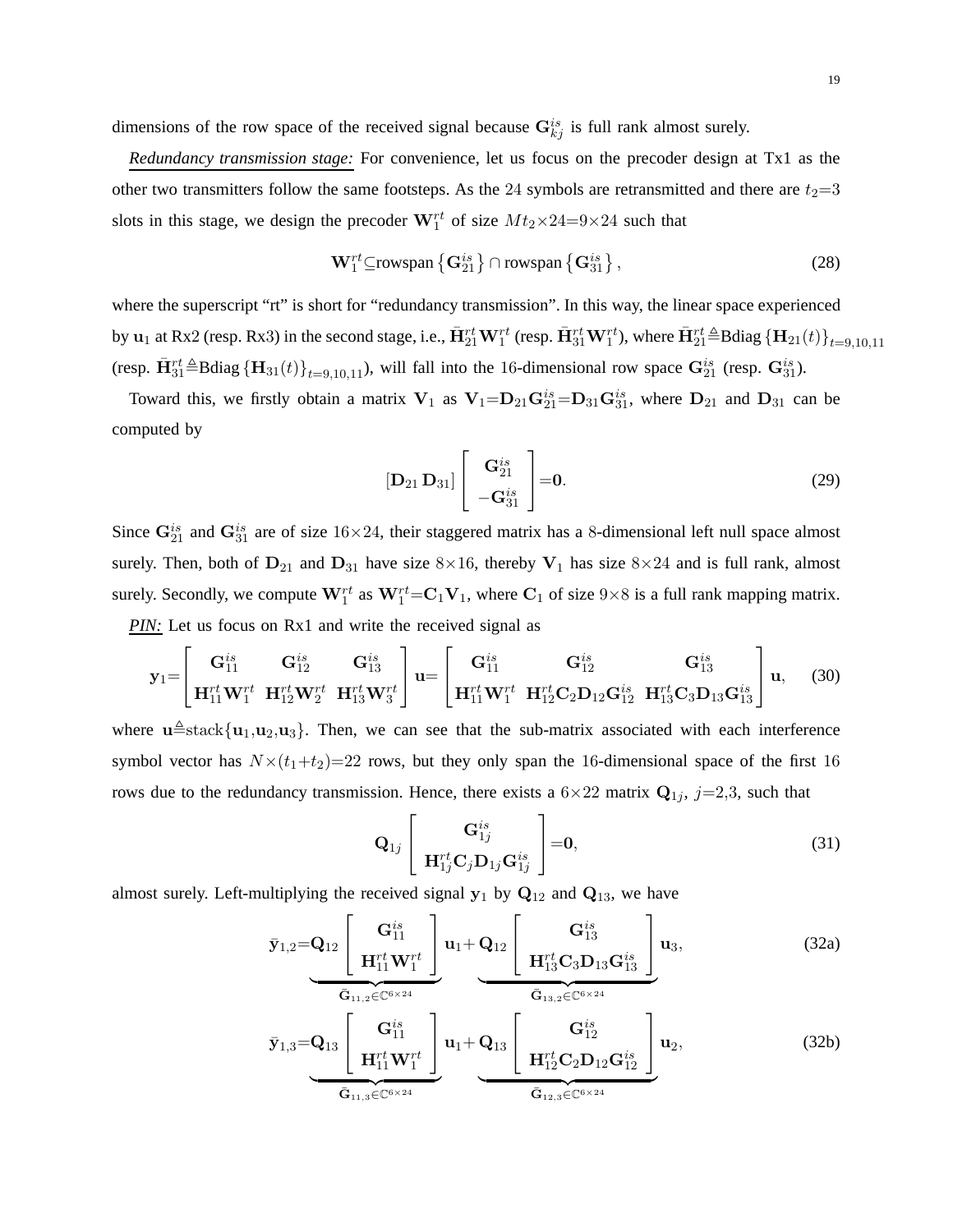respectively. Then, Rx1 obtains 12 observations, where 6 observations are interfered with  $\mathbf{u}_3$ , while the remaining 6 observations are interfered with  $u_2$ . A similar approach is applied by Rx2 and Rx3.

*Decoding feasibility:* If  $\bar{G}_{13,2}u_3$  in [\(32a\)](#page-17-0) and  $\bar{G}_{12,3}u_2$  in [\(32b\)](#page-17-0) are removed and the side information obtained by Rx2 and Rx3, i.e.,  $\bar{G}_{21,3}u_1$  and  $\bar{G}_{31,2}u_1$  respectively, are provided to Rx1, Rx1 has 24 interference-free linear combinations of its 24 desired symbols, i.e.,  $stack{z}{\bar{\mathbf{G}}_{11,2}\bar{\mathbf{G}}_{11,3}\bar{\mathbf{G}}_{21,3}\bar{\mathbf{G}}_{31,2}\mathbf{u}_1.}$ These 24 linear combinations are independent of each other. The proof is shown in Appendix C. Consequently, the 6 elements in  $\bar{G}_{jk,l}$ u $_k \in \mathbb{C}^{6 \times 1}$  (which are made up of message of Rxk and are obtained by Rxj by nulling out the message of Rxl), for  $k\neq j\neq l$ , are order-2 symbols desired by Rxk and Rxj, and thus denoted by  $\mathbf{u}[k|k,j] \in \mathbb{C}^{6 \times 1}$ .

To sum up, there are 72 symbols transmitted in 11 slots, generating 36 order-2 symbols in total (each user has 12 pieces of side information to be retransmitted). The sum DoF can be expressed as

$$
d_1^{rt-pin}(3,3,2,3) = \frac{72}{11+36/d_2(3,2,3)}.\tag{33}
$$

<span id="page-19-0"></span>The remaining work is to calculate  $d_2(3,2,3)$ , which is discussed next.

*3) Phase* 2*:* To propose a transmission strategy for phase 2 of (3,2,3) IC, let us briefly revisit the approach designed for the  $(1,1,3)$  IC in [\[17\]](#page-30-12). To be specific, in the  $(1,1,3)$  IC, Tx1 and Tx2 are coscheduled for four slots. In the first two slots, Tx1 sends 2 order-2 symbols to Rx1 and Rx2, while Tx2 sends one order-2 symbols to Rx1 and Rx2. Consequently, in the two-dimensional received signal at Rx3, the symbol sent by Tx2 spans only 1 dimension, allowing Rx3 to perform PIN so as to obtain a linear observation purely of the symbols sent by Tx1. After that, in the third and fourth slot, we switch the role of Tx1 and Tx2, so that Rx3 obtains a linear observation purely of the symbols sent by Tx2. Those linear observations are useful for Rx1 and Rx2 and can be used to create future transmission in phase 3. Next, following the same philosophy, we present how RT-PIN is performed in phase 2 of the (3,2,3) IC. We aim to transmit 42 order-2 symbols in 12 slots, which generate 9 order-3 and 9 order-(1,2) symbols.

*Redundancy Transmission:* We consider that Tx1 and Tx2 are active for 4 slots, where in the first two slots, Tx1 sends 6 order-2 symbols, i.e.,  $\mathbf{u}[1|1,2] \in \mathbb{C}^{6 \times 1}$  while Tx2 sends 1 order-2 symbol. The received signal at  $Rxk, k=1,2,3$ , writes as

$$
\mathbf{y}_{k} = \text{stack} \{ \mathbf{y}_{k}(1), \mathbf{y}_{k}(2) \} = \mathbf{G}_{k1} \mathbf{u}[1|1,2] + \mathbf{G}_{k2} u[2|1,2], \tag{34}
$$

where  $\mathbf{G}_{k1} \triangleq \text{Bdiag}\{\mathbf{H}_{k1}(1) \mathbf{H}_{k1}(2)\}\mathbf{W}_1$  of size  $4\times6$  and  $\mathbf{G}_{k2} \triangleq \text{Bdiag}\{\mathbf{H}_{k2}(1) \mathbf{H}_{k2}(2)\}\mathbf{W}_2$  of size  $4\times1$ follow the same notation as in [\(24\)](#page-16-0), while  $W_1$  and  $W_2$  are precoders of size 6×6 and 6×1, respectively. The time indexes refer to the first and second slot of phase 2.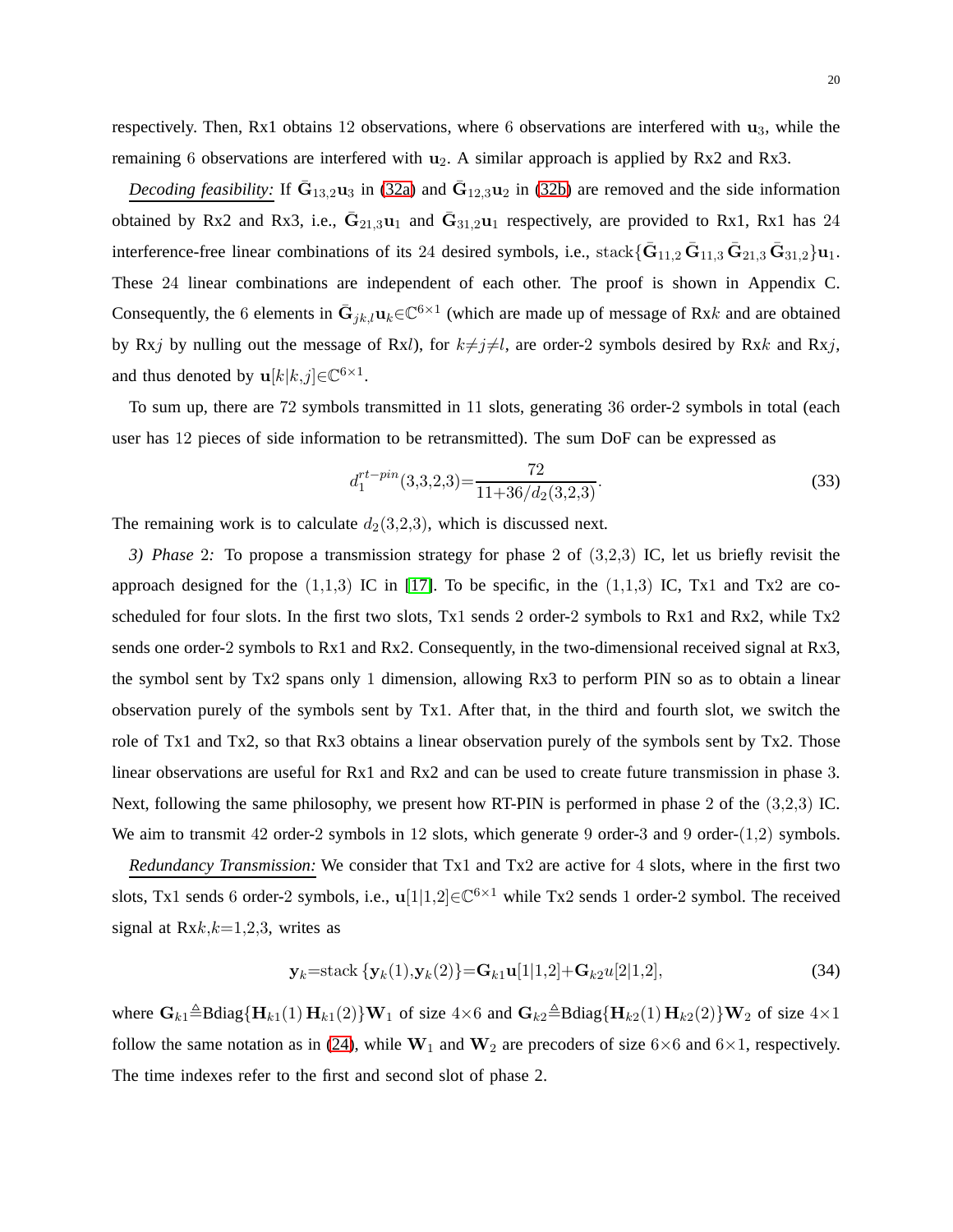21

At this moment, both Rx1 and Rx2 obtain 4 linearly independent observations of the desired 7 order-2 symbols transmitted by Tx1 and Tx2, thus requiring another 3 linearly independent combinations to enable decoding. Toward this, according to [\(34\)](#page-19-0), we see that Rx3 have 3 redundant linear observations of  $u[2|1,2]$ . In other words, the dimension of the received signal, i.e., 4, is greater than the size of  $u[2|1,2]$ , i.e., 1, so that there exists a 3 dimensional null space in  $G_{k2}$ . This fact allows Rx3 to alleviate  $u[2|1,2]$ , thus obtaining 3 linear combinations purely of  $u[1]1,2]$ . In this way, the purified side information obtained by Rx3 after nulling out  $u[2|1,2]$  can be constructed by Tx1 and employed to formulate order-3 symbols.

*PIN:* Motivated by this, the PIN is conducted as,

$$
\bar{\mathbf{y}}_{3,2} = \mathbf{F}_{32}\mathbf{y}_3 = \underbrace{\mathbf{F}_{32}\mathbf{G}_{31}\mathbf{u}[1|1,2]}_{\mathbf{u}[1|1,2;3] \in \mathbb{C}^{3 \times 1}},\tag{35}
$$

where  $\mathbf{F}_{32} \in \mathbb{C}^{3 \times 4}$  is such that  $\mathbf{F}_{32} \mathbf{G}_{32} = 0$ . Then, if the 3-dimensional vector  $\bar{\mathbf{y}}_{3,2}$  is provided to Rx1 and Rx2, both of Rx1 and Rx2 have 7 linear combinations of the desired order-2 symbols as

$$
\begin{bmatrix} \mathbf{y}_k \\ \bar{\mathbf{y}}_{3,2} \end{bmatrix} = \begin{bmatrix} \mathbf{G}_{k1} \\ \mathbf{F}_{32} \mathbf{G}_{31} \end{bmatrix} \mathbf{u}[1|1,2] + \begin{bmatrix} \mathbf{G}_{k2} \\ \mathbf{0} \end{bmatrix} u[2|1,2], k=1,2.
$$
 (36)

The linear independence of these 7 linear combinations are shown by the general proof in Appendix D.

The transmission in the third and fourth slot of phase 2 follows similarly by switching the role of Tx1 and Tx2. Specifically, Tx1 transmits 1 order-2 symbols while Tx2 transmits 6 order-2 symbols to Rx1 and Rx2. Then, after PIN, Rx3 obtains 3 linear combinations purely of the order-2 symbols transmitted by Tx2, denoted by  $u[2]1,2;3]$ . Moreover, in the four slots where Tx1 and Tx3 are active, Rx2 obtains 3dimensional vectors  $\mathbf{u}[1|1,3;2]$  and  $\mathbf{u}[3|1,3;2]$ , while in the four slots where Tx2 and Tx3 are active, Rx1 obtains 3-dimensional vectors  $\mathbf{u}[2|2,3;1]$  and  $\mathbf{u}[3|2,3;1]$ . Thus, totally 42 order-2 symbols are transmitted in 12 slots, generating 18 pieces of useful side information to be retransmitted.

The generation of the order-3 and order- $(1,2)$  symbols follow the footsteps designed for the  $(3,1,3)$  IC. Recall that in Section [IV-A3,](#page-10-1) 6 pieces of side information result in 3 order-3 and 3 order-(1,2) symbols. Now, since we have 18 pieces of side information (scaled by the number of transmit antennas), we need 9 order-3 and 9 order-(1,2) symbols. Then, the sum DoF of delivering order-2 symbols is expressed as

$$
d_2(3,2,3) = \frac{42}{12 + \frac{9}{d_3(M,N,3)} + \frac{9}{d_{1,2}(M,N,3)}}.\tag{37}
$$

*4) Phase* 3*:* Since order-3 symbols are desired by all the three users and each user is equipped with 2 antennas, the number of order-3 symbols that can be successfully transmitted and decoded per slot is 2, thus  $d_3(M,N,3)=2$ . After that, since the order-(1,2) symbols for the three users can be transmitted simultaneously and each receiver is equipped with 2 antennas, the number of order-3 symbols that can be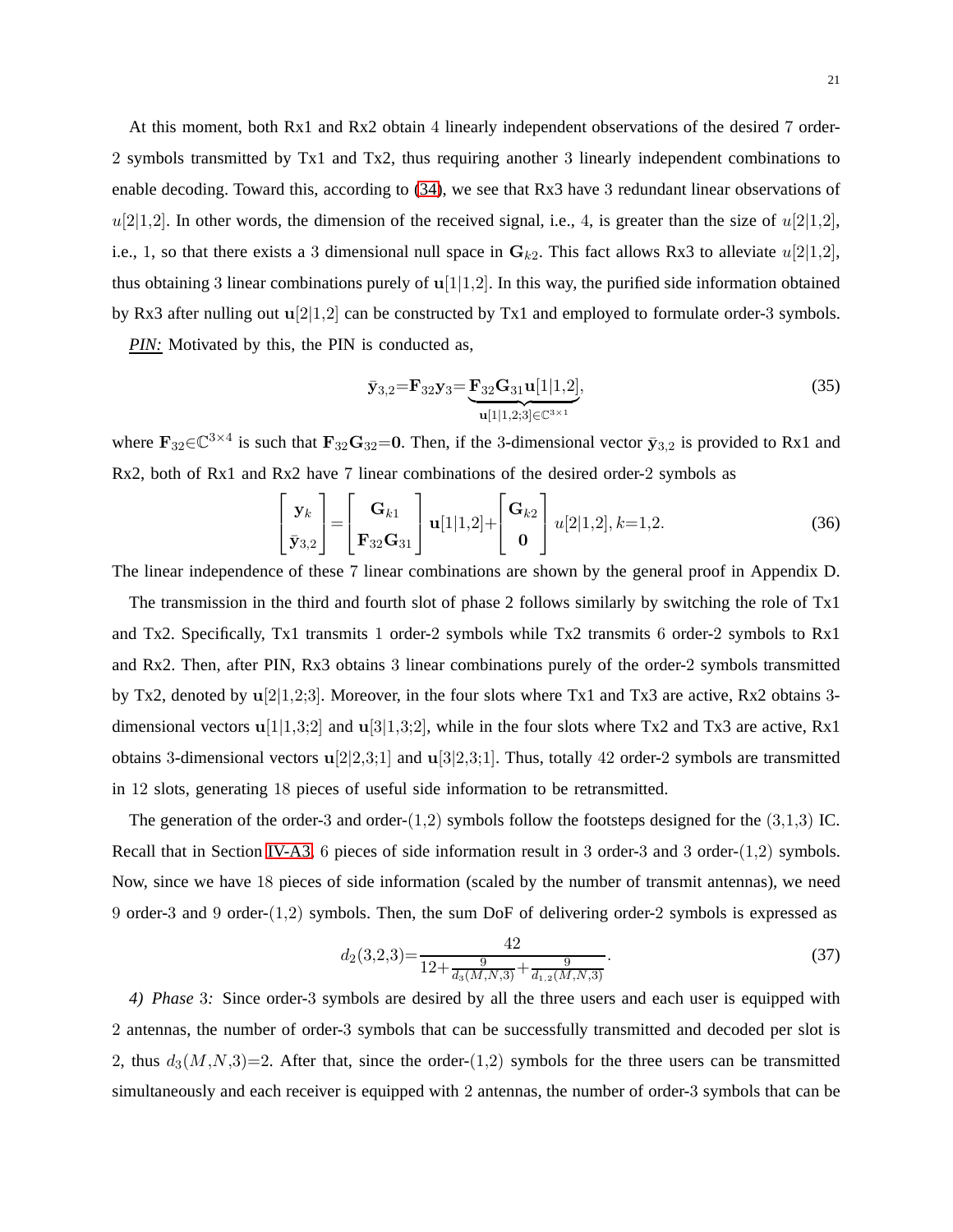successfully transmitted and decoded per slot is 6, thus  $d_{1,2}(M,N,3)=6$ . Substituting those quantities into [\(37\)](#page-19-0) yields  $d_2(3,2,3) = \frac{7}{3}$ . Moreover, replacing  $d_2(3,2,3) = \frac{7}{3}$  into [\(26\)](#page-16-0) and [\(33\)](#page-17-0) leads to  $d_1^{mat}(2,3,2,3) = \frac{21}{8}$ and  $d_1^{rt-pin}$  $_1^{rt-pin}(3,3,2,3)=\frac{504}{185}$ , respectively.

# <span id="page-21-0"></span>*B.* (M,N,K) *MIMO IC: Phase* 1*, MAT-like Transmission*

In this subsection, we show the achievability of MAT-like transmission in the general  $(M, N, K)$  IC with  $1 \leq \frac{M}{N} \leq K$ . We focus on a *n*-transmitter/*n*-user scheduling in phase 1 (2 $\leq n \leq K$ ). Here, we only consider the case  $\frac{M}{N} \le n$ , because the achievability in the case  $\frac{M}{N} \ge n$  follows similarly by switching off the redundant transmit antennas. Motivated by the  $(3,2,3)$  IC, we learn that when the number of transmit antennas is insufficiently large, i.e.,  $M \leq nN$ , the signal received by the desired user is linearly dependent of the side information obtained by the other  $n-1$  scheduled users. Hence, only part of the overheard interferences can be considered as order-2 symbols.

Accordingly, we consider that the n co-scheduled transmitters are active for n slots, during which each of them delivers nM new symbols to the corresponding user, i.e.,  $\mathbf{u}_k \in \mathbb{C}^{Mn \times 1}, \forall k \in \mathcal{S}_n$ , and the precoder used by Txk across the time slots,  $W_k$ , is a full rank matrix of size  $nM \times nM$ . At the receiver side, each user randomly obtains M linear observations from the  $nN$ -dimensional received signal as  $P_ky_k$  where  $P_k$  is a  $M \times Nn$  full rank matrix. Then, we see that each user is able to decode their desired signal, if any two scheduled users Rxk and Rxj,  $\forall k,j \in \mathcal{S}_n$ , exchange their side information, i.e.,  $\mathbf{P}_k \bar{\mathbf{H}}_{kj} \mathbf{W}_j \mathbf{u}_j$  and  $\mathbf{P}_j \bar{\mathbf{H}}_{jk} \mathbf{W}_k \mathbf{u}_k$ , where  $\bar{\mathbf{H}}_{kj} \triangleq {\{\mathbf{H}}_{kj}(t)\}_{t=1,\cdots,n}$  and  $\bar{\mathbf{H}}_{jk} \triangleq {\{\mathbf{H}}_{jk}(t)\}_{t=1,\cdots,n}$ . Therefore, the M elements of  $P_k \overline{H}_{kj} W_j u_j \in \mathbb{C}^{M \times 1}$  are order-2 symbol desired by Rxk and Rxj.

Since there are  $Mn(n-1)$  order-2 symbols generated for a certain subset of n users, and there are  $\binom{K}{n}$  possible choices of  $\mathcal{S}_n$ , we have

$$
N_1 = Mn^2 \binom{K}{n}, \quad T_1 = n \binom{K}{n}, \quad N_2 = M(n-1)n \binom{K}{n}.
$$
 (38)

As the achievable sum DoF can be expressed as  $d_1^{mat}(n,M,N,K) = \frac{N_1}{T_1+N_2/d_2(M,N,K)}$ , Theorem [2](#page-6-1) holds with the parameters in [\(38\)](#page-21-0).

#### <span id="page-21-1"></span>*C.* (M,N,K) *MIMO IC: Phase* 1*, RT and PIN*

Here, with a *n*-transmitter/*n*-user scheduling, for  $3\leq n\leq K$ , we propose a general RT-PIN scheme in phase 1 that achieves the sum DoF stated in Proposition [3.](#page-7-1) Besides, we consider the case  $\frac{M}{N} \leq \frac{1+(n-1)^2}{1+(n-2)(n-1)}$  $1+(n-2)(n-1)$ as the achievability in the other case follows similarly by switching off the redundant transmit antennas. Without loss of generality, let us consider that the subset  $S_n = \{1, \dots, n\}$  of uses are scheduled.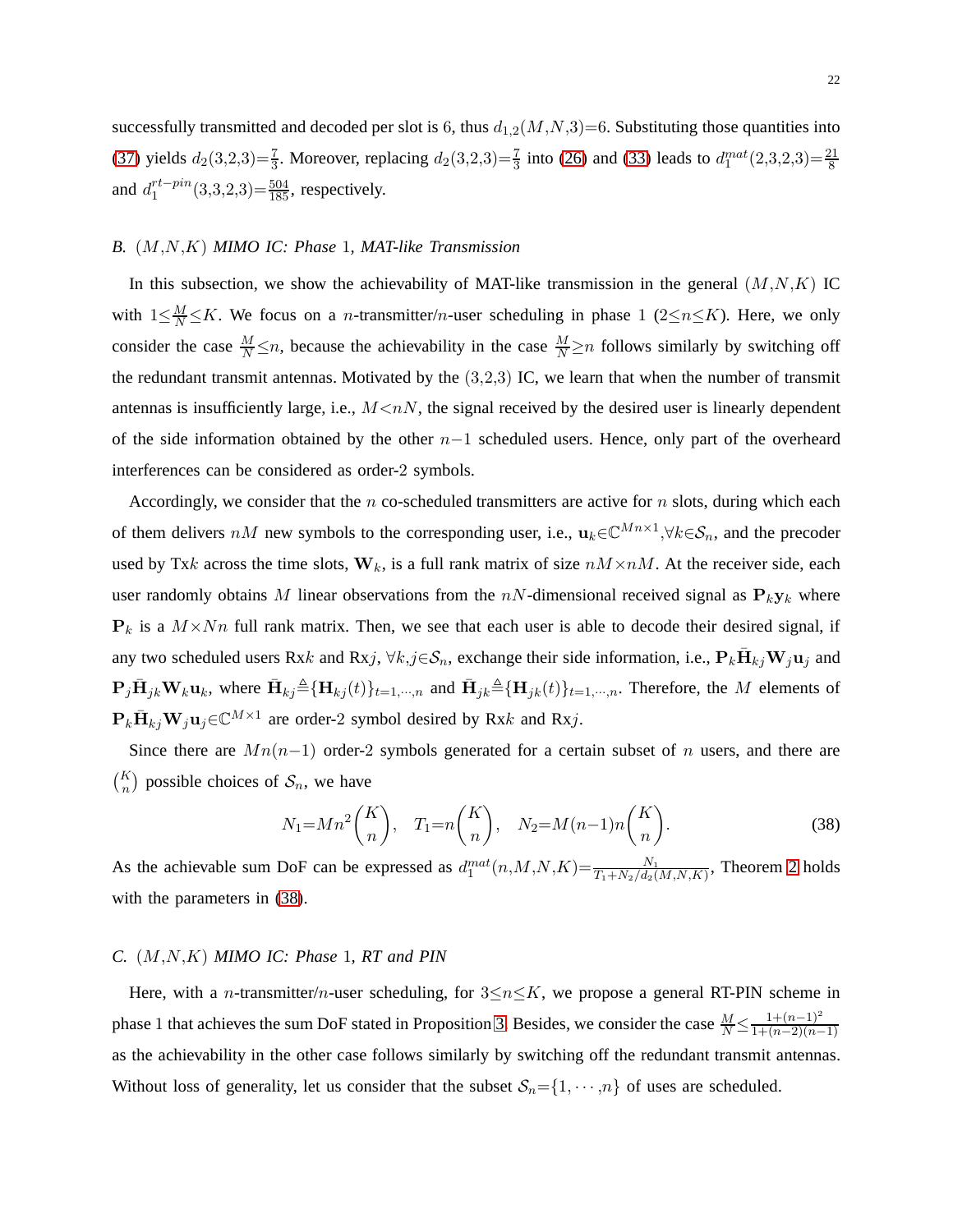The RT-PIN is accomplished in two stages. Let us consider that the first stage, i.e., interference sensing stage, lasts for  $t_1$  slots, while the second stage, i.e., redundancy transmission stage, lasts for  $t_2$  slots. The values of  $t_1$  and  $t_2$  will be determined later on. The transmission strategy operates as follows.

*Interference sensing stage:* Each scheduled transmitter delivers  $Mt_1$  symbols to the corresponding user. The received signal writes as

$$
\mathbf{y}_{k}^{is} = \sum_{j \in \mathcal{S}_n} \underbrace{\text{Bdiag} \left\{ \mathbf{H}_{kj}(t) \right\}_{t=1,\cdots,t_1} \times \mathbf{W}_{j}^{is}}_{\mathbf{G}_{kj}^{is} \in \mathbb{C}^{N t_1 \times M t_1}} \mathbf{u}_{j}, k \in \mathcal{S}_n,
$$
\n(39)

where  $\mathbf{u}_j \in \mathbb{C}^{Mt_1 \times 1}$  and  $\mathbf{W}_j^{is}$  is a  $Mt_1 \times Mt_1$  full rank precoder. From [\(39\)](#page-21-1), we see that each interference term  $\mathbf{G}_{kj}^{is}$ **u**<sub>j</sub>, $k \neq j$  spans the full  $N t_1$  dimension of the row space of the received signal because  $N \leq M$ and  $\mathbf{G}_{kj}^{is}$  is full rank almost surely.

*Redundancy transmission stage:* The objective in the second stage is to design precoders that force each overheard interference into the  $N t_1$ -dimensional row space created in the first stage. Without loss of generality, let us consider the precoder design at Tx1. We aim to design  $W_1^{rt} \in \mathbb{C}^{Mt_2 \times Mt_1}$  such that

$$
\mathbf{W}_{1}^{rt} \subseteq \text{rowspan}\left\{\mathbf{G}_{21}^{is}\right\} \cap \text{rowspan}\left\{\mathbf{G}_{31}^{is}\right\} \cap \cdots \cap \text{rowspan}\left\{\mathbf{G}_{n1}^{is}\right\}.
$$
 (40)

Following the footstep in Section [V-A2,](#page-17-0) we firstly obtain a matrix  ${\bf V}_1$  such that  ${\bf V}_1=$   ${\bf D}_{21} {\bf G}_{21}^{is}$   $=$   $\cdots$   $=$   ${\bf D}_{n1} {\bf G}_{n1}^{is}$ where  $D_{j1}, j=2, \cdots, n$ , is computed by,

$$
[\mathbf{D}_{21} \mathbf{D}_{31} \cdots \mathbf{D}_{n1}] \begin{bmatrix} \mathbf{G}_{21}^{is} & \mathbf{0} & \cdots & \mathbf{0} \\ -\mathbf{G}_{31}^{is} & \mathbf{G}_{31}^{is} & \ddots & \mathbf{0} \\ \mathbf{0} & -\mathbf{G}_{41}^{is} & \mathbf{0} & \mathbf{0} \\ \vdots & \ddots & \ddots & \mathbf{G}_{(n-1)1}^{is} \\ \mathbf{0} & \cdots & \cdots & -\mathbf{G}_{n1}^{is} \end{bmatrix} = 0.
$$
 (41)

Due to the fact  $\frac{M}{N} \leq \frac{1+(n-1)^2}{1+(n-2)(n-1)} < \frac{n-1}{n-2}$ , the dimension of the left null space of  $\Phi_1$  is  $[(n-1)N-(n-2)M]t_1$ . Then,  $D_{j1}$ , for  $j=2,\dots,n$ , has size  $[(n-1)N-(n-2)M]t_1\times Nt_1$  and  $V_1$  is a  $[(n-1)N-(n-2)M]t_1\times Mt_1$ matrix and is full rank, i.e.,  $[(n-1)N-(n-2)M]t_1$ , almost surely. Secondly, we obtain the precoding matrix as  $W_1^{rt} = C_1 V_1$ , where  $C_1 \in \mathbb{C}^{Mt_2 \times ((n-1)N-(n-2)M)t_1}$  is a full rank mapping matrix.

**PIN:** Thanks to the redundancy transmission, each user is able to perform PIN. Let us focus on Rx1 for convenience. The received signal writes as

$$
\mathbf{y}_1 = \begin{bmatrix} \mathbf{G}_{11}^{is} & \mathbf{G}_{12}^{is} & \cdots & \mathbf{G}_{1n}^{is} \\ \mathbf{H}_{11}^{rt} \mathbf{W}_1^{rt} & \mathbf{H}_{12}^{rt} \mathbf{C}_2 \mathbf{D}_{12} \mathbf{G}_{12}^{is} & \cdots & \mathbf{H}_{1n}^{rt} \mathbf{C}_n \mathbf{D}_{1n} \mathbf{G}_{1n}^{is} \end{bmatrix} \mathbf{u},
$$
(42)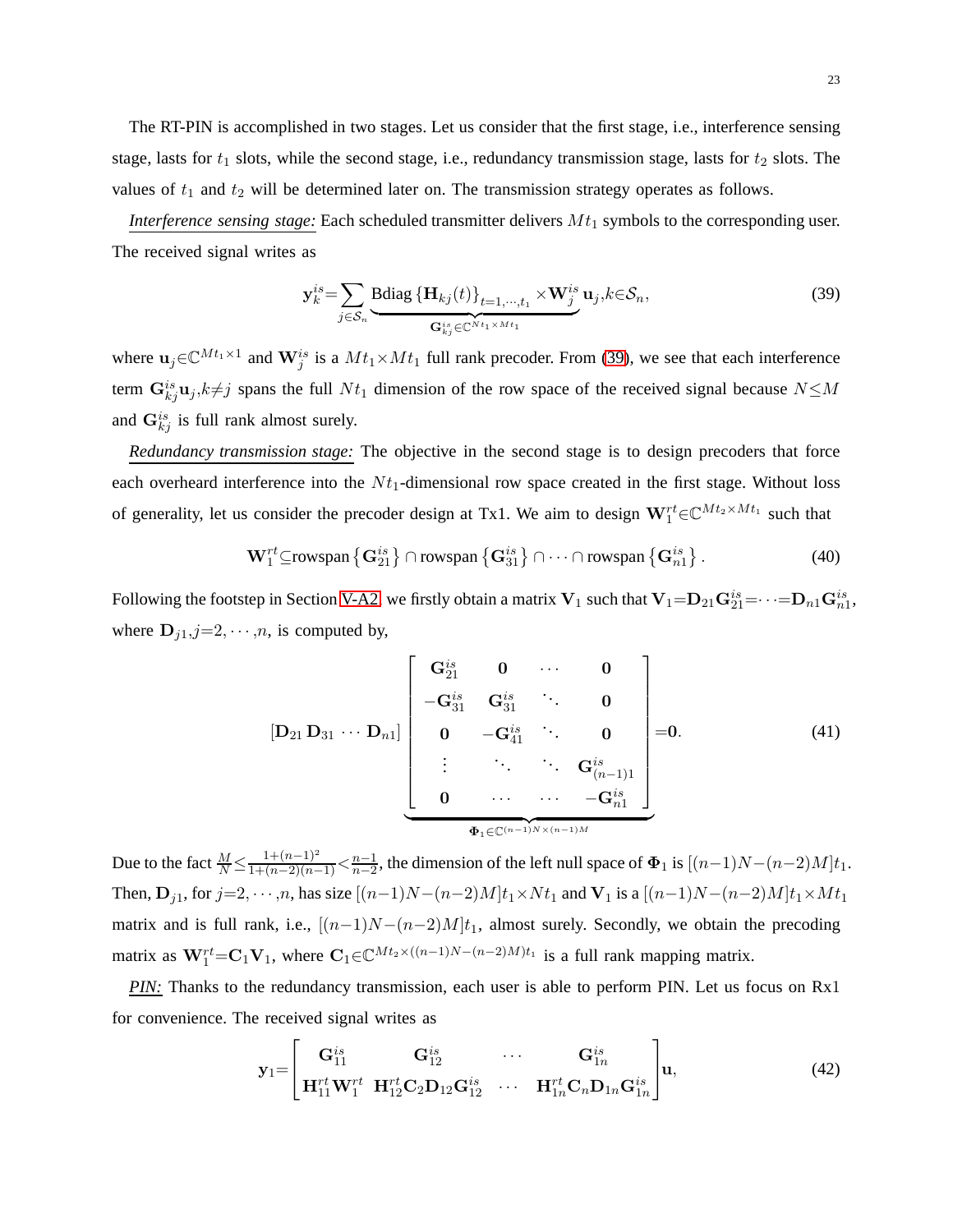where  $\mathbf{u} \triangleq$ stack  $\{\mathbf{u}_1, \cdots \mathbf{u}_n\}$ . Clearly, there exists a  $N t_2 \times N(t_1+t_2)$  matrix  $\mathbf{Q}_{1j}, j=2,\cdots,n$ , such that

$$
\mathbf{Q}_{1j} \begin{bmatrix} \mathbf{G}_{1j}^{is} \\ \mathbf{H}_{1j}^{rt} \mathbf{C}_{j} \mathbf{D}_{1j} \mathbf{G}_{1j}^{is} \end{bmatrix} = \mathbf{0}.
$$
\n(43)

Then, left-multiplying  $y_1$  by  $Q_{1j}$  yields

$$
\bar{\mathbf{y}}_{1,j} = \mathbf{Q}_{1,j} \left[ \begin{array}{c} \mathbf{G}_{11}^{is} \\ \mathbf{H}_{11}^{rt} \mathbf{W}_{1}^{rt} \end{array} \right] \mathbf{u}_{1} + \sum_{l \in S_{n} \setminus \{1,j\}} \mathbf{Q}_{1j} \left[ \begin{array}{c} \mathbf{G}_{1l}^{is} \\ \mathbf{H}_{1l}^{rt} \mathbf{W}_{l}^{rt} \end{array} \right] \mathbf{u}_{l}. \tag{44}
$$

In  $\bar{y}_{1,j}$ , Rx1 obtains  $Nt_2$  observations of the desired symbols mixed with n–2 interferers, i.e., symbols of Rxl,  $l\in\mathcal{S}_n\setminus\{1,j\}$ . Since there are  $n-1$  choices of  $\mathbf{Q}_{1j}$ , the total number of interferences overheard (after PIN) by Rx1 is  $(n-1)(n-2)Nt_2$ , while there are  $(n-1)Nt_2$  observations of the desired symbols.

*Decoding feasibility:* A similar PIN is performed by the other users. The interferences caused by  $\mathbf{u}_1$  at Rxl by nulling out the message of Rxj are denoted by  $\bar{G}_{l_1,j}u_1 \in \mathbb{C}^{Nt_2 \times 1}$ ,  $\forall l \neq j, \{l,j\}=2,\dots, n-1$ . Since there are  $(n-1)(n-2)$  possible choices of such l and j, there are totally  $(n-1)(n-2)Nt_2$  interference symbols made by  $\mathbf{u}_1$ . If all those pieces of side information are provided to Rx1 and all  $\bar{\mathbf{G}}_{1l,j}\mathbf{u}_l$  in [\(44\)](#page-21-1) are removed, Rx1 has  $(n-1)^2 N t_2$  interference-free linear observations of the desired symbols, i.e.,

stack 
$$
\{ {\{\bar{\mathbf{G}}_{11,j}\}}_{\forall j=2,\cdots,n-1} {\{\bar{\mathbf{G}}_{l1,j}\}}_{\forall l\neq j,\{l,j\}=2,\cdots,n-1} \mathbf{u}_1.
$$
 (45)

It is shown in Appendix C that the above effective channel matrix is full rank almost surely, if

$$
(n-1)^2 N t_2 = M t_1, \quad \text{and} \quad M t_1 \le \left( (n-1)^2 + 1 \right) \left[ (n-1)N - (n-2)M \right] t_1. \tag{46}
$$

Since we consider  $\frac{M}{N} \leq \frac{(n-1)^2+1}{(n-2)(n-1)+1}$ , we have  $t_1 = N(n-1)^2$  and  $t_2 = M$ . When  $\frac{M}{N} > \frac{(n-1)^2+1}{(n-2)(n-1)+1}$ , the above scheme is still feasible by using only  $\hat{M} \triangleq \min \left\{ M, \frac{1 + (n-1)^2}{1 + (n-2)(n-1)}N \right\}$  $\hat{M} \triangleq \min \left\{ M, \frac{1 + (n-1)^2}{1 + (n-2)(n-1)}N \right\}$  $\hat{M} \triangleq \min \left\{ M, \frac{1 + (n-1)^2}{1 + (n-2)(n-1)}N \right\}$  antennas at each Tx<sup>1</sup> and choosing  $t_1 = N(n-1)^2$  and  $t_2 = \hat{M}$ .

To sum up, since the transmission strategy is performed  $\binom{K}{n}$  times for all the possible subsets of n transmitters, the total number of symbols and slots are given by

$$
N_1 = nMt_1\binom{K}{n} = n(n-1)^2MN\binom{K}{n}, \quad T_1 = (t_1 + t_2)\binom{K}{n} = (N(n-1)^2 + M)\binom{K}{n}.
$$
 (47)

Besides, considering the  $(n-1)(n-2)Nt_2$  overheard interferences (see [\(44\)](#page-21-1)) at each user as order-2 symbols, the total number of order-2 symbols generated in phase 1 is

$$
N_2 = n(n-1)(n-2)Nt_2\binom{K}{n} = n(n-1)(n-2)MN\binom{K}{n}.
$$
\n(48)

<span id="page-23-0"></span><sup>1</sup>If  $\hat{M}$  is not an integer, we perform the scheme with a time-extension. For instance, when  $K=n=3$  and  $\hat{M}=\frac{5}{3}N$ , we choose  $t_2=3\times \hat{M}=5N,\ t_1=3\times 4N=12N.$  Each Tx sends  $\hat{M}\times t_1=20N^2$  symbols and  $6Nt_2=30N$  order-2 symbols are generated.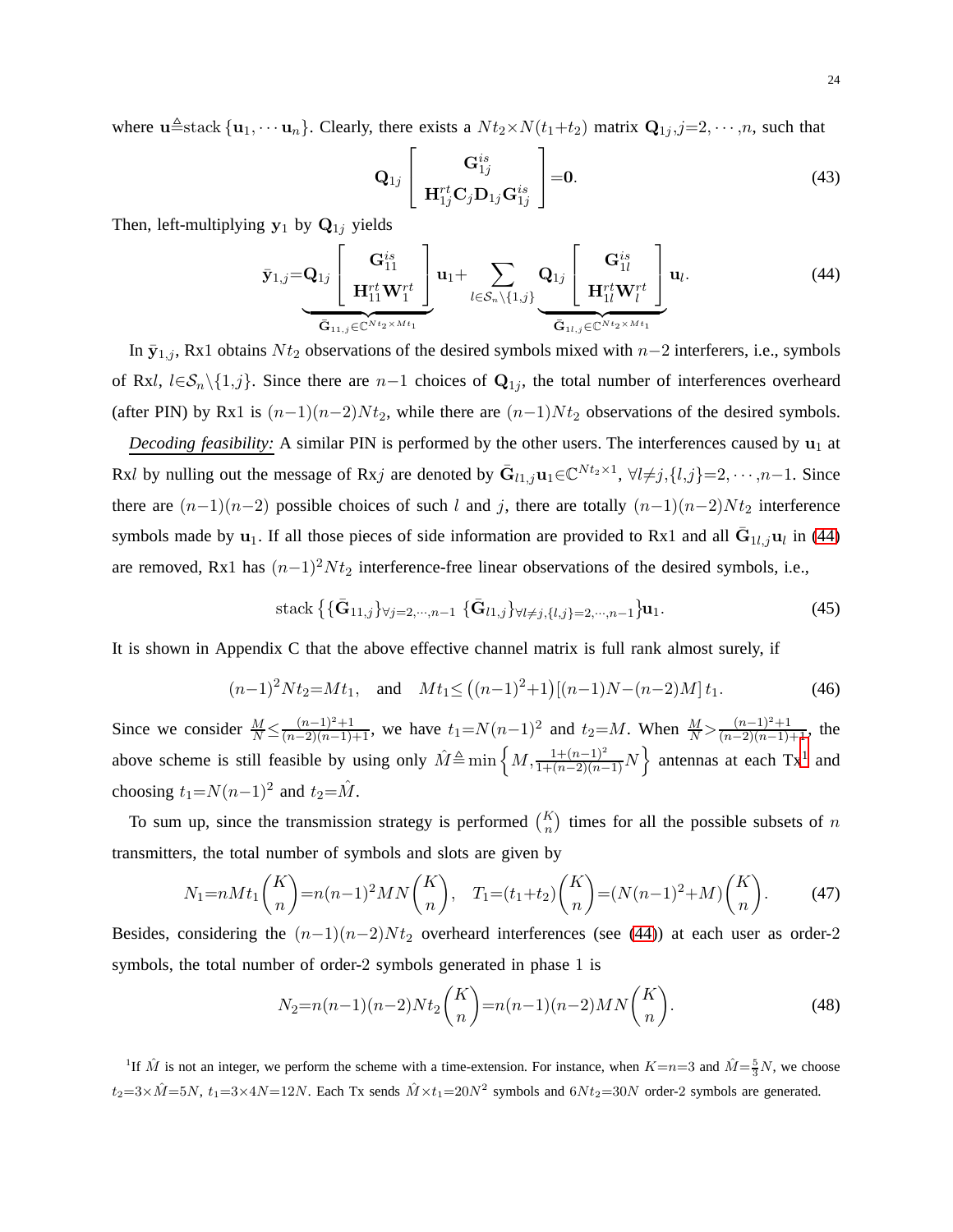As the achievable sum DoF can be expressed as  $d_1^{rt-pin}$  $t^{rt-pin}(n,M,N,K) = \frac{N_1}{T_1+N_2/d_2(M,N,K)}$ , Theorem [3](#page-7-1) is immediate with the parameters in [\(47\)](#page-21-1) and [\(48\)](#page-21-1).

## <span id="page-24-0"></span>*D.* (M,N,K) *MIMO IC: Phase* m*,* 2≤m≤K

In this subsection, we aim to propose the transmission strategy to deliver order-m  $(2\leq m\leq K-1)$ symbols in the  $(M, N, K)$  IC with  $1 \leq \frac{M}{N} \leq K$ . Following the K-phase framework illustrated in Figure [4,](#page-12-0) we can obtain the recursive expression of sum DoF of delivering order- $m$  symbols as

$$
d_m(M, N, K) = \frac{N_m}{T_m + \frac{N_{m+1}}{d_{m+1}(M, N, K)} + \frac{N_{1,m}}{d_{1,m}(M, N, K)}} , 2 \le m \le K - 1,
$$
\n(49)

$$
d_K(M, N, K) = N. \tag{50}
$$

where  $d_{1,m}(M,N,K)$  refers to the DoF of delivering order- $(1,m)$  symbols in the  $(M,N,K)$  IC. Following the discussion in Section [IV-B4,](#page-14-0) since the order- $(1,m)$  symbols for a subset of  $m+1$  users can be transmitted simultaneously and each receiver is equipped with N antennas, we have  $d_{1,m}(M,N,K)=N(m+1)$ . Besides,  $(50)$  is due to the fact that order-K symbols are intended for all users and each user is equipped with N antennas. Hence, the work is reduced to propose transmission strategy for phase  $m-1$ , for  $2 \le m \le K-1$ , and identify the parameters  $N_m$ , and  $N_{m+1}$ ,  $T_m$  and  $N_{1,m}$  in [\(49\)](#page-24-0).

Next, we will focus on the case  $M \le N(K-m+1)$  because the scheme in the case  $M > N(K-m+1)$ follows similarly by switching off the redundant transmit antennas.

Similar to the (3,2,3) IC, we consider that the transmission duration is divided into  $\binom{K}{m}$  rounds, each of which is dedicated to deliver order-m symbols to a certain subset  $S_m$  of users. We sort the m elements of  $S_m$  in an cyclic ascending order as  $S_m \triangleq \{i_1, \dots, i_m\}$ , where  $i_1 < \dots < i_m$ . Then, the m transmitters are scheduled in a pair-wise manner<sup>[2](#page-24-1)</sup>, i.e.,  $(i_1,i_2)$ ,  $(i_2,i_3)$ ,  $\dots$ ,  $(i_m,i_1)$ . This procedure is known as a 2-transmitter/m-user scheduling. Next, without loss of generality, we focus on  $S_m = \{1, \dots, m\}$  and consider that Tx1 and Tx2 are active.

*Redundancy transmission:* Tx1 and Tx2 are scheduled for  $t=K-m+1$  slots, where Tx1 transmits Mt order-2 symbols, i.e.,  $\mathbf{u}[1|\mathcal{S}_m]\in\mathbb{C}^{Mt\times 1}$ , and Tx2 transmits  $Nt-M$  order-2 symbols, i.e.,  $\mathbf{u}[2|\mathcal{S}_m]\in\mathbb{C}^{(Nt-M)\times 1}$ . The signal received by Rxk, for  $k=1, \dots, K$ , writes as

$$
\mathbf{y}_{k} = \left[ \underbrace{\bar{\mathbf{H}}_{k1} \mathbf{W}_{1}}_{\mathbf{G}_{k1} \in \mathbb{C}^{N t \times M t}} , \underbrace{\bar{\mathbf{H}}_{k2} \mathbf{W}_{2}}_{\mathbf{G}_{k2} \in \mathbb{C}^{N t \times (N t - M)}} \right] \text{stack} \left\{ \mathbf{u}[1 | \mathcal{S}_{m}], \mathbf{u}[2 | \mathcal{S}_{m}] \right\}, \tag{51}
$$

<span id="page-24-1"></span><sup>2</sup>In the (3,2,3) IC example presented in Section [V-A,](#page-15-1) in round 1, the scheduling is Rx (1,2) and Rx (2,1).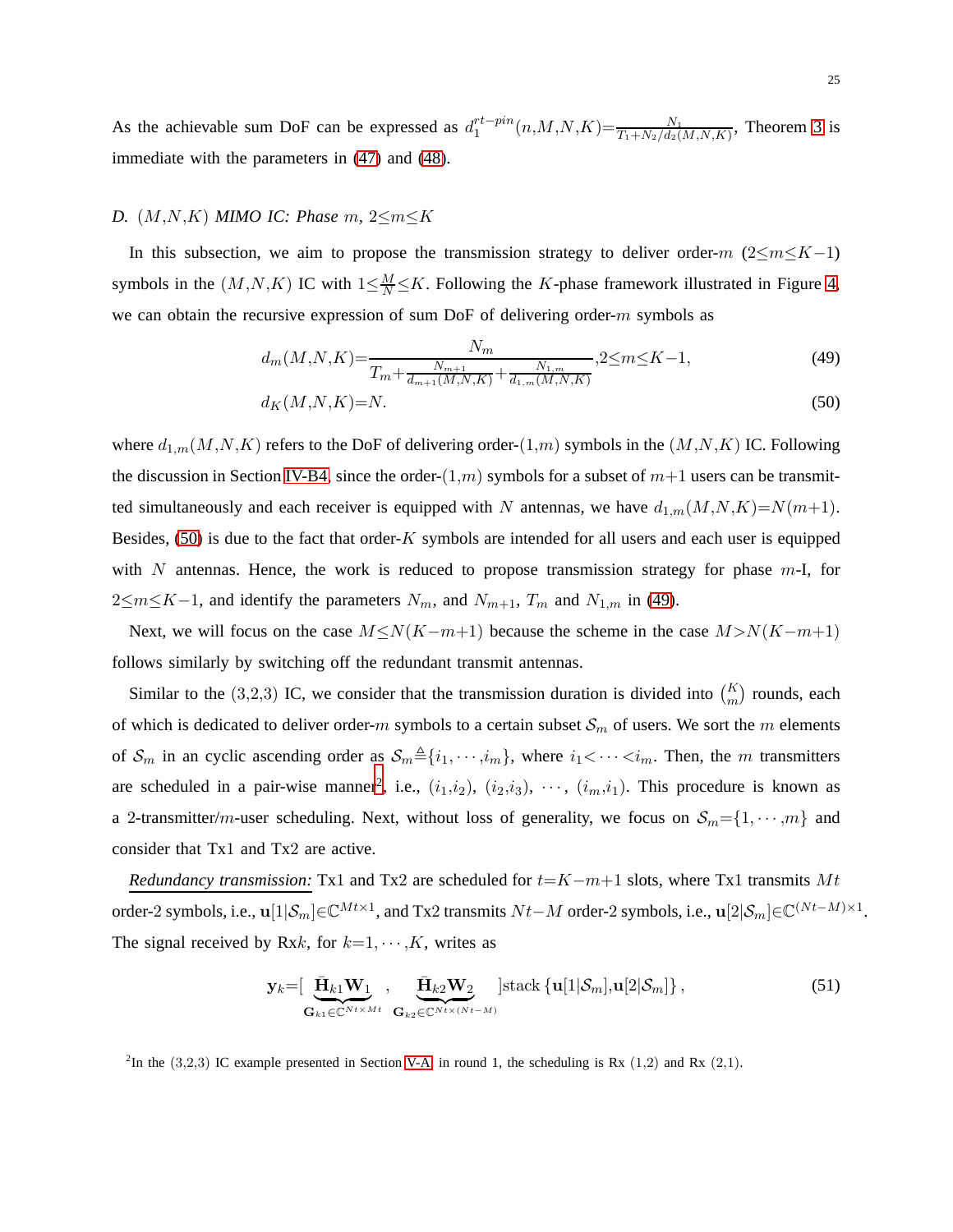where  $W_1$  and  $W_2$  are full rank precoding matrices with size  $M t \times M t$  and  $M t \times (N t - M)$ , respectively, while  $\bar{\mathbf{H}}_{kj}$ =Bdiag  ${\{\mathbf{H}_{kj}(1), \cdots, \mathbf{H}_{kj}(t)\}}$ ,  $j=1,2$ , is the  $N t \times M t$  channel matrix across the time slots.

At this moment, each scheduled user obtains  $Nt$  linearly independent observations of the desired  $M(t-1)+Nt$  order-2 symbols, requiring another  $M(t-1)$  linearly independent observations to enable the decoding. Toward this, we notice that for any user  $\forall k=1,\dots,K$ , there exists a M-dimensional left null space of  $G_{ki_2}$  as  $G_{ki_2}$  is a  $Nt\times(Nt-M)$  full rank matrix almost surely. This allows each non-scheduled user to null out  $\mathbf{u}[2|\mathcal{S}_m]$  and attain M linear observations purely of  $\mathbf{u}[1|\mathcal{S}_m]$ .

*PIN:* Specifically, for  $Rxj, j=m+1, \cdots, K$ , we have

$$
\bar{\mathbf{y}}_{j,2} = \mathbf{F}_{j2}\mathbf{y}_j = \underbrace{\mathbf{F}_{j2}\mathbf{G}_{j1}\mathbf{u}[1|\mathcal{S}_m]}_{\mathbf{u}[1|\mathcal{S}_m;j] \in \mathbb{C}^{M \times 1}} , j = m+1, \cdots, K.
$$
\n(52)

where  $\mathbf{F}_{j2} \in \mathbb{C}^{M \times Nt}$  is such that  $\mathbf{F}_{j2}\mathbf{G}_{j2}=0$ . Then, we can see that if all the M-dimensional vectors  $\bar{y}_{j2}$ ,  $j=m+1, \dots, K$ , are provided to the scheduled users, each scheduled user obtains totally  $Nt+M(K-m)=Nt+M(t-1)$  linear observations as

$$
\begin{bmatrix} \mathbf{y}_k \\ \bar{\mathbf{y}}_{m+1,2} \\ \vdots \\ \bar{\mathbf{y}}_{K,2} \end{bmatrix} = \begin{bmatrix} \mathbf{G}_{k1} & \mathbf{G}_{k2} \\ \mathbf{F}_{(m+1)2} \mathbf{G}_{(m+1)1} & \mathbf{0} \\ \vdots & \vdots \\ \mathbf{F}_{K2} \mathbf{G}_{K1} & \mathbf{0} \end{bmatrix} \begin{bmatrix} \mathbf{u}[1|\mathcal{S}_m] \\ \mathbf{u}[2|\mathcal{S}_m] \end{bmatrix}, k=1,\cdots,m. \tag{53}
$$

These  $N t + M(t-1)$  observations are shown to be linearly independent in Appendix D. In this way, the purified signal at the non-scheduled user, i.e.,  $\mathbf{u}[1|\mathcal{S}_m; j]$ , is able to be reconstructed by Tx1 at the end of phase m-I, and can be considered as useful signals for the scheduled users.

Similarly, when Tx2 and Tx3 are scheduled, another  $Nt+M(t-1)$  order-m symbols are transmitted and  $M(K-m)$  useful signals  $\mathbf{u}[2|\mathcal{S}_m; j]$ , for  $j=m+1, \dots, K$ , are generated. Then, as the same transmissions strategy is employed m times per round and there are  $\binom{K}{m}$  rounds in phase m-I, we have

$$
N_m = \left[ Nt + M(t-1) \right] m \binom{K}{m}, \quad T_m = tm \binom{K}{m},\tag{54}
$$

where  $t = K-m+1$ . Besides, the total number of resultant useful signals is  $mM(K-m) \binom{K}{m}$ . Next, we employ these useful signals to formulate order- $(m+1)$  and order- $(1,m)$  symbols.

The generation of the order- $(m+1)$  and order- $(1,m)$  symbols follow the footsteps designed for the  $(K,1,K)$  IC. The only difference lies in that each term shown in Table [II](#page-14-1) becomes a  $M\times1$  vector in the  $(M, N, K)$  IC. Hence, the number of order- $(m+1)$  and order- $(1,m)$  symbols should be scaled by M. Specifically, we have

$$
N_{m+1} = M(m-1)(m+1)\binom{K}{m+1}, \quad N_{1,m} = M(m+1)\binom{K}{m+1}.\tag{55}
$$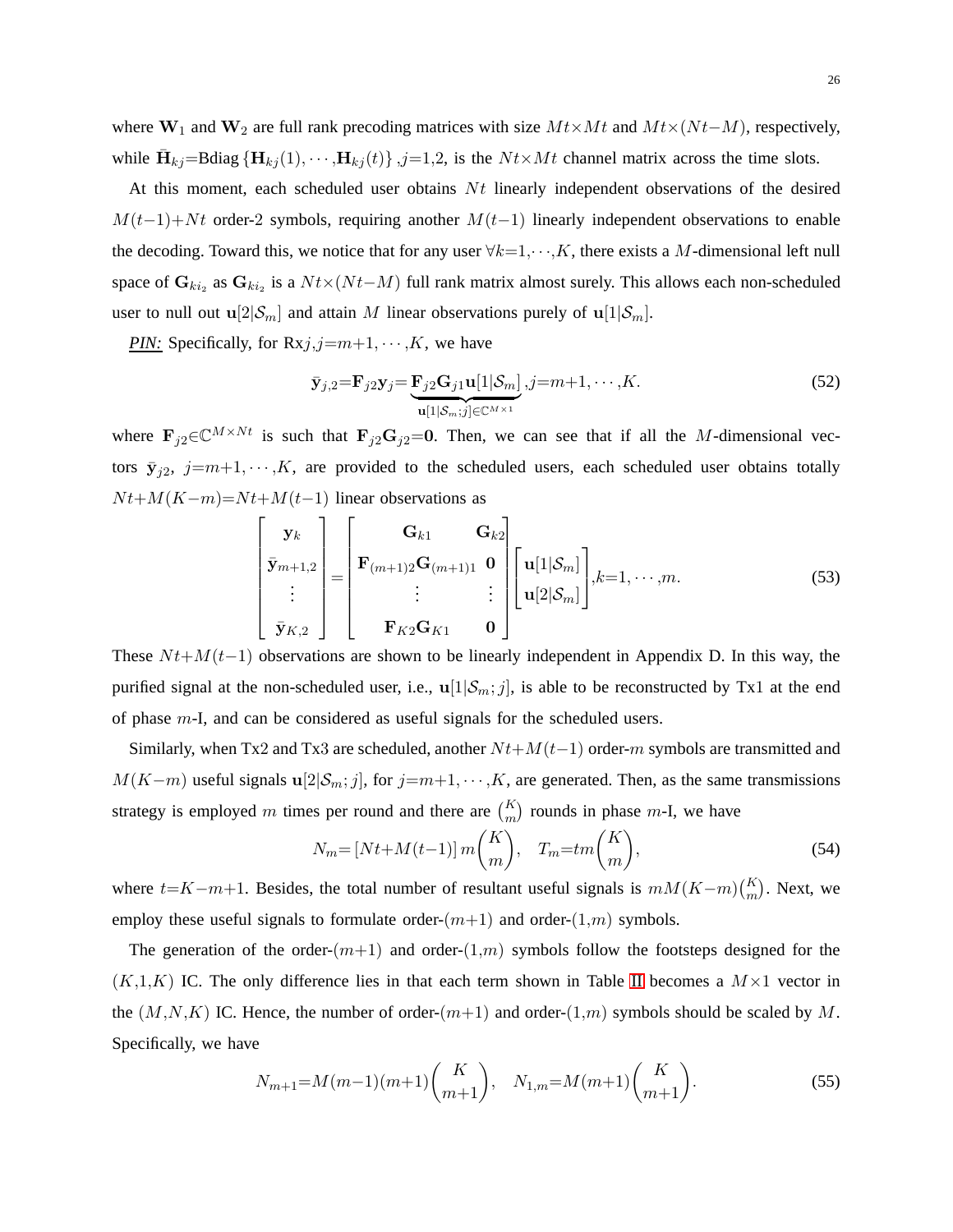Then, plugging [\(54\)](#page-24-0) and [\(55\)](#page-24-0) into [\(49\)](#page-24-0), the recursive expression of the DoF of delivering order-m symbols, i.e.,  $d_m(M, N, K)$ , are given by

$$
d_m(M, N, K) = \frac{\left[ (M' + N)(K - m) + N \right] m \binom{K}{m}}{(K - m + 1) m \binom{K}{m} + \frac{M'(m - 1)(m + 1) \binom{K}{m + 1}}{d_{m + 1}(M, N, K)} + \frac{M'}{N} \binom{K}{m + 1}}.
$$
\n(56)

where  $M' \triangleq \min\{M, N(K-m+1)\}\$ . Theorem [4](#page-7-0) holds following the derivations in Appendix B.

**Remark 3.** Notably, we point out that when  $M \geq (K-m+1)N = Nt$ , the proposed scheme in phase m-I smoothly connects with the MAT-like transmission designed for the  $(K,1,K)$  IC. Recall that in [\(51\)](#page-24-0), the size of u[2| $\mathcal{S}_m$ ] becomes zero when  $M=N(K-m+1)=Nt$ , implying that Tx2 becomes silent and only Tx1 is scheduled. Then, any matrix can be considered as lying in the null space of  $\mathbf{G}_{k2}$ . Consequently, there is no need to perform PIN and the overheard interferences  $G_{j1}u[1|\mathcal{S}_m]$  can be regarded as useful signals. More specifically, the recursive equation [\(56\)](#page-24-0) becomes [\(22\)](#page-15-2) if we replace  $N=1$  and  $M=K-m+1$ .

# <span id="page-26-0"></span>*E. Discussions*

*1) Connection between the schemes:* Let us focus on RT-PIN approach with n active transmitters in phase 1 and MAT-like transmission with  $(n-1)$  active transmitters in phase 1, where  $3\leq n\leq K$ . To link these two schemes, we introduce a parameter,  $r \triangleq \frac{T_1}{N_0}$  $\frac{T_1}{N_2}$ , i.e., the number of time slots needed to generate *an order-2 symbol.* With  $T_1$  and  $N_2$  given in [\(38\)](#page-21-0), [\(47\)](#page-21-1) and [\(48\)](#page-21-1), the ratios write as,

$$
r^{mat}(n-1,M,N,K) = \frac{1}{\tilde{M}(n-2)}, \quad r^{rt-pin}(n,M,N,K) = \frac{(n-1)^2 N + \hat{M}}{n(n-1)(n-2)\hat{M}N}, \quad 3 \le n \le K,\tag{57}
$$

with  $\tilde{M}$  in [\(7\)](#page-6-1) and  $\hat{M}$  in [\(8\)](#page-7-1). Then, the sum DoF is interpreted as  $d_1 \triangleq \frac{N_1/N_2}{r+d_1}$  $\frac{N_1/N_2}{r+d_2^{-1}}$ , namely

$$
d_1^{mat}(n-1,M,N,K) = \frac{(n-1)/(n-2)}{r^{mat} + d_2^{-1}}, \quad d_1^{rt-pin}(n,M,N,K) = \frac{(n-1)/(n-2)}{r^{rt-pin} + d_2^{-1}}, \quad 3 \le n \le K,
$$
 (58)

where the parameters involved in  $r^{mat}$ ,  $r^{rt-pin}$  and  $d_2$  are ignored for convenience. Hence, it is clearly that the ratios in [\(57\)](#page-26-0) act as indicators showing which scheme yields the better sum DoF performance. By comparing the ratios in [\(57\)](#page-26-0), we can reach the concise expression in [\(11\)](#page-7-2).

*2) Tx-Rx pairs scheduling in phase* 1*:* The discussion in Section [V-E1](#page-26-0) is only useful in judging the proposed schemes for a fixed value of  $n$ , but cannot be employed to find the optimal solution to Corollary [1.](#page-7-2) This is because there exists another important parameter,  $\frac{N_1}{N_0}$  $\frac{N_1}{N_2} \triangleq \frac{n-1}{n-2}$  $\frac{n-1}{n-2}$ , that impacts the sum DoF (see [\(58\)](#page-26-0)). This parameter tells us how many private symbols can be decoded once a single order-2 symbol is provided. In general, a greater value of n yields a smaller  $r^{mat}$  or  $r^{rt-pin}$ , but leads to a smaller  $n-1$  $\frac{n-1}{n-2}$ . Consequently, solving such a trade-off is essential to the sum DoF performance, thus leading to the emergence of performing a proper Tx-Rx pair scheduling in phase 1.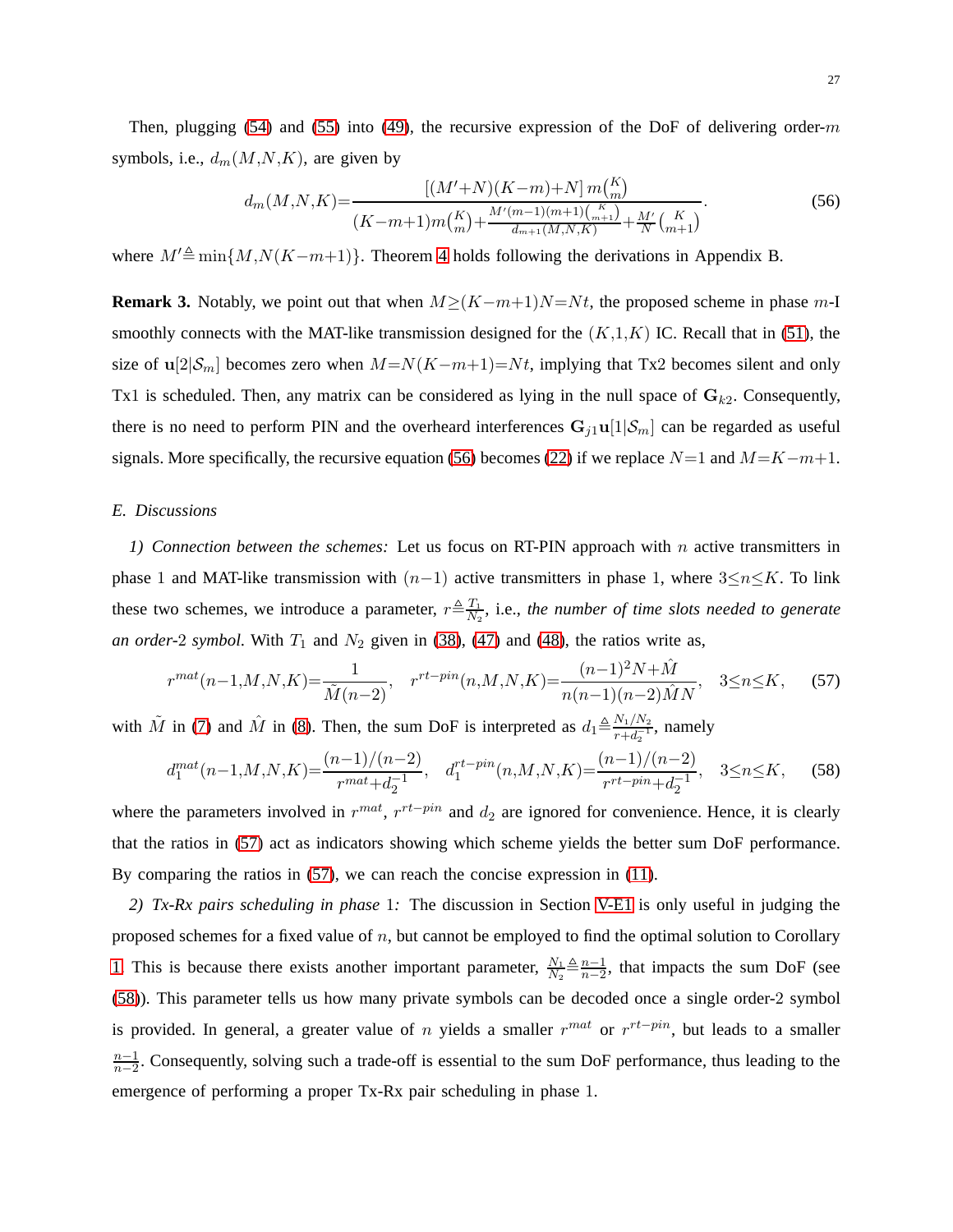*3) Global CSIT vs. Local CSIT:* In phase 1, we can see that the construction of the order-2 symbols in the MAT-like transmission (presented in Section [V-B\)](#page-21-0) only relies on *local* CSIT, as  $P_k$  is a random matrix and  $G_{kj}$  is the outgoing channel of Txj. However, in the RT-PIN approach, since the matrix  $Q_{1j}$ in [\(43\)](#page-21-1) is related to channel matrix  $G_{1j}^{is}$ , constructing order-2 symbols, e.g.,  $\bar{G}_{1l,j}u_l,l\neq j$  in [\(44\)](#page-21-1), needs *global* CSIT, i.e., the outgoing channels of both Txj and Txl.

In phase m,  $2\leq m\leq K$ , In [\(52\)](#page-24-0), we can see that the useful side information  $u[1|\mathcal{S}_m; j]$  is obtained by PIN and will be reconstructed by Tx1 at the end of phase m-I. Since  $\mathbf{F}_{j2}$  is related to  $\mathbf{G}_{j2}$ , namely the outgoing channel of Tx2, reconstructing u[1|S<sub>m</sub>; j] requires *global* CSIT. However, when  $M \ge N(K-m+1)$ , as there is only one active Tx, it is unnecessary to perform PIN so that only *local* CSIT is needed.

Moreover, we can conclude that, when  $\frac{M}{N} \ge K-1$ , the sum DoF stated in Corollary [1](#page-7-2) is achievable with local CSIT. The reasons are two-fold. Firstly, when  $\frac{M}{N} \ge K-1$ , one can verify that performing MAT-like transmission in phase 1 yields a greater sum DoF than performing RT-PIN. Secondly, when  $\frac{M}{N} \ge K-1$ , only local CSIT is needed to support the transmissions in phase 2 through to phase  $K$ .

#### VI. CONCLUSION

<span id="page-27-0"></span>This paper considers a  $(M, N, K)$  IC with perfect delayed CSIT, where each transmitter has M antennas and each user has N antennas and  $M \ge N$ . Building upon the K-phase RIA with distributed overheard interferences retransmission, we propose two schemes suitable for the  $(M, N, K)$  IC by generalizing and integrating the key ingredients of redundancy transmission, partial interference nulling proposed by Abdoli et al and the MAT-like transmission proposed by Maddah-Ali et al. Moreover, we consider that both schemes are performed via a transmitter-user pairs scheduling in phase 1. By finding the optimal number of co-scheduled transmitters, the two schemes jointly achieve a greater sum DoF performance than all the previously known results for the general  $(M, N, K)$  IC with  $M \ge N$ .

#### APPENDIX

# *A. Derivation of the bounded value*  $\frac{64}{15}$  *for*  $d_1(K,1,K)$  *in Theorem [1](#page-6-0)*

For convenience, we approximate  $2\mathcal{O}(K) \approx \mathcal{O}_{i^*}(K)$ , where  $i^*$  is the solution to [\(5\)](#page-6-0). For  $K \to \infty$ , to show  $d_1(K,1,K) \approx \frac{64}{15}$ , it suffices to prove  $\mathcal{O}(K) \approx 4$ , namely  $A_2(K,1,K) \approx \frac{3}{4}$ . From [\(10d\)](#page-7-0), we have

$$
A_2(K,1,K) = \frac{K}{(K-1)} \sum_{l=2}^{K-1} \frac{1}{(l-1)(l+1)} - \frac{1}{K-1} \sum_{l=2}^{K-1} \frac{l}{(l-1)(l+1)}
$$
  

$$
\stackrel{K \to \infty}{\approx} \frac{K}{2(K-1)} \sum_{l=2}^{K-1} \frac{1}{l-1} - \frac{1}{l+1}
$$
  

$$
= \frac{K}{2(K-1)} \left(1 + \frac{1}{2} - \frac{1}{K-1} - \frac{1}{K}\right) \stackrel{K \to \infty}{\approx} \frac{3}{4}.
$$
 (59)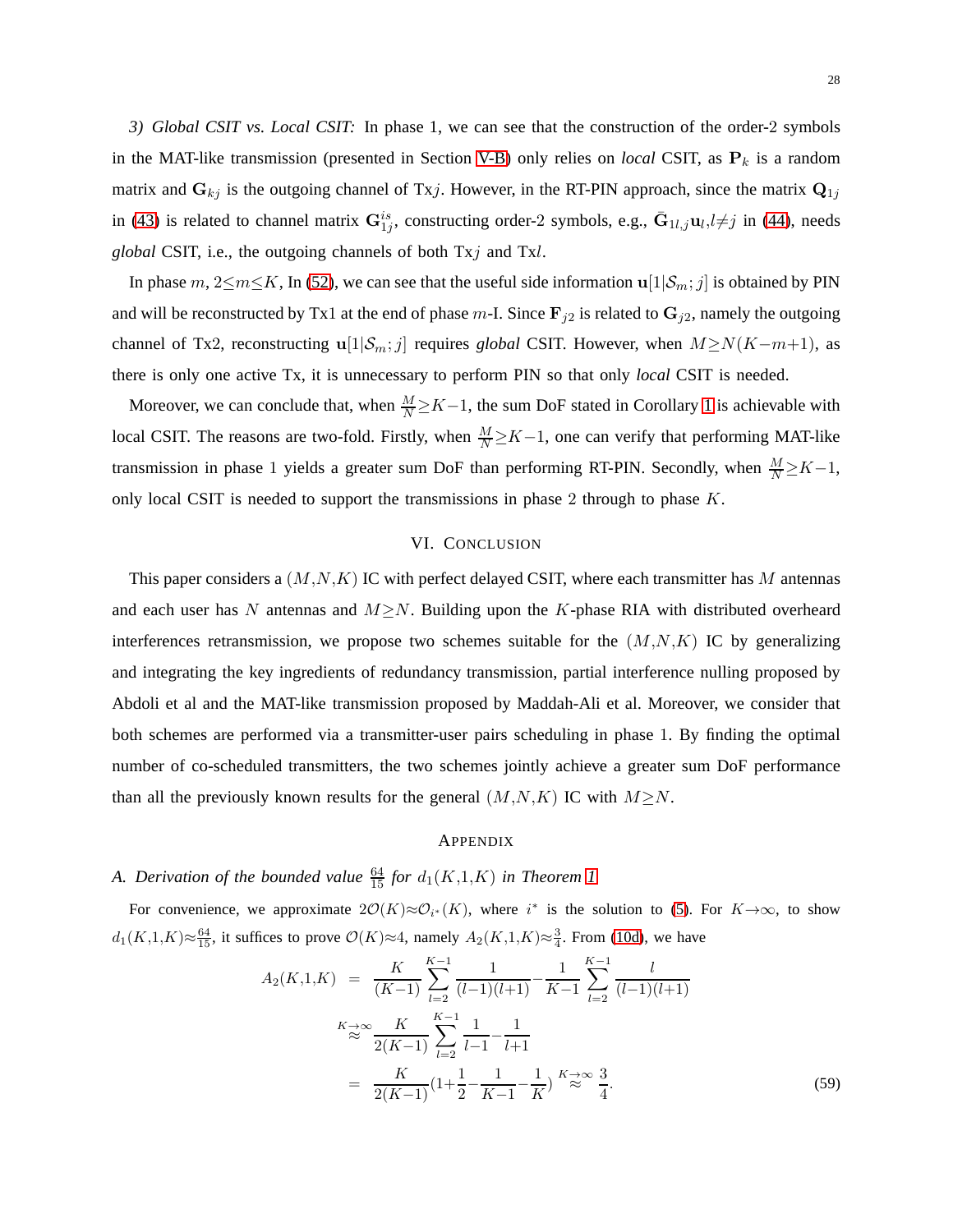### *B. Derivation of*  $d_m(M,N,K)$  *using the recursive equation* [\(56\)](#page-24-0)

The proof is shown considering the case 1)  $M \geq (K-m+1)N$  and the case 2)  $M \leq (K-m+1)N$ . When  $M \ge (K-m+1)N$ , we can rewrite [\(56\)](#page-24-0) as  $\frac{d_m(M,N,K)}{N} = \frac{m(K-m+1)}{m + \frac{K-m}{K} + \frac{(m-1)(K-m+1)}{K}}$  $m + \frac{K-m}{m+1} + \frac{(m-1)(K-m)}{\frac{d_m(M,N,K)}{N}}$ . Let us introduce  $A'_m \triangleq$  $1-\frac{1}{\frac{dm(M,N,K)}{N}}$  and  $A_m$  in [\(10d\)](#page-7-0) is obtained by  $1-\frac{1}{N}+\frac{1}{N}A'_m$ . Then, for  $K-\lfloor \frac{M}{N} \rfloor+1 \leq m \leq K-1$ , one has

<span id="page-28-0"></span>
$$
A'_{m} = \underbrace{\frac{(K-m)(m-1)}{m(K-m+1)}}_{B_{m}} A'_{m+1} + \underbrace{\frac{K-m}{(K-m+1)(m+1)}}_{C_{m}},\tag{60}
$$

followed by  $B_m A'_{m+1} = B_m B_{m+1} A'_{m+2} + B_m C_{m+1}$ ,  $B_m B_{m+1} A'_{m+2} = B_m B_{m+1} B_{m+2} A'_{m+3} + B_m B_{m+1} C_{m+2}$ , till  $A'_{K-1} \prod_{i=m}^{K-2} B_i = A'_{K} \prod_{i=m}^{K-1} B_i + C_{K-1} \prod_{i=m}^{K-2} B_i$ , resulting in

<span id="page-28-1"></span>
$$
A'_{m} = A'_{K} \prod_{i=m}^{K-1} B_{i} + \sum_{l=m}^{K-1} C_{l} \prod_{i=m}^{l-1} B_{i}.
$$
 (61)

By the definition of  $B_i$  and  $C_i$  [\(60\)](#page-28-0), it is easily verified that

$$
\prod_{i=m}^{K-1} B_i = \frac{m-1}{(K-1)(K-m+1)}, C_l \prod_{i=m}^{l-1} B_i = \frac{m-1}{K-m+1} \frac{K-l}{l+1(l-1)}.
$$
\n(62)

Substituting [\(62\)](#page-28-1) into [\(61\)](#page-28-1) leads to [\(10d\)](#page-7-0).

When  $M \leq (K-m+1)N$ , by introducing  $A_m=1-\frac{1}{d_m(M,N,K)}$ , we have a recursive equation in terms of  $A_m$  as

$$
A_m = \underbrace{\frac{M(m-1)(K-m)}{m\left[(M+N)(K-m)+N\right]}}_{B_m} A_{m+1} + \underbrace{\frac{M(K-m)+m(N-1)(K-m+1)-\frac{(K-m)M}{(m+1)N}}{m\left[(M+N)(K-m)+N\right]}}_{C_m}.
$$
(63)

Then, following the footsteps of deriving [\(61\)](#page-28-1), we have

$$
A_{m} = A_{K - \lfloor \frac{M}{N} \rfloor + 1} \prod_{i=m}^{K - \lfloor \frac{M}{N} \rfloor} B_{i} + \sum_{l=m}^{K - \lfloor \frac{M}{N} \rfloor} C_{l} \prod_{i=m}^{l-1} B_{i}.
$$
 (64)

By the definition of  $B_m$  and  $C_m$  in [\(63\)](#page-28-1), it can be shown that  $\Theta_m$  in [\(10b\)](#page-7-0) is obtained by  $\prod_{i=m}^{K- \lfloor \frac{M}{N} \rfloor} B_i$ , while  $\Delta_m$  in [\(10c\)](#page-7-0) is obtained by  $C_l \prod_{i=m}^{l-1} B_i$ . Besides,  $A_{K-\lfloor \frac{M}{N} \rfloor+1}$  is obtained by replacing  $m=K-\lfloor \frac{M}{N} \rfloor+1$  into [\(10d\)](#page-7-0). This completes the proof.

#### <span id="page-28-2"></span>*C. Proof of the linear independence of the linear observations in* [\(45\)](#page-21-1)

According to [\(44\)](#page-21-1), let us write the submatrices in [\(45\)](#page-21-1) as

$$
\bar{\mathbf{G}}_{11,j} = \mathbf{Q}_{1j} \begin{bmatrix} \mathbf{G}_{11}^{is} \\ \mathbf{H}_{11}^{rt} \mathbf{C}_1 \mathbf{D}_{j1} \mathbf{G}_{11}^{is} \end{bmatrix}, \forall j = 2, \cdots, n, \quad \bar{\mathbf{G}}_{l1,j} = \mathbf{Q}_{lj} \begin{bmatrix} \mathbf{G}_{l1}^{is} \\ \mathbf{H}_{l1}^{rt} \mathbf{C}_1 \mathbf{D}_{l1} \mathbf{G}_{l1}^{is} \end{bmatrix}, \forall \{l,j\} = 2, \cdots, n, l \neq j. \tag{65}
$$

Besides, due to [\(43\)](#page-21-1),  $\mathbf{Q}_{lj}, \forall j=2,\cdots,n, \forall l \in 1,\cdots,n, l \neq j$  can be expressed as  $\mathbf{Q}_{lj} = \begin{bmatrix} \mathbf{H}^{rt}_{lj}\mathbf{C}_{j}\mathbf{D}_{lj} & -\mathbf{I} \end{bmatrix}$  where I stands for identity matrix. Then, [\(65\)](#page-28-2) rewrites as

$$
\bar{\mathbf{G}}_{11,j} = \mathbf{H}_{1j}^{rt} \mathbf{C}_{j} \mathbf{D}_{1j} \mathbf{G}_{11}^{is} - \mathbf{H}_{11}^{rt} \mathbf{C}_{1} \mathbf{D}_{j1} \mathbf{G}_{j1}^{is} = \left[ \mathbf{H}_{1j}^{rt} \mathbf{C}_{j} \ \ -\mathbf{H}_{11}^{rt} \mathbf{C}_{1} \right] \left[ \begin{array}{c} \mathbf{D}_{1j} \mathbf{G}_{11}^{is} \\ \mathbf{D}_{j1} \mathbf{G}_{j1}^{is} \end{array} \right],\tag{66a}
$$

$$
\bar{\mathbf{G}}_{l1,j} = \mathbf{H}_{lj}^{rt} \mathbf{C}_{j} \mathbf{D}_{lj} \mathbf{G}_{l1}^{is} - \mathbf{H}_{l1}^{rt} \mathbf{C}_{1} \mathbf{D}_{l1} \mathbf{G}_{l1}^{is} = \left[ \mathbf{H}_{lj}^{rt} \mathbf{C}_{j} \ \ -\mathbf{H}_{l1}^{rt} \mathbf{C}_{1} \right] \left[ \begin{array}{c} \mathbf{D}_{lj} \mathbf{G}_{l1}^{is} \\ \mathbf{D}_{l1} \mathbf{G}_{l1}^{is} \end{array} \right]. \tag{66b}
$$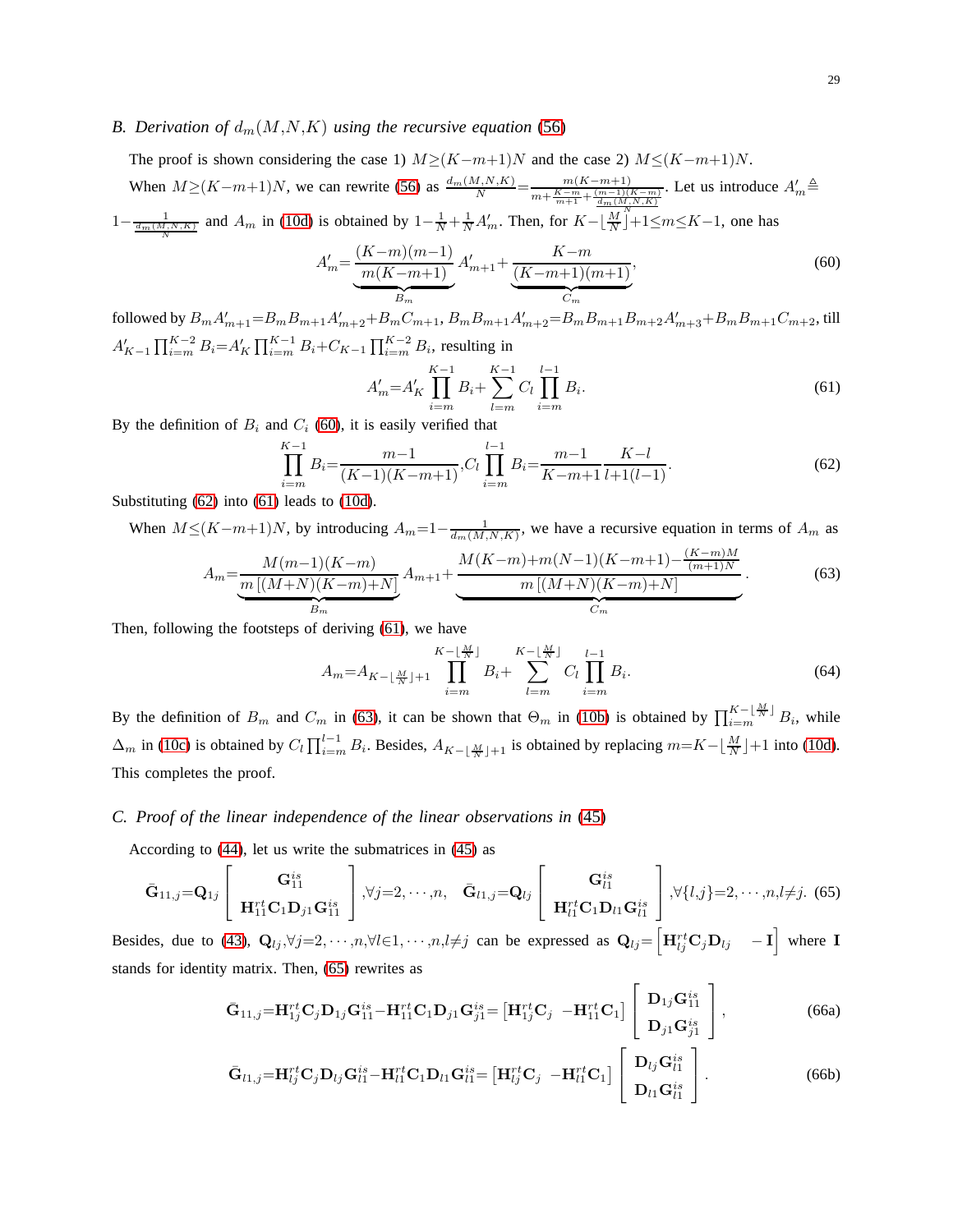Then, the effective channel matrix in  $(45)$  can be written

as 
$$
\begin{bmatrix} \bar{\mathbf{G}}_{11,j}, \forall j=2,\cdots,n \\ \bar{\mathbf{G}}_{l1,j}, \forall \{l,j\}=2,\cdots,n, l\neq j \end{bmatrix} = \hat{\mathbf{H}}_1 \hat{\mathbf{G}}_1, \text{ where}
$$

$$
\hat{\mathbf{H}}_1 = \text{Bdiag}\left\{ \left\{ \left[ \mathbf{H}_{1j}^{rt} \mathbf{C}_j - \mathbf{H}_{11}^{rt} \mathbf{C}_1 \right] \right\}_{\forall j=2,\cdots,n} \quad \left\{ \left[ \mathbf{H}_{lj}^{rt} \mathbf{C}_j - \mathbf{H}_{l1}^{rt} \mathbf{C}_1 \right] \right\}_{\forall \{l,j\}=2,\cdots,n,l\neq j} \right\},\tag{67}
$$

$$
\hat{\mathbf{G}}_1 = \text{stack}\left\{\text{stack}\{\mathbf{D}_{1j}\mathbf{G}_{11}^{is}, \mathbf{D}_{j1}\mathbf{G}_{j1}^{is}\}_{\forall j=2,\cdots,n}, \text{stack}\{\mathbf{D}_{lj}\mathbf{G}_{l1}^{is}, \mathbf{D}_{li}\mathbf{G}_{l1}^{is}\}_{\forall \{l,j\}=2,\cdots,n,l\neq j}\right\}.
$$
 (68)

In [\(67\)](#page-28-2), the size of each submatrix is  $Nt_2 \times 2 [(n-1)N-(n-2)M]t_1$ . Since  $\mathbf{H}_{lj}^{rt}$ , $\forall j=2,\dots,n, \forall l \in 1,\dots,n, l \neq j$  is independent of  $\mathbf{C}_j$ , $\forall j=1,\cdots,n$ , it follows that  $\hat{\mathbf{H}}_1$  is full rank,  $(n-1)^2 \min \{Nt_2,2[(n-1)N-(n-2)M]t_1\}$ , almost surely. In [\(68\)](#page-28-2), there are  $2(n-1)^2$  submatrices, each of which is of size  $[(n-1)N-(n-2)M]t_1\times Mt_1$  and is full rank  $[(n-1)N-(n-2)M]t_1$ , almost surely. Let us look at the submatrices  $\mathbf{D}_{1j}\mathbf{G}_{11}^{is}$  and  $\mathbf{D}_{lj}\mathbf{G}_{l1}^{is}$ ,  $\forall \{l,j\}=2,\cdots,n,l\neq j$ . These  $(n-1)^2$  submatrices are linear independent of each other because  $D_{lj}$  is related to the outgoing channels of Txj which is independent of  $G_{l1}^{is}$ . However, the remaining  $(n-1)^2$  blocks are equal to each other according to [\(41\)](#page-21-1), but they are independent of the other  $(n-1)^2$  blocks. Consequently, the rank of  $\hat{G}_1$  is

$$
\min\left\{ \left( (n-1)^2 + 1 \right) \left[ (n-1)N - (n-2)M \right] t_1, M t_1 \right\}.
$$
\n(69)

To ensure the decodability, the rank of  $\hat{G}_1$  should be  $Mt_1$ . Hence, the inequality in [\(46\)](#page-21-1) is immediate according to [\(69\)](#page-28-2). Given this condition, it can be verified that the rank of  $\hat{H}_1$  in [\(67\)](#page-28-2) is  $(n-1)^2 N t_2$ . By setting  $(n-1)^2 N t_2 = M t_1$ , we can see that the effective channel matrix in [\(45\)](#page-21-1) is full rank almost surely because  $\hat{G}_1$  is independent of  $\hat{H}_1$ .

### *D. Proof of the linear independence of the observations in* [\(53\)](#page-24-0)

The derivation follows the footsteps of [\[17,](#page-30-12) Appendix B]. Since performing a row transformation does not change the rank of a matrix, we replace the last M rows of  $G_{k1}$  and  $G_{k2}$  by  $F_{k2}G_{k1}$  and  $F_{k2}G_{k2}$ , respectively, where  $\mathbf{F}_{k2}$  is such that  $\mathbf{F}_{k2}\mathbf{G}_{k2}=0$ . Then, the effect channel matrix in [\(53\)](#page-24-0) rewrites as  $\mathbf{Z}=$  $\sqrt{ }$  $\overline{\phantom{a}}$  $\tilde{\textbf{G}}_{k1}$   $\tilde{\textbf{G}}_{k2}$  $\mathbf{A}$  0 1 where  $\tilde{\mathbf{G}}_{k1}$ and  $\tilde{G}_{k2}$  are the first  $Nt-M$  rows of  $G_{k1}$  and  $G_{k2}$ , respectively. Clearly,  $\tilde{G}_{k1}$  and  $\tilde{G}_{k2}$  are full rank almost surely. Besides,  $\mathbf{A} \triangleq$ stack  $\{ {\mathbf{F}_i}_2\mathbf{G}_i \} \forall i = k, m+1, m+2, \dots, K \}$  is of size  $M t \times M t$ .

As explained in [\[17,](#page-30-12) Appendix B], if A is full rank, then the matrix Z is full rank using [\[17,](#page-30-12) Lemma 2]. Let us express **A** as  $\mathbf{A} = [\mathbf{F}_2 \circ \mathbf{H}_1] \mathbf{W}_1$ , where  $\circ$  denotes the block-wise product and  $\mathbf{F}_2 = \text{stack} \{ \mathbf{F}_{k2}, \mathbf{F}_{(m+1)2}, \cdots, \mathbf{F}_{K2} \}$ and  $H_1 = \text{stack} \{ H_{k1}, H_{(m+1)2}, \cdots, H_{K2} \}.$ 

Note that  $\mathbf{F}_{j2}$  is the left null space of  $\mathbf{G}_{j2}$ , thus  $\mathbf{F}_{2}$  is independent of  $\mathbf{H}_{1}$  and  $\mathbf{F}_{2} \circ \mathbf{H}_{1}$  is full rank  $Mt_1$  almost surely. Moreover, as  $W_1$  is independent of  $F_2$  and  $H_1$ , A is full rank almost surely, which completes the proof.

#### **REFERENCES**

- <span id="page-29-1"></span><span id="page-29-0"></span>[1] H. Hao and B. Clerckx, "Degrees-of-freedom of the K-user MISO interference channel with delayed local CSIT," in *2015 IEEE International Conference on Communications (ICC)*, London, UK, June 2015.
- [2] V. Cadambe and S. Jafar, "Interference alignment and Degrees of Freedom of the K-user interference channel," *IEEE Trans. on Infor. Theory*, vol. 54, no. 8, pp. 3425–3441, Aug 2008.